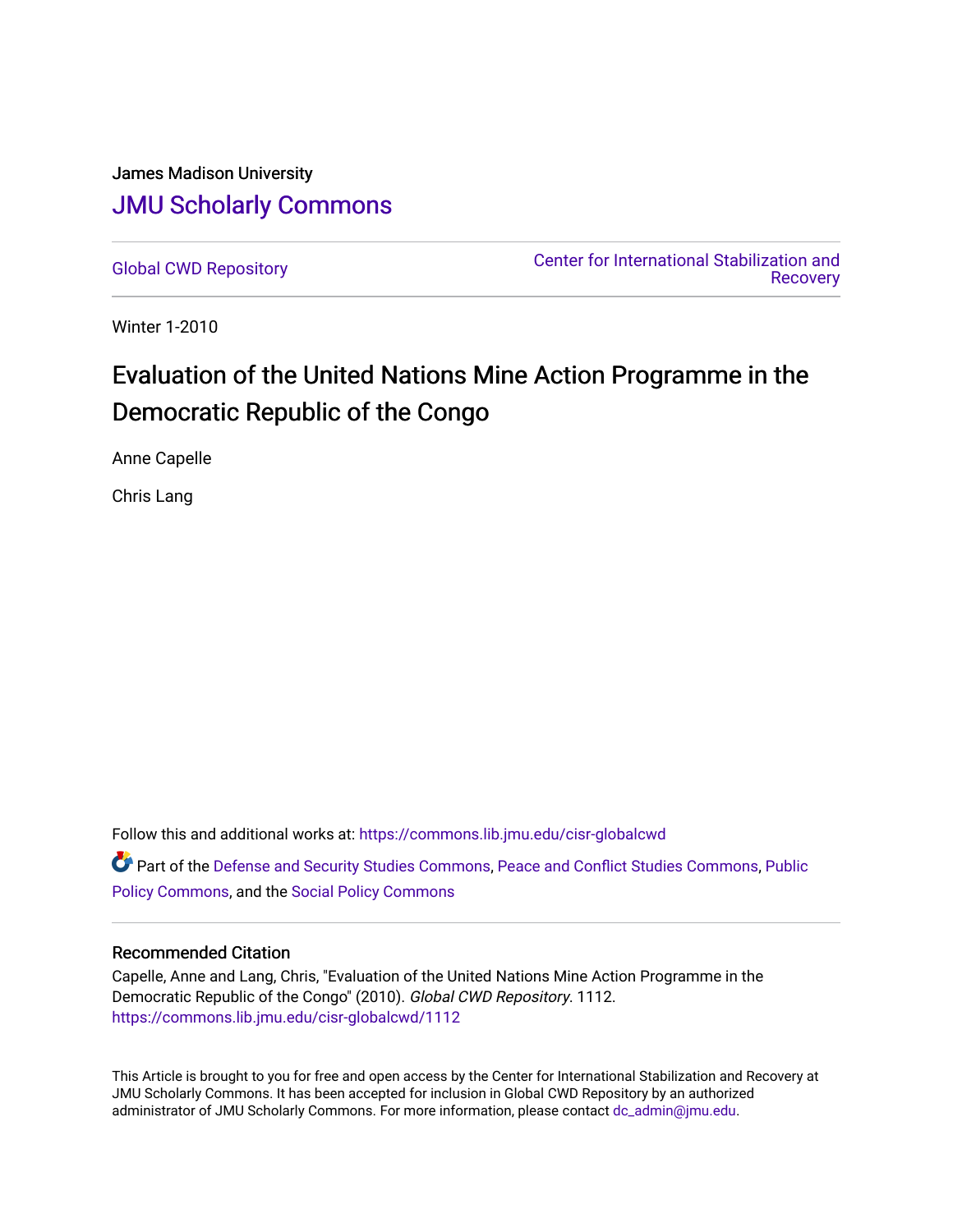# Evaluation of the United Nations Mine Action Programme in the Democratic Republic of the Congo March-April 2008



Requested by the United Nations Mine Action Service (UNMAS), Office of Rule of Law and Security Institutions, Department of Peacekeeping Operations.

> **Carried out by Anne Capelle and Chris Lang Independent Consultants**.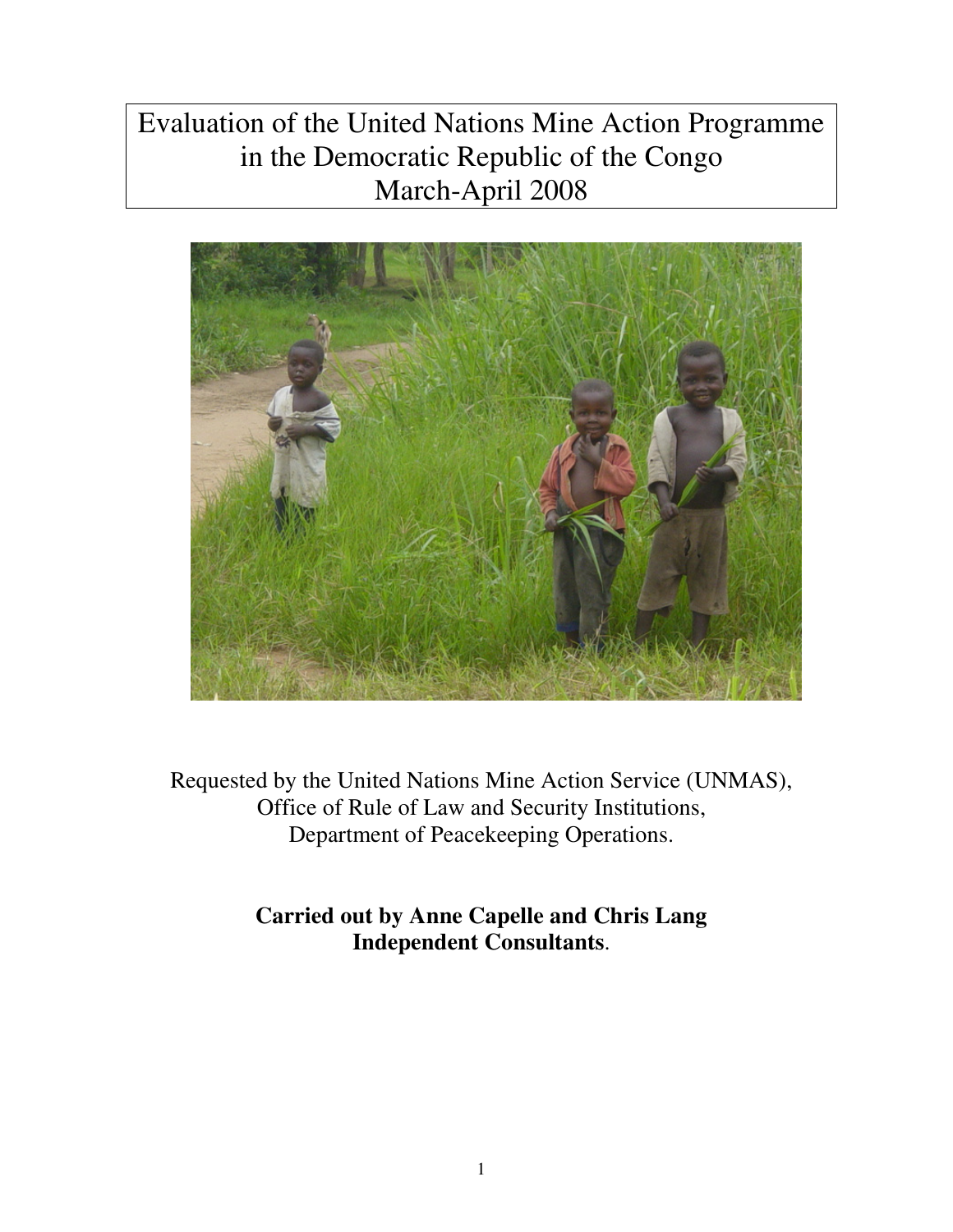### **CONTENTS**

| 1.                                                                                                           |                |
|--------------------------------------------------------------------------------------------------------------|----------------|
| 2.                                                                                                           | $\overline{7}$ |
| 3.                                                                                                           |                |
| 1.                                                                                                           |                |
| 1.A.                                                                                                         |                |
| Principles of the Evaluation<br><u>10</u><br>1.B.                                                            |                |
| 1.C.                                                                                                         |                |
| 1.D.                                                                                                         |                |
| 2.                                                                                                           |                |
| 2.A.                                                                                                         |                |
| 2.B.                                                                                                         |                |
| 2.B.1.                                                                                                       |                |
| 2.B.3.                                                                                                       |                |
| $National NGOs$ 13<br>2.8.4                                                                                  |                |
|                                                                                                              |                |
|                                                                                                              |                |
| 2.D.3 Functional Analysis 2.D.3 Functional Analysis 2.D.3 Functional Analysis 2.D.3 Functional Analysis 2.17 |                |
| 3.                                                                                                           |                |
|                                                                                                              |                |
|                                                                                                              | 20             |
|                                                                                                              | 22             |
|                                                                                                              | 23             |
|                                                                                                              | 23             |
|                                                                                                              | 24<br>25       |
| 3.C.4 Coordination with INGOs                                                                                | 27             |
|                                                                                                              | 28             |
|                                                                                                              | 28             |
|                                                                                                              |                |
|                                                                                                              |                |
| 4.E Capacity Building 37                                                                                     |                |
|                                                                                                              |                |
| 5.A The integrated Mission<br><u>40</u>                                                                      |                |
|                                                                                                              |                |
|                                                                                                              |                |
|                                                                                                              |                |
|                                                                                                              |                |
|                                                                                                              |                |
|                                                                                                              | 44             |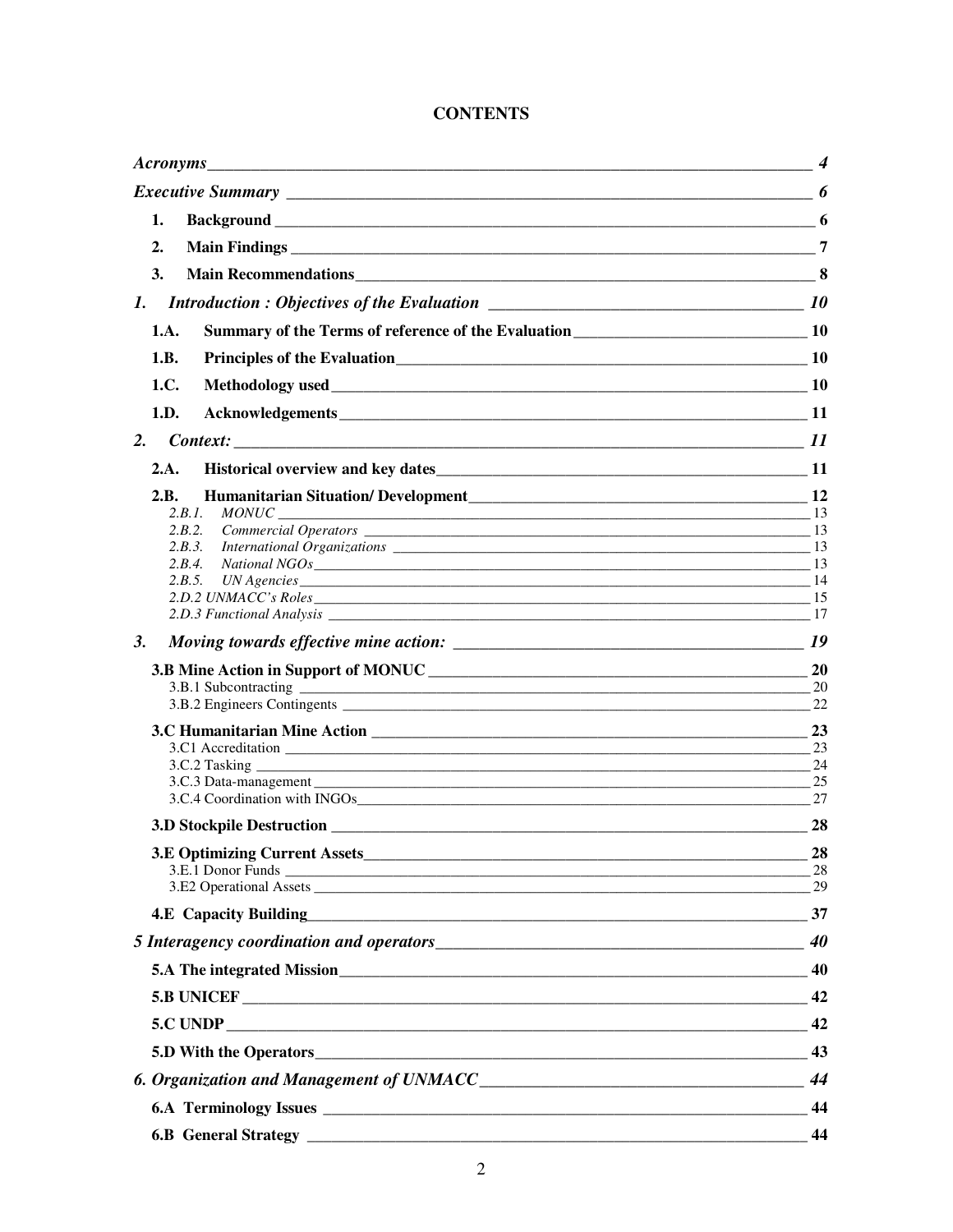|                                                                                                             | 44              |
|-------------------------------------------------------------------------------------------------------------|-----------------|
| 6.B.2Development of a national capacity for the management of explosive remnants of war. _______________ 45 |                 |
|                                                                                                             | $\overline{45}$ |
| 6.D UNMACC's Organization and Management<br>17                                                              |                 |
|                                                                                                             |                 |
|                                                                                                             |                 |
|                                                                                                             |                 |
|                                                                                                             |                 |
|                                                                                                             |                 |
| $\sim$ 51                                                                                                   |                 |
| 7.D Gender issues                                                                                           | 52              |
|                                                                                                             | $\frac{1}{52}$  |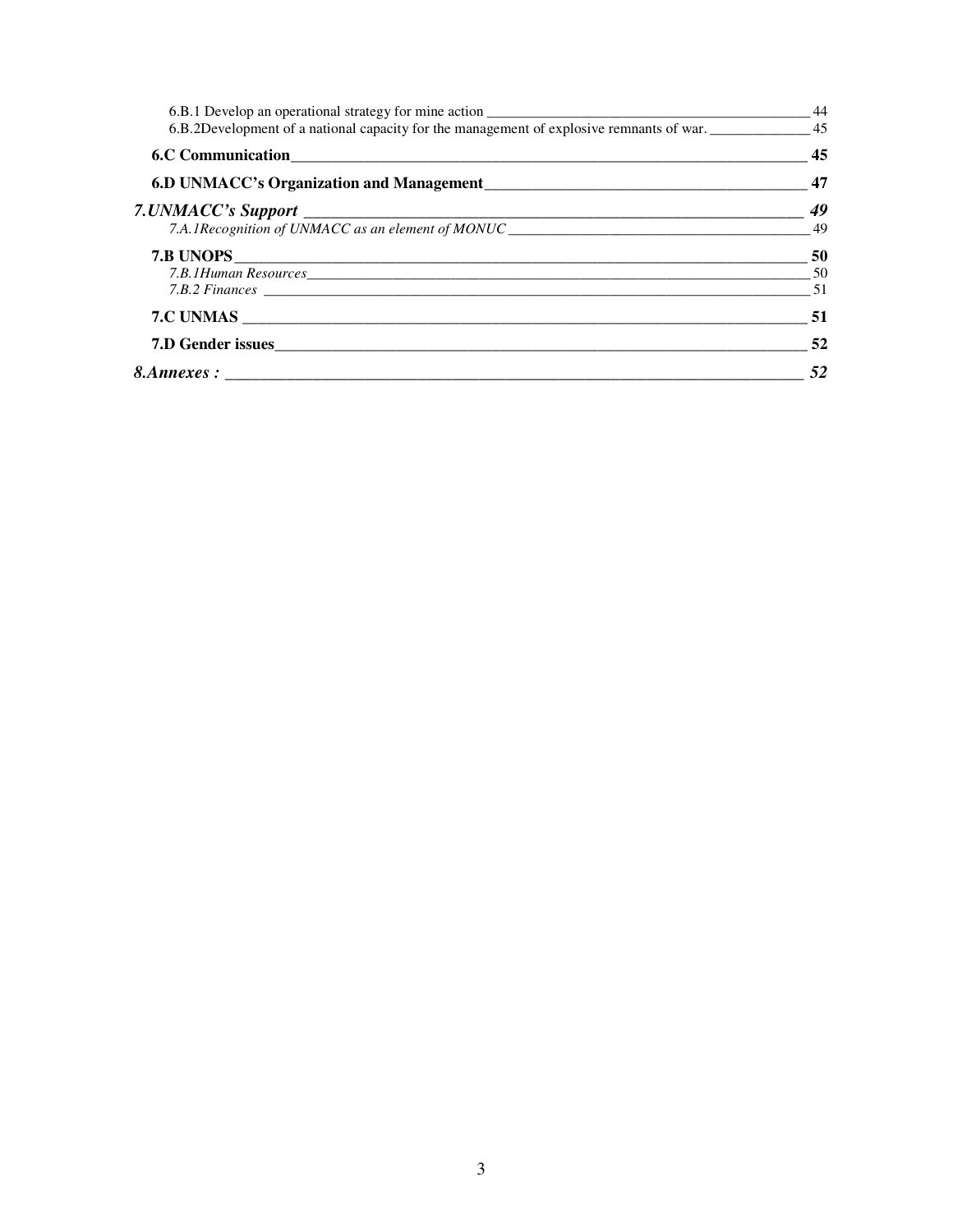# **Acronyms**

| <b>ADDHIAC</b>               | Agence de Diffusion du Droit International Humanitaire en Afrique Centrale.             |
|------------------------------|-----------------------------------------------------------------------------------------|
| <b>BAC</b>                   | Battle Area Clearance                                                                   |
| <b>BADU</b>                  | Bureau des Actions de Développement et d'Urgences.                                      |
| <b>CAF</b>                   | Country Assistance Framework                                                            |
| <b>CCW</b>                   | Convention on Certain Conventional Weapons                                              |
| <b>CERF</b>                  | Central Emergency Response Fund                                                         |
| <b>CPD</b>                   | Document Programme Pays/ Country Programme Document                                     |
| DA.                          | Dangerous Area                                                                          |
| DCA                          | Danish Church Aid                                                                       |
| DDR.                         | Disarmament, Demobilisation and Reintegration                                           |
| <b>DDRRR</b>                 | Disarmament, Demobilisation, Repatriation, Reinstallation and Reinsertion               |
| <b>DRC</b>                   | Democratic Republic of Congo                                                            |
| <b>DSCRP</b>                 | Document de la Stratégie de Croissance et de réduction de la Pauvreté                   |
| <b>DSRSG</b>                 | Deputy Special Representative of the Secretary General of the United Nations            |
| ECC/MERU                     | Eglise du Christ au Congo/ Ministère pour les Réfugiés et les Urgence                   |
| <b>ERW</b>                   | <b>Explosive Remnants of War</b>                                                        |
| EOD                          | <b>Explosive Ordnance Disposal</b>                                                      |
| <b>EUPOL</b><br><b>EUSEC</b> | European Union Police Mission,                                                          |
| <b>GIS</b>                   | European Union Security Sector reform mission in DRC.<br>Geophysical information system |
|                              | <b>General Mine Action Assessment</b>                                                   |
| <b>GMAA</b><br><b>HAG</b>    | Humanitarian Advocacy Group                                                             |
| HAP                          | Humanitarian Action Plan                                                                |
| <b>HCR</b>                   | Office of the United Nations High Commissioner for Refugees                             |
| HI-B                         | Handicap International-Belgium                                                          |
| ILDI                         | Initiative Locale pour le Développement Intégré                                         |
| <b>IMAS</b>                  | <b>International Mine Action Standards</b>                                              |
| <b>IMPT</b>                  |                                                                                         |
|                              | Integrated Mission Planning Team                                                        |
| <b>IMSMA</b><br><b>LIS</b>   | Information Management System for Mine Action<br>Landmine Impact Survey                 |
| MACC                         | Mine Action Coordination Centre                                                         |
| MAG                          | Mines Advisory Group                                                                    |
| MOA                          | Memorandum Of Agreement                                                                 |
|                              |                                                                                         |
| <b>MONUC</b>                 | United Nations Mission in the Democratic Republic of the Congo                          |
| <b>OCHA</b>                  | Office of Coordination of Humanitarian Affairs                                          |
| <b>PAP</b><br><b>PEAR</b>    | Priority Action Plan                                                                    |
| <b>PF</b>                    | Programme of Expanded Assistance to Returnees<br>Pooled fund                            |
| <b>PFNLAM</b>                | Point Focal National de lutte anti-mines/ National Mine Action Focal Point              |
| QA                           | <b>Quality Assurance</b>                                                                |
| QC                           | Quality Control                                                                         |
| <b>RFP</b>                   | <b>Request for Proposals</b>                                                            |
| <b>RRC</b>                   | Réintegration et redressement communautaire                                             |
| <b>RSA</b>                   | Republic of South Africa                                                                |
| <b>SHA</b>                   | Suspicious Hazardous area                                                               |
| SoW                          | Statement of Work                                                                       |
| <b>SSR</b>                   | Security Sector Reform                                                                  |
| TA                           | <b>Technical Advisers</b>                                                               |
| <b>UNDAF</b>                 | United Nations Assistance Development Framework                                         |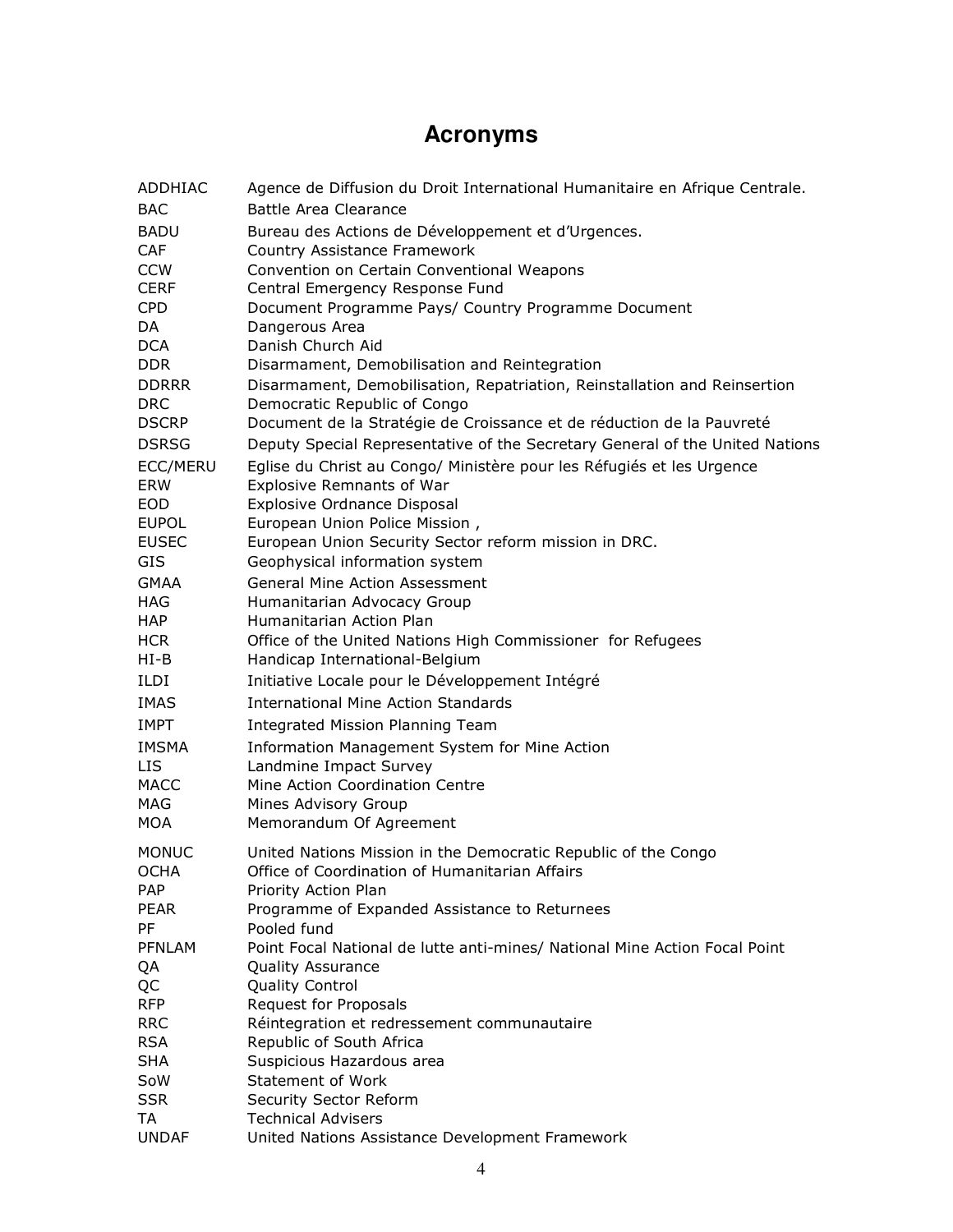| UNICEF        | United Nations Children Fund                    |
|---------------|-------------------------------------------------|
| <b>UNMACC</b> | United Nations Mine Action Coordination Centrer |
| UNMAS.        | United Nations Mine Action Service              |
| <b>UNMIS</b>  | United Nations Mission in Sudan                 |
| <b>UNOPS</b>  | United Nations Office for Project Services      |
| UXO.          | Unexploded ordnance                             |
| VA            | Victim Assistance                               |
| VTF           | Voluntary Trust Fund for Mine Action            |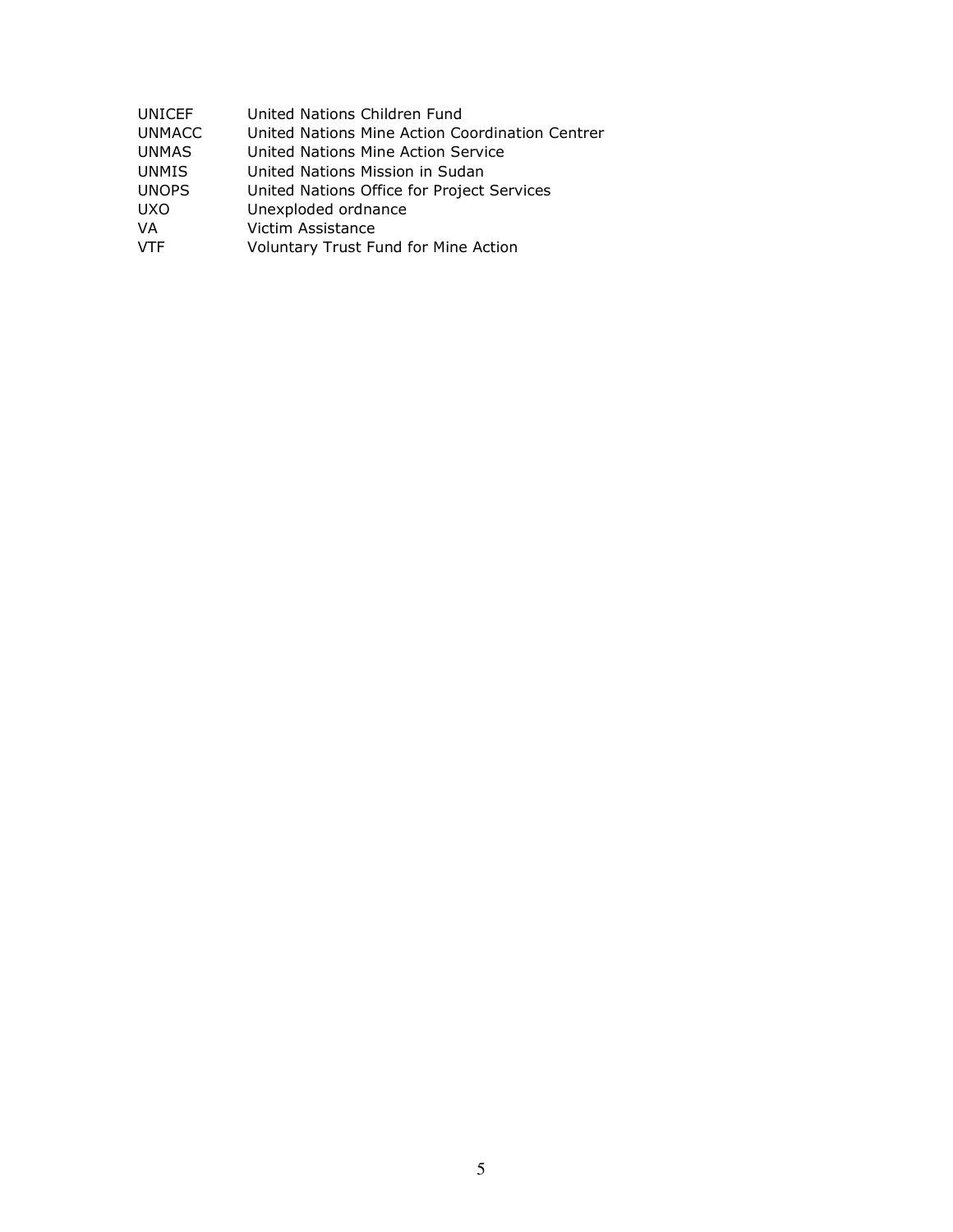# **Executive Summary**

### **1. Background**

The purpose of this evaluation was to define the future course of the United Nations Mine Action Co-ordination Centre in terms of what it does and how it executes its tasks. It is an opportune time to undertake such an evaluation as in the past year the number of challenges that have faced the UNMACC and the DRC in general have abated and for the first time since its inception the MACC is fully funded for 2008.

According to its mandate (SCR 1291 2000) MONUC is required *"to deploy mine action experts to assess the scope of the mine and unexploded ordnance problems, coordinate the initiation of mine action activities, develop a mine action plan and carry out emergency mine action activities as required in support of its mandate"* 

Pursuant to this resolution the UNMAS developed a mine action programme to deal with landmines and unexploded ordnance (UXO) in the country in order to assist MONUC in fulfilling its mandate

The UN Mine Action Coordination Centre in the DRC (UNMACC-DRC) was created in February 2002, with offices in Kinshasa and Kisangani. Today the UNMACC operates out of Kinshasa, Bunia (Ituri) and Bukavu (South Kivu).

The UNMACC has operated in a context where the scope and impact of the landmine and unexploded ordnance problem is ill defined and where the UNMACC has faced numerous logistical challenges and continued conflict.

The Mine Action programme in the DRC was designed to be implemented in 3 Phases;

### **Phase 1**

- The establishment of a Mine Action Coordination Centre under the Auspices of MONUC
- Assessment to determine the humanitarian impact of the landmine and UXO problem
- Implementation of emergency mine action activities
- Implementation of IMSMA as the primary information tool
- Assist MONUC in implementing urgent survey operations (for deployment)
- Establish liaison and coordination mechanisms, involving mine action operators in the DRC including the national authorities

### **Phase 2**

- Opening of additional offices throughout the country
- Advocacy for and assistance to the government in implementation of the Ottawa Treaty
- Coordination of resource mobilisation
- Management of the programme on behalf of the Government
- Mine action activities(in support of the overall humanitarian strategy for the DRC) including operational programming, coordination, information management and quality assurance/control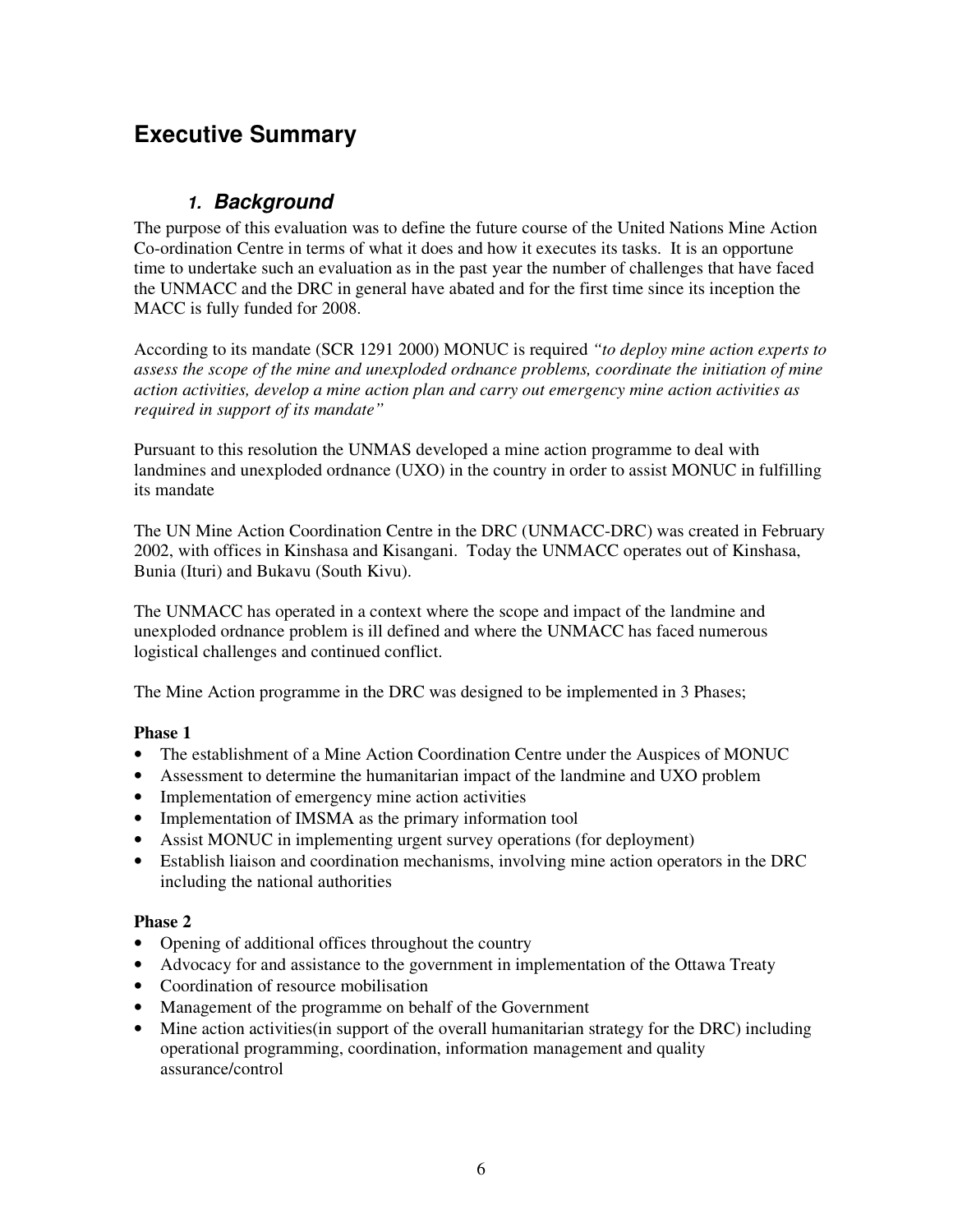### **Phase 3**

- Establishment of a management body and institutional arrangements capable of assuming responsibility for Mine Action activities in the DRC
- Creation of an operational National Capacity on Mine Action in the DRC
- Planning of Mine Action core activities for the mid and long tem

At the time of the evaluation it was assumed that Phase 1 was complete, Phase 2 was partially complete and ongoing and Phase 3 is under action concurrently.

# **2. Main Findings**

### • **Size and scope of the Landmine and UXO Problem**

The size and scope of the actual landmine and UXO problem in the DRC remains unknown. The team recognises the enormous logistical and financial constraints that are placed on the UNMACC to define accurately the landmine and UXO problem in the DRC and acknowledges that a comprehensive Landmine Impact Survey is probably unworkable in the current climate. The Preliminary Opinion Collection (POC) survey may go some way to defining the most contaminated districts but greater efforts are needed to ensure reliable data is available to assist in mid to long term planning. Whilst the team acknowledges that more reliable data would be of considerable benefit the team considers that this lack of reliable data is too often used as an excuse for omissions in current operational planning

#### • **National Capacity on Mine Action**

The UNMACC has succeeded in securing a commitment from the Government to establish a National Capacity on Mine Action in the DRC. The team commends the patience and consistency of the UNMACC staff to maintain momentum within the Congolese Government for the development of a draft law on the implementation of the Ottawa Convention and the creation of a National Focal Point for Mine Action by the Minister of State for the Interior. However much remains to be done including ensuring there is a longer term sustainable capacity to deal with the problem of landmines and ERW

### **Interagency Cooperation**

The UNMACC participates regularly in Interagency Meeting. However, the team found that whilst people interviewed recognised the regular participation of UNMACC staff to meetings and their availability to respond to requests for information it was clearly expressed that the UNMACC should be more involved in providing ideas and points of discussion and have more active participation in country action plans and long term strategic planning.

### • **Mine Action Activities in Support of MONUC**

The team commends the provision of mine action services in support of the MONUC mission. All stakeholders were very satisfied with UNMACC and its subcontractor MECHEM in their ability to provide a timely and effective response. However, several sources highlight that the lack of forward planning by MONUC of troop deployments decreases the effectiveness of operational mine action assets. Equally, whilst MECHEM does undertake limited humanitarian demining activities there is considerable ambiguity in the Memorandum of Understanding re the level of its involvement.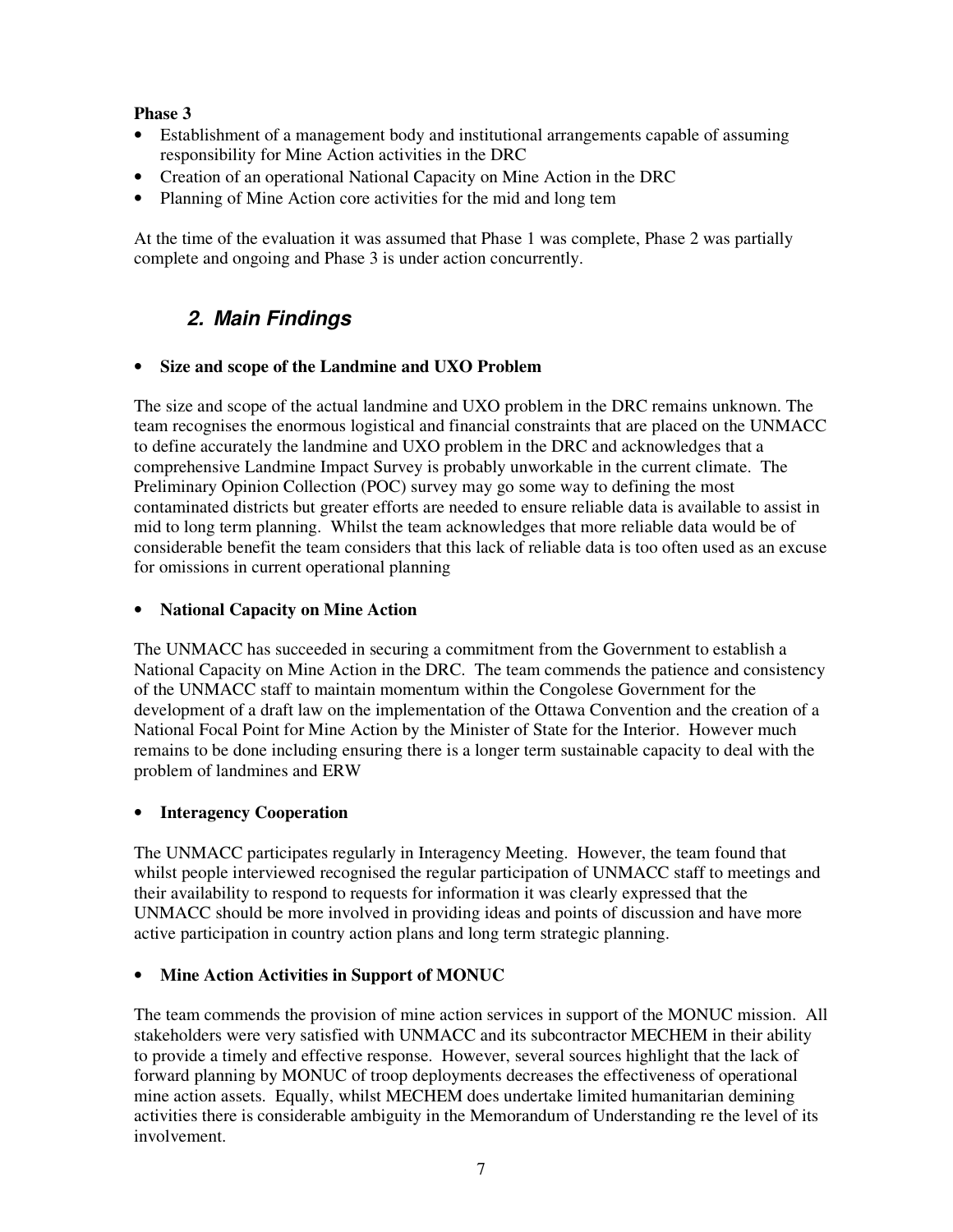#### • **Coordination and Management of Humanitarian Mine Action Activities**

Whilst there is a mechanism for coordination of mine action NGOs and commercial companies in place the team felt that this was a significant area of weakness. The monthly coordination meetings were criticised by several participants as lacking purpose. Equally stakeholders raised concerns regarding the lack of visibility of UNMACC operational staff in the provinces. The team was concerned that the international NGOs were acting autonomously from the UNMACC, which has an adverse effect on the ability of the UNMACC to undertake effective and efficient operational planning activities. The team was also concerned about the current levels of quality control/assurance undertaken by the UNMACC of implementing partners but wishes to acknowledge the staff shortages that have contributed in part.

### • **Planning of Mine Action Core Activities in the Mid to Long Term**

The team found that mid to long term planning was insufficient to meet the changing context of the country. There team felt that there was a clear lack of congruence between mine action strategies and the countrywide priorities and strategic direction. The team believes that there is currently too much emphasis placed on creating a functional national mine action structure to the detriment to mid to long term planning for actual clearance activities in the country. The team also found that limited consideration has been placed on ensuring a long term solution to dealing with any residual mine and UXO remaining in the DRC after 2012

### **3. Main Recommendations**

### • **Size and scope of the Landmine and UXO Problem**

- Develop an action plan to collate existing data into a usable database for prioritisation of tasks and tasking in the short to mid term
- Finalise prioritisation of tasking as a priority
- Continue collaboration with the Survey Action Centre to define the most effective data collection methods for the DRC

### • **National Capacity on Mine Action**

- Continue to advocate with the Government on the development of a national mine action capacity
- Ensure greater emphasis is placed on the vocabulary utilised to accurately reflect the actual contamination problem in the DRC
- Develop links with the Ministry of Defence and the Army to establish a long term capacity for dealing with landmines and ERW

### • **Inter-agency Cooperation**

• Create an interagency working group on mines and ERW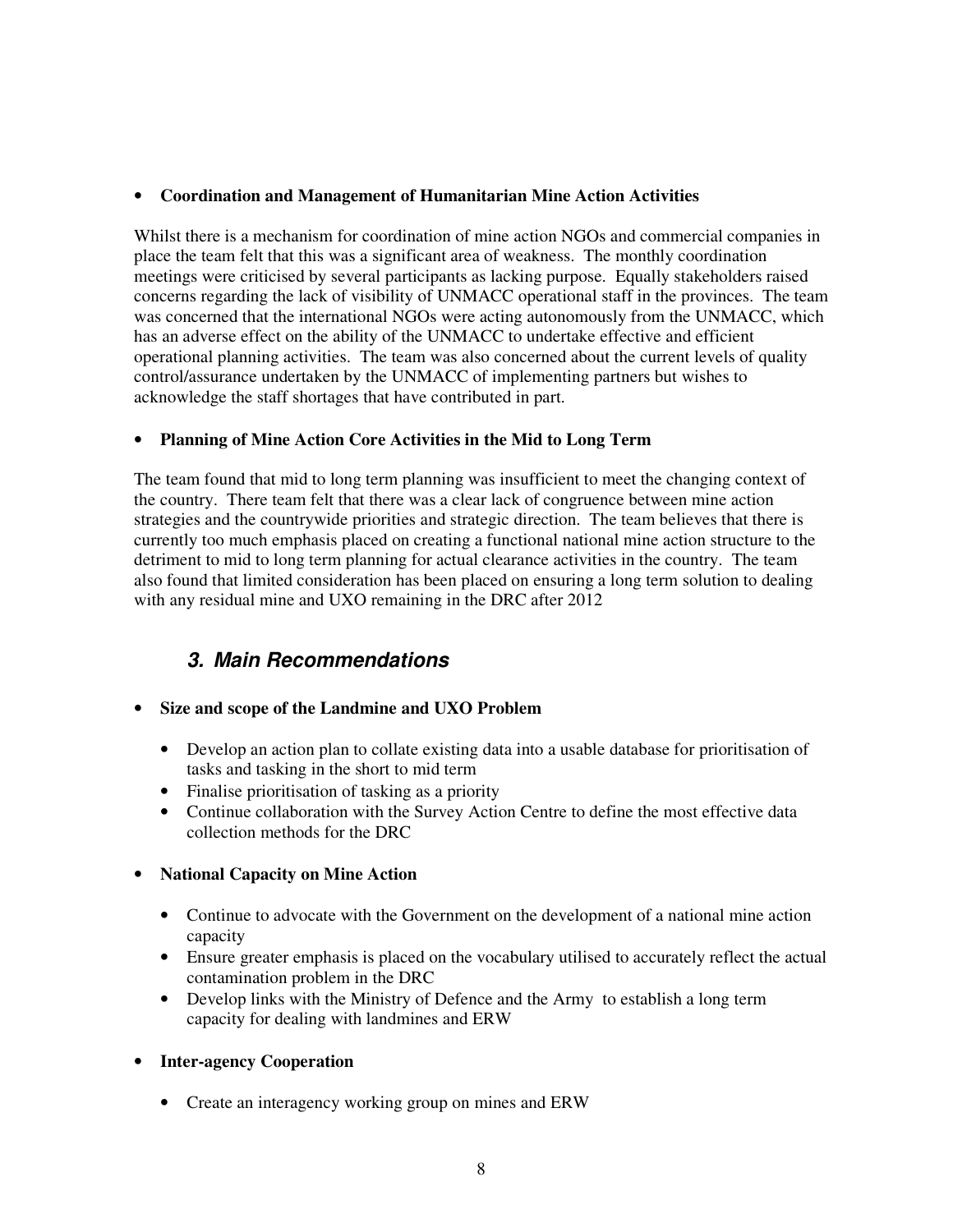- Strengthen active participation in meetings not only of the protection cluster but also other relevant clusters and security sector
- Enhance advocacy activities and communication with MONUC for the recognition of the UNMACC and the importance of mine action within the DRC

### • **Mine Action Activities in Support of MONUC**

- Situate the MONUC Mine Liaison Officer in the UNMACC office to strengthen coordination
- Initiate discussions with MONUC to find a workable solution to the problem of lack of forward planning of mine action requirements of the MONUC Mission
- Consider making changes to the current MoA to enable greater flexibility of subcontracted mine action assets
- **Coordination and Management of Humanitarian Mine Action Activities** 
	- Investigate methods of enhancing coordination with existing mine action partners to improve the effectiveness and efficiency of mine action in the DRC
	- Improve operational control of international and national mine action NGOs and contractors
	- Be more responsive to the needs of the NGOs and proactively support their operations
- **Planning of Mine Action Core Activities in the Mid to Long Term** 
	- Develop a 4-5 year mine action operational strategy concentrating on the following areas;
		- Identification of contaminated areas
		- Establishing an action plan for effectively prioritising clearance operations
		- Defining needs for MRE and developing an action plan
		- Developing a meaningful victim assistance policy
	- Developing a national capacity to deal with the residual contamination problem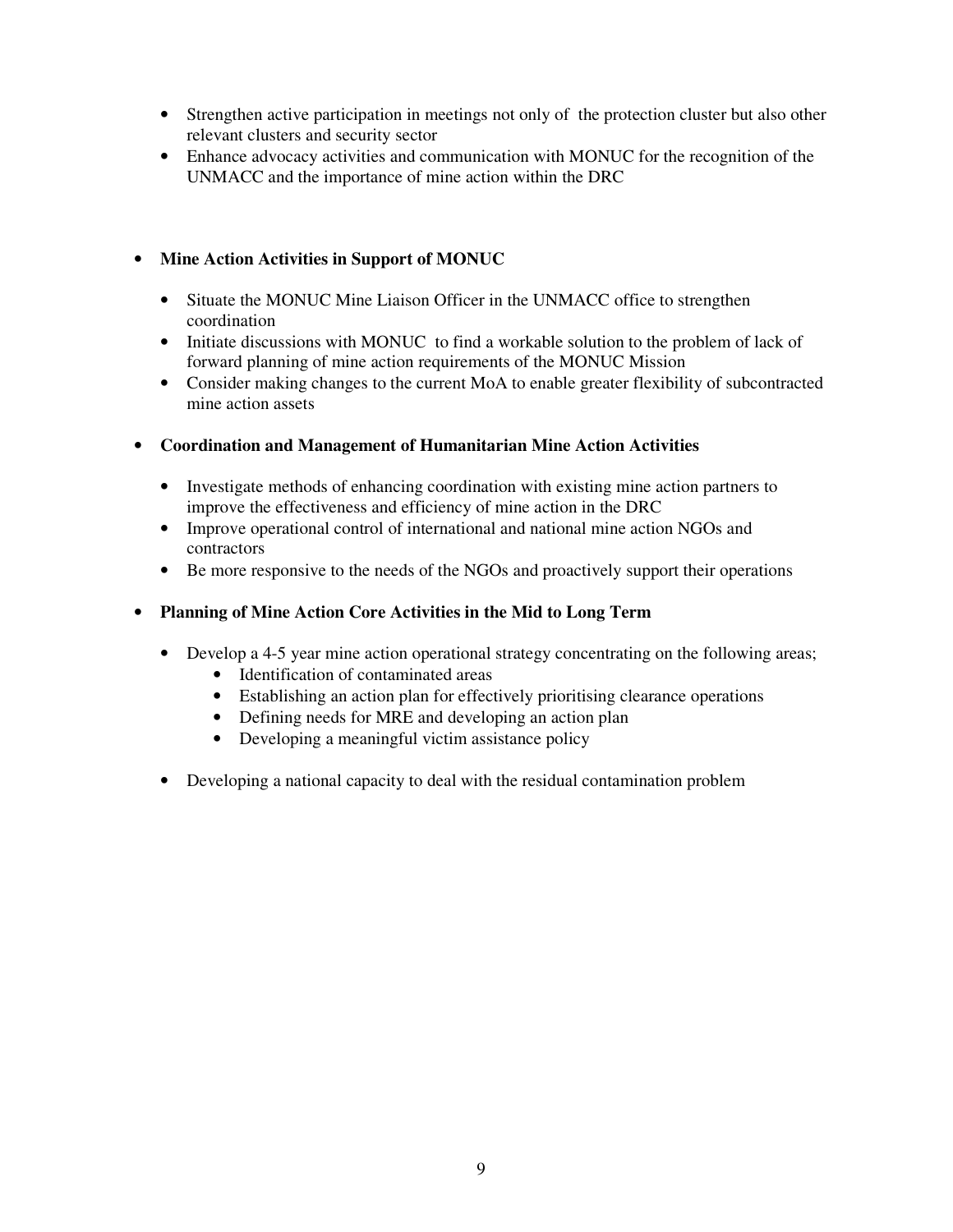# **1. Introduction : Objectives of the Evaluation**

# **1.A. Summary of the Terms of reference of the Evaluation**

The terms of reference used in this evaluation center around 3 general questions:

- Does the programme do what it should?
- What should it do that it is not doing?
- Is what it is doing done well?

In order to be able to answer these questions, the following tasks have been listed with the appropriate terms of reference :

- 1. Analysis of the mandate given to the Mine Action Coordination Centre: (UNMACC)
	- The fundamental security of the peace keeping mission in the DR Congo  $(MONUC)^1$ ,
	- The explicit mandates on mine action contained in the Security Council's resolutions 1291 and 1756,
	- The implicit mandates through which mine action could support the Mission's global objectives.

Then analyze the extent to which UNMACC responds to these requests.

- 2. Analysis of the DRC Government's expectations in terms of mine action and how UNMACC responds to these expectations.
- 3. Analyze the requests for development and reconstruction in all domains supporting mine action and to what extent UMMACC responds to these requests.
- 4. Analysis of sponsor's expectations within the DRC relating to the fight against landmines and to what extent UNMACC responds to these expectations.
- 5. Analysis of the present activities of UNMACC's operational coordination programme throughout the 5 pillars of mine action and identification of the means to strengthen this coordination, including gender issues.
- 6. Analysis of the developmental activities undertaken in UNMACC's capacity throughout the 5 pillars of mine action and identification of the means to strengthen this coordination, including gender issues.

# **1.B. Principles of the Evaluation**

Some principles have been used while conducting this evaluation:

- This is a preliminary evaluation designed to identify the means to better respond to the identified needs. The team only reviewed the past actions that seemed necessary to understand and appreciate the present situation.
- An ambitious vision of the place this type of evaluation has in the programme's dynamic and its goal of efficiency.
- A table of the credentials of people met, interviewed about professional questions without judgment of the individual.
- The report does not mention who said what in the interviews.

# **1.C. Methodology used**

The consultant responsible for the work was in New York for an initial briefing preceding her field visit. This briefing permitted her to get a precise idea of what was expected during this evaluation.

<sup>-</sup><sup>1</sup> **Mission of the United Nations Organization in the Democratic Republic of Congo** : MONUC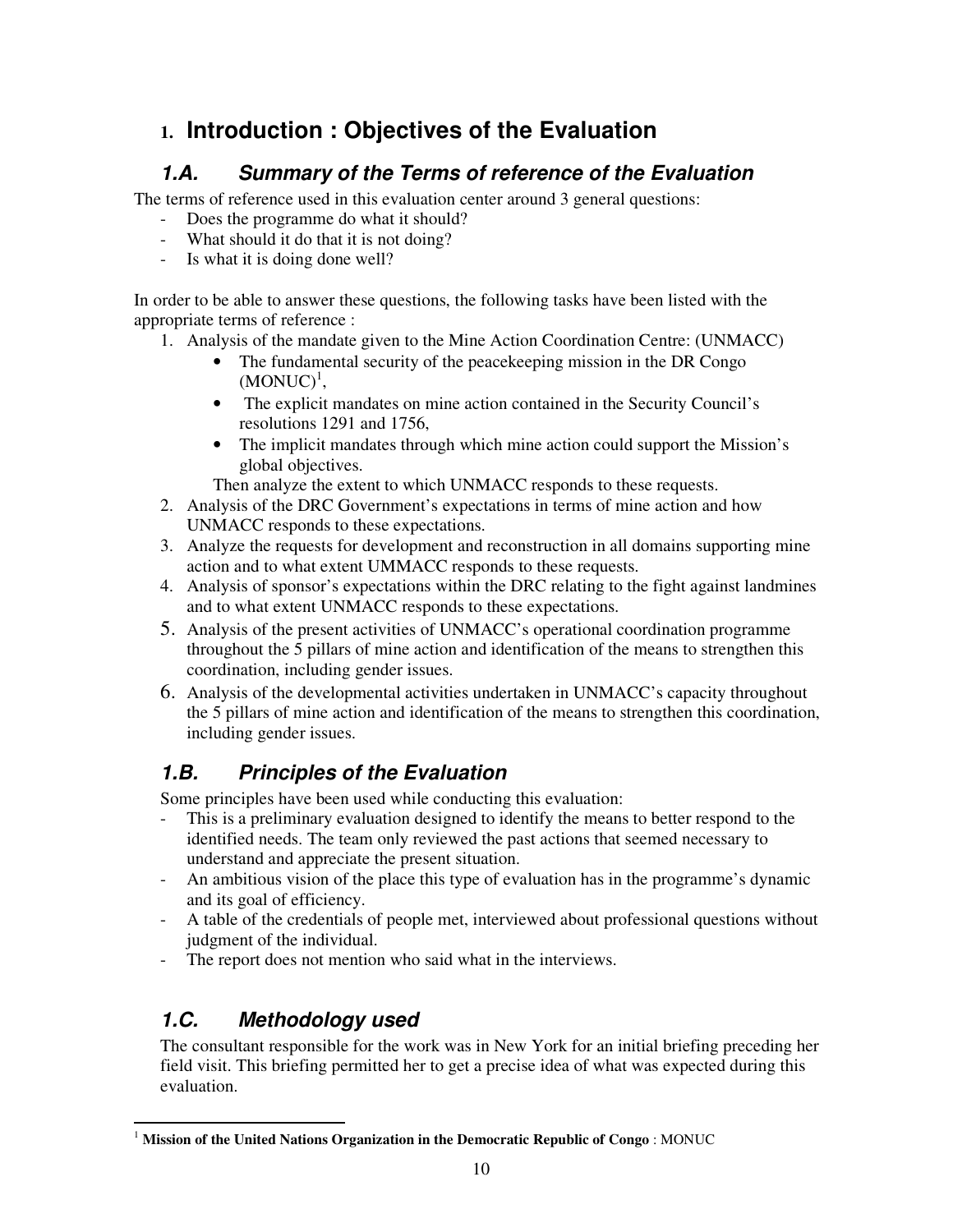A meeting between the two consultants then took place in Brussels for a close look at method, scheduling, and task assignment. It was also decided to prepare a debriefing for UNMACC's managerial staff at the end of the on-site mission.

The working method centres around three axis:

- 1.Review of documents based on a significant number of documents such as UN Security Council's resolutions, the internal reports of the programme and its partners, the reports about visits and meetings, strategic national documents, decrees relating to national projected law, contracts, memoranda of agreements, etc.<sup>2</sup>
- 2.Direct interviews of key persons in New York, as well as in the Democratic Republic of Congo: UNMACC's managers and employees, MONUC's managers, national authorities, the official agencies of the UN, national and international NGOs. Certain people were also contacted by phone or email<sup>3</sup>.
- 3.Data analysis and formulation of recommendations.

### **1.D. Acknowledgements**

The team in charge of the evaluating mission would like to warmly thank the director of the Mine Action Coordination Centre, Mr. Ouedraogo and his Deputy Mr. Raad for the effectiveness with which they organized the mission and the numerous meetings, and the flexibility they showed. We would also like to thank the entire UNMACC team of Kinshasa and Bunia for their welcome, their openness, and their accountability.

Our thanks also go to the all the people who graciously met with us, despite very busy schedules, in order to participate in this evaluation.

# **2. Context:**

### **2.A. Historical overview and key dates**

The Democratic Republic of Congo is one of the largest countries in Sub-Saharan Africa. Its size and location are at the centre of the continent, surrounded by eight other countries, making it a key country in the international arena in order to maintain the continent's stability.

### **A few key dates:**

- 1996-1997: war overthrowing Mobutu, led by Laurent-Désiré Kabila
- 1998-2002: second Congolese war that involved up to 9 African countries. This war was essentially the work of poorly organized military groups. These ill-trained, poorly disciplined troops committed murders, pillaged, raped women and participated in ethnic cleansing, utilizing archaic mines and other outdated explosives.
- In 1999, warring countries signed a cease-fire agreement in Lusaka, which led to the installation of foreign forces from five countries in the DRC to facilitate troop withdrawal. ( Namibia, Zimbabwe, Angola, Rwanda, and Uganda)
- The Security Council created MONUC in November 1999.
- January 2001, President Laurent Désiré Kabila is assassinated and his son, Joseph Kabila, then chief commander of ground forces succeeds him in as Head of State.
- In 2002 the UN Mine Action Service (UNMAS) established the Mine Action coordination Centre in the DRC. Following the Security Council resolution 1291.
- In April 2003, the cease-fire agreement of Lusaka is completed by the Inclusive Global Accord in Sun City, South Africa. The agreement on division of power had as its goal to put in place a transitional government.

<sup>&</sup>lt;sup>2</sup> A list of principal documents can be found in the annex.

<sup>&</sup>lt;sup>3</sup> A list of people met can be found in the annex.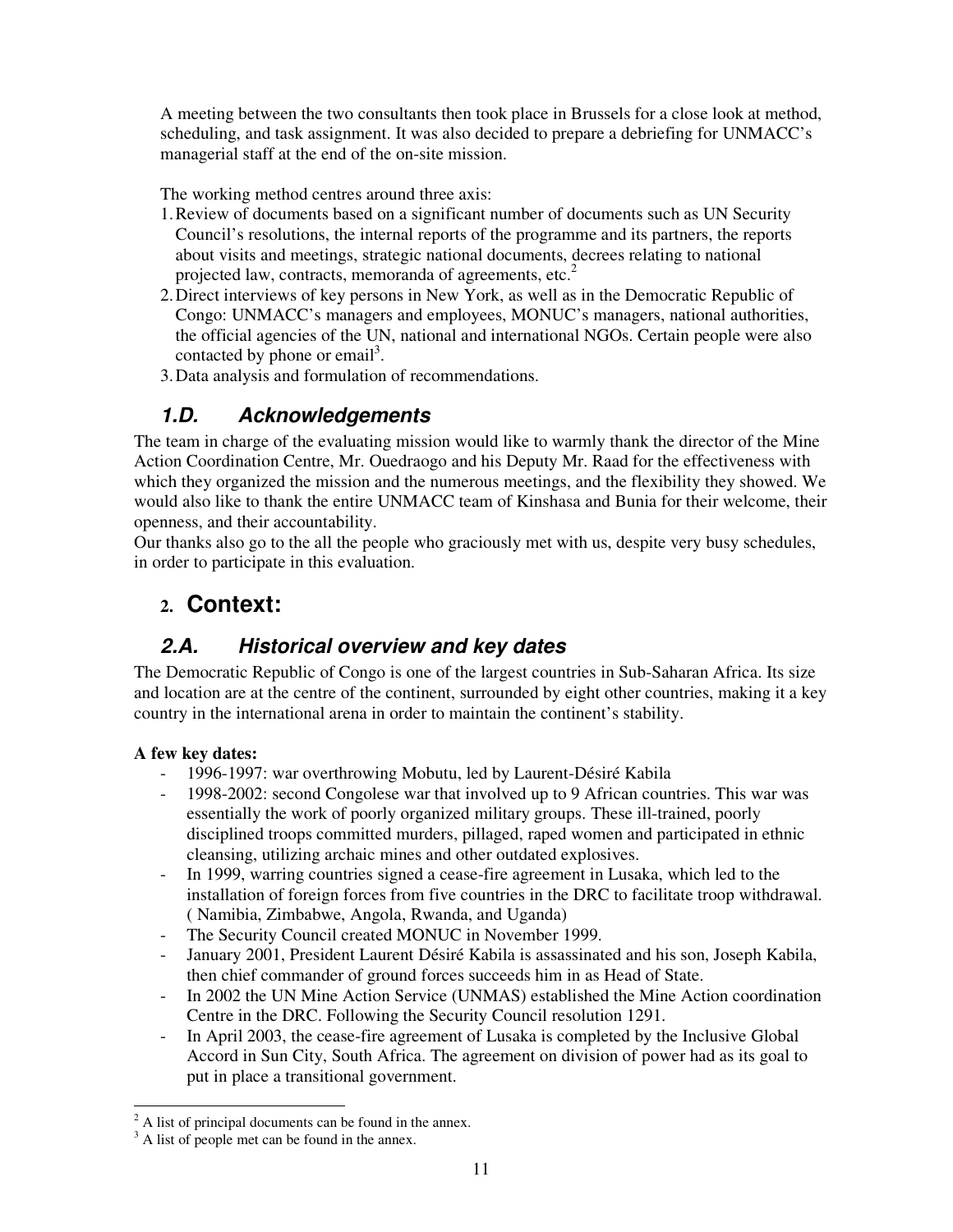- June 2003: Setting up the transitional government with a president and 4 vice-presidents coming from armed groups. Coexistance is, however, difficult.
- $-$  2006 marked the end of the transitional government<sup>4</sup> and the organizing of democratic legislative and presidential elections in July with support from the international community. This was seen as the best way of ending the fighting. A second round in the presidential elections took place in October 2006 between J. Kabila and J.P.Bemba, won by J.Kabila who then took office as President of the Republic on 6 December 2006.
- Since the end of the elections, the country awaits radical changes: reconstruction, revival of the economy, education, and health care system. However, progress is slow.
- 9 November 2007: *Communiqué* relating to Nairobi on a communal approach between the DRC and Rwanda for the purpose of reestablishing peace and stability in the Great Lakes.
- 23 January 2008: Signature of the Goma Accords aimed at pacification of North Kivu.

### **2.B. Humanitarian Situation/ Development**

The Democratic Republic of Congo is in a state of humanitarian crisis and therefore has garnered attention from the international community for numerous years. Until 2006, this aid was principally in the form of emergency humanitarian intervention.

The Democratic Republic of Congo possesses considerable human and natural resource potential which has not been fully exploited. Citing the Department of Economic and Social Affairs within the UN, in 2007, the population of the DR Congo was about 60.2 million, 47.2% of which is under the age of 15. Their life expectancy, 43.5 years, is one of the lowest in the world. According to the annual UNDP report on human development, the DR Congo is  $168<sup>th</sup>$  of  $177<sup>5</sup>$ .

Humanitarian agencies have developed different documents outlining the priorities of their interventions. The most important in the case of the DRC are as follows:

- 
- Strategy for Assistance to Countries 2008-2011 of the World Bank,<br>- Humanitarian Plan of Action (HPA) for the humanitarian communit - Humanitarian Plan of Action (HPA) for the humanitarian community piloted by the Humanitarian Coordinator. This plan of action is annual and is still expected for 2009 and probably 2010.
- The Priority Action Programmes (PAP).
- Country Assistance Framework (CAF) of the UNDAF<sup>6</sup>. This "Country Assistance Framework" has a communal strategy approach of a significant number of important donors in the DRC. It covers the period 2007 to 2010 and is used as the basis for harmonization of differing approaches and programmes.

Presently, with the advent of greater stability, it is projected to pass progressively to long-term development programmes. However, this transition will be necessarily progressive and will extend over many years. The reference documents on development planning are:

- The Country Programme Document (CPD) 2008-2012 of UNDP
- $DSCRP<sup>7</sup>$  or "Strategy of Growth and Reduction of Poverty Document" is the reference document produced by the Congolese government around five functions of the Presidency.

-

<sup>4</sup> The Third Republic of the DRC began officially 18 February 2006 with the promulgation of the Constitution approved by the 18 December 2005 referendum. The result was validated by the Supreme Court on 4 February 2006.  $<sup>5</sup>$  All this data is taken from the report on human development 2007, UNDP</sup>

<sup>7</sup> We have not succeeded in obtaining a French version of this document.

<sup>7</sup> Since this document exists and is reference in French, we have maintained the French abbreviation for purposes of cross-referencing.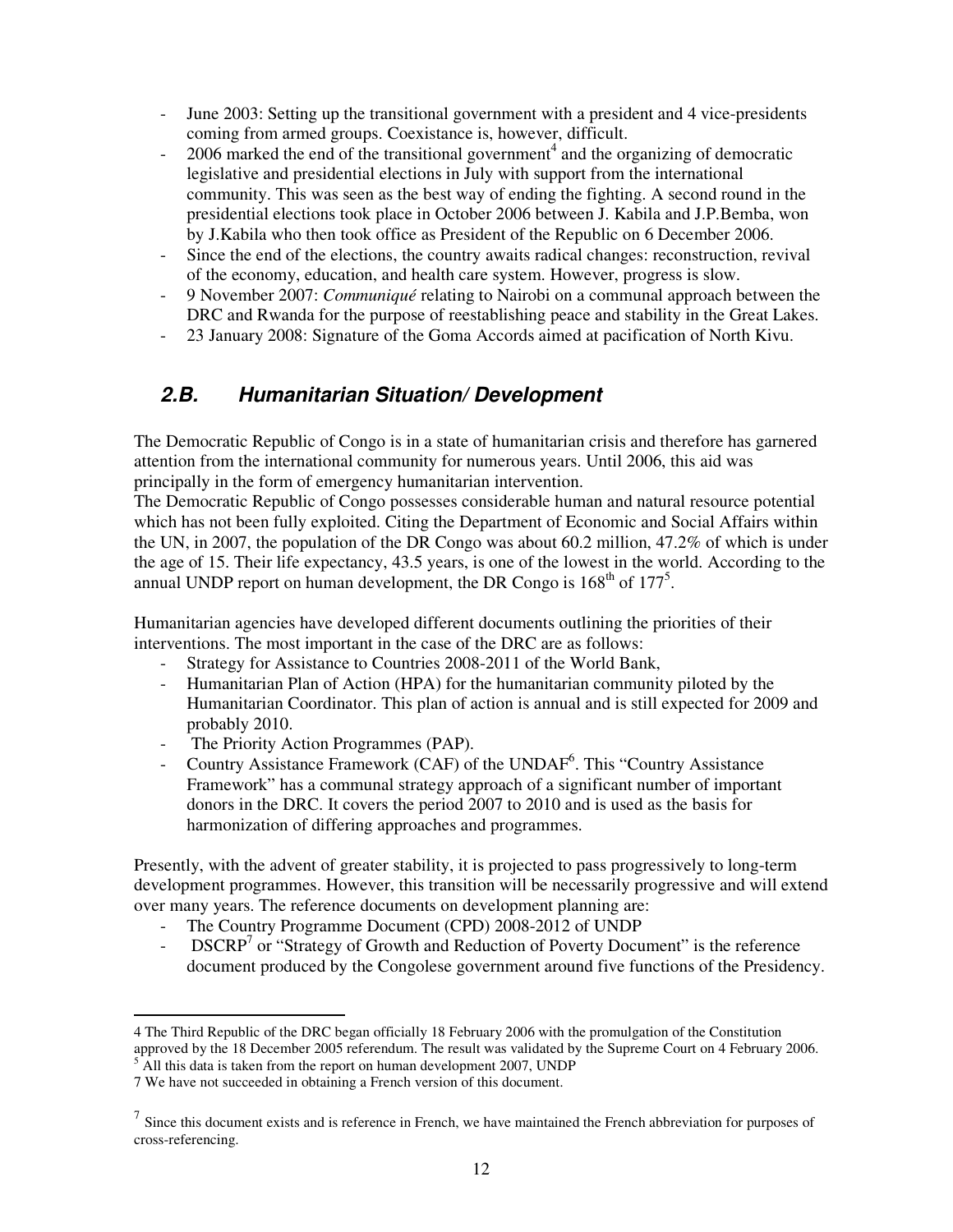### **. Introduction of key mine action players in the DRC**

Other than the Mine Action Coordination Centre (UNMACC), the principal players in mine action in the DRC are as follows:

### **2.B.1. MONUC**

The United Nations Mission in the DRC (MONUC) was created on 30 November 1999 by Security Council resolution 1279 following the Lusaka Accords. It is presently the largest of the 18 UN peacekeeping missions.

The mandate's four phases can be outlined as follows:

- The first phase centres around the application of the Lusaka cease-fire agreements;
- The second phase deals with handling violations appropriately;
- The third phase, which is still in progress deals with the process of DDRRR (disarmament, demobilization, repatriation, reinstallation and reinsertion) and
- The fourth phase, also in progress, deals with organizing credible elections.

MONUC is the only player who enjoys true legal legitimacy, accorded by 38 Security Council resolutions, 31 declarations by its President, 22 Secretary General reports, five international accords and five Security Council missions to the DRC since 1999. MONUC has been organized into three components: The military component, the security component and the civil component. It is through MONUC's mandate that the United Nations Mine Action Coordination Centre in DRC was established in 2002.

### **2.B.2. Commercial Operators**

The only company currently present in the field is Mechem, which is under contract with UNOPS in order to support MONUC's operations. Mechem is the most diversified mine clearance operator (in terms of means) in the DRC: mobile teams, dog teams, and mechanical equipment. Other commercial operators already came to the DRC for a limited time to support trade activities, principally, mineral mines (ex: Minetech or Armor Group) In the near future, with economic revival, the presence of commercial operators will be more important.

### **2.B.3. International Organizations**

Three international, non-governmental organizations are present in the DRC with the capacity for the clearance and management of unexploded devices.

- Handicap International Beligium (HI-B), present since 2001 and active principally in the Eastern Province.
- Mines Advisory Group (MAG), present since 2004 and active principally in the Province of Equator and in North Kantanga
- Danish Church Aid (DCA), has been present in the DRC since 2003 and first deployed clearance teams in 2005, primarily in the South and East. Since 2008 DCA has deployed a clearance team  $(EOD)^8$  in Southern Kivu as well as survey teams and mine risk education teams (MRE) in Maniema.

Besides these three NGOs, the International Committee of the Red Cross (ICRC) is present in the DRC and is involved in the mine action programme principally for victim assistance. If the need was present, they could extend their services to educational projects about the danger of mines, by supporting their operations already in progress.

### **2.B.4. National NGOs**

Several national NGOs are involved with current educational programmes about the dangers of mines and explosive remnants of war  $(ERW)^9$ . Certain ones act in partnership with international

<sup>&</sup>lt;sup>8</sup> EOD- refers to a removal team for which no proper name was given. Thus, the French acronym has been maintained <sup>9</sup> ERW= Engins Non Explosés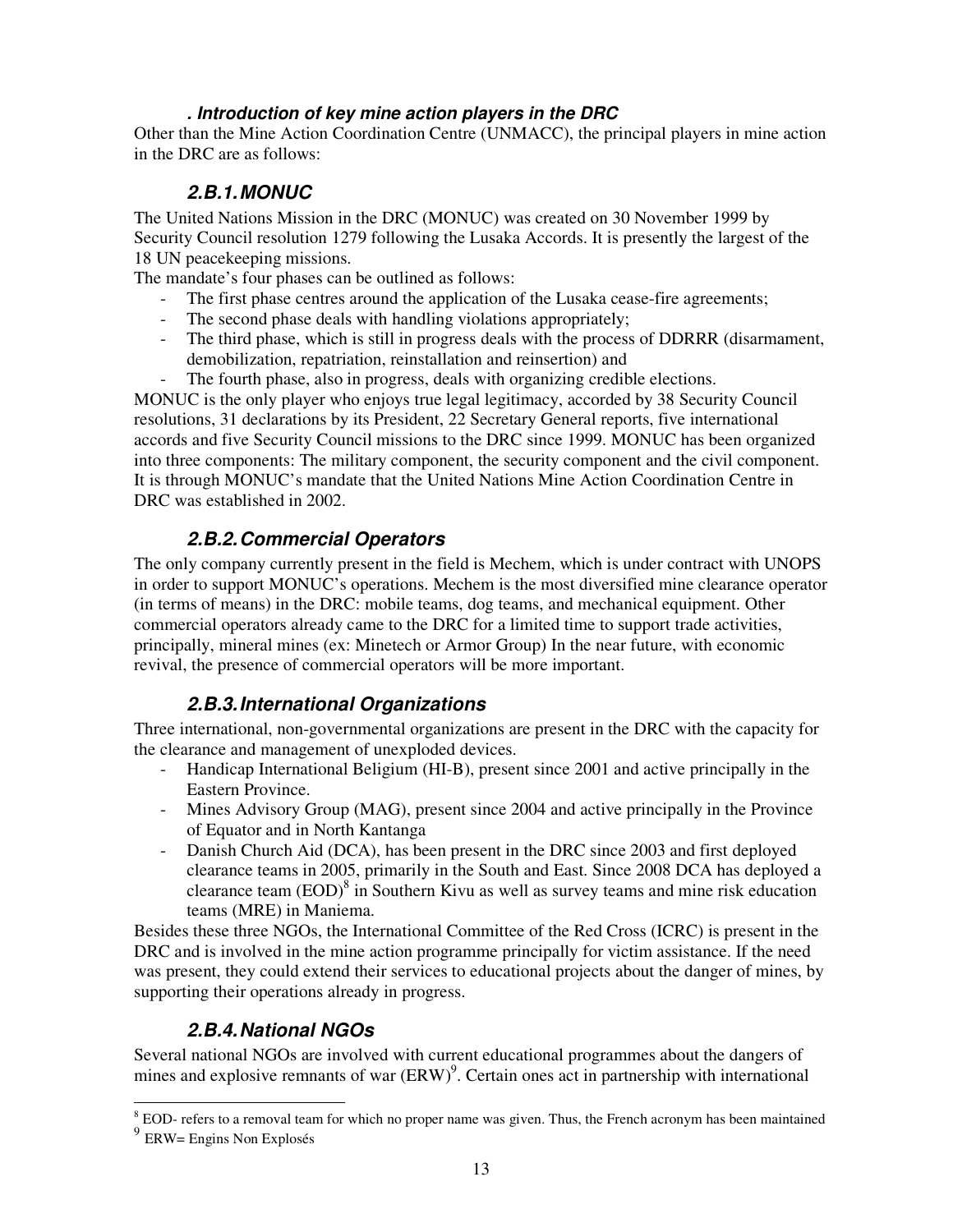NGOs responsible for the conveyance of expertise. This is the case principally of Humanitas Unbangi with MAG, ECC/Meru<sup>10</sup> with the DCA and Tosalisana with HIB. The partnership of ECC/Meru with DCA has been long established, the others developed primarily since 2007. Other local NGOs now seem interested in the mine and ERW issue, and are expanding their traditional spheres of activity in order to include this dimension, principally in regards to MRE and survey. Eight local NGOs are presently invited to the monthly coordination meetings<sup>11</sup>. A few of these are also involved in advocacy activities.

### **2.B.5. UN Agencies**

The DRC is a pilot country for the "cluster" approach defined by the United Nations system to strengthen the efficiency of humanitarian response. This approach is coordinated by the Office for the Coordination of Humanitarian Affairs (OCHA). The mine issue and mine action is considered carefully in the protection cluster and also sometimes in the logistics cluster. It is through these two clusters that UNMACC assures that the demands of humanitarian mine action are detailed in the annual Humanitarian Plan of Action (HPA).

The High Commission for Refugees (UNHCR), responsible for the problems of both refuges and displaced persons, collaborates with UNMACC on different projects. Among other concerns, the HCR is worried about the possible effects of the presence of mines and ERW in Kivu, where a plan for the return of 800,000 displaced people has been put in place. UNHCR therefore supported the plan of emergency capacity for mine clearance in Eastern Congo which obtained financial support from the CERF.

UNICEF, active in the DRC in numerous issues, is also the focal point of MRE. In this capacity UNICEF finances certain projects led by NGOs. Since 2003 the responsibility of MRE was in the emergency section of UNICEF. At the beginning of 2008, it was moved to the child protection section, which resulted in the portfolio transferring to a new person who has little exposure to MRE and was also responsible for other, more pressing portfolios. Since mid 2007, UNICEF also finances a managerial position for MRE projects, based at the heart of UNMACC. The principal role of UNICEF in the MRE capacity is the financing of projects, but it only does this for NGOs accredited by UNMACC. As there are no local NGOs accredited, the financial aid is given through international NGOs, except in the singular case where a local NGO received a small amount of direct financial support in 2007. UNICEF would be ready to directly finance local NGOs as soon as they have acquired the required administrative skills.

The UNDP is not yet involved in mine actions in the DRC at this time.

The contact person in UNDP was the post-conflict unity manager. The office closed at the end of March 2008. UNDP programming evolves depending on the country's changing situation and the new country programme documents, which was a five year programme proposed in April 2008. The development programmes are likely to be strengthened in 2008. If the region's stability is maintained and the six regional offices are encouraged to do development work, the issues of mines/ ERW will henceforth be classified under the section "government and reform sector". Up until now in the absence of a national structure, the coordination and capacity development was housed in UNMACC. However, the UN inter-agency's policy places this responsibility with the UNDP. With the emergence of a national structure and the development of UNDP's programmes in the DRC, it seems that the moment has come for UNDP to become more involved in mine action.

<sup>-</sup><sup>10</sup> Eglise du Christ au Congo/ Ministère pour les Réfugiés et les Urgences

<sup>&</sup>lt;sup>11</sup> Adra, Adic, Sylam, Addhiac, Humanitas-Ubangi, Badu, ECC/Meru, Tosalisana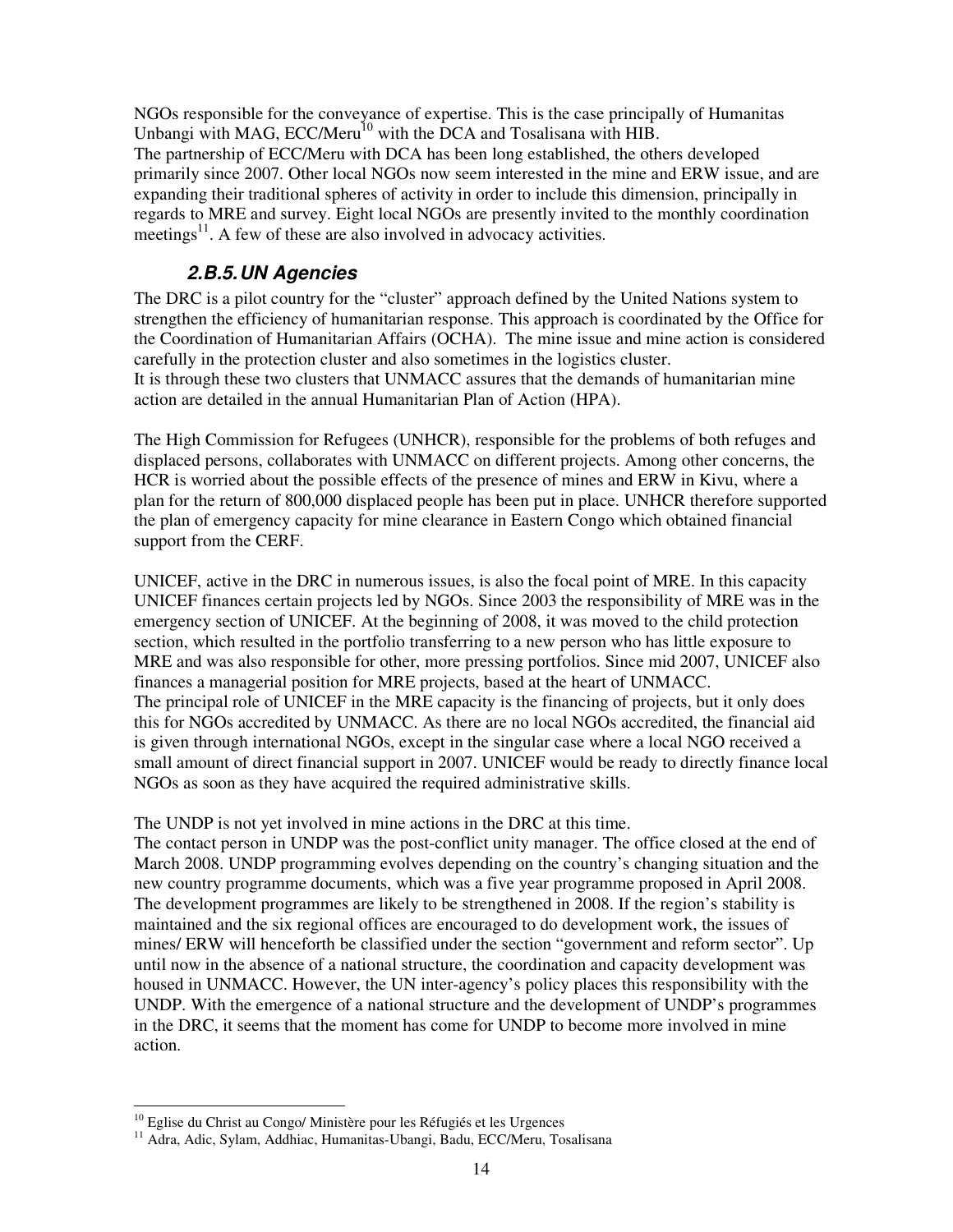### **2.C.6 The Congolese Government**

The Democratic Republic of Congo agreed to the convention which prohibits anti-personnel mines on 2 May 2002 and became a state party on November 1<sup>st</sup> of the same year. The DRC is not a member of the Convention on Certain Conventional Weapons (CCW) nor of Amended Protocol II and Protocol V. After the creation of UNMACC in the DRC in 2002, efforts have been to involved Congolese government in applying the convention rules and in the designation of responsible entities. The activism of the Congolese authority is a key element of dealing with the issue of mines and ERW in the DRC and has yet to be of a satisfactory level. If structures were put placed at various times, they often remain relatively ineffective. Probably due to a lack of means and political will, one can hope that advances in 2008 bring about concrete results and permit us to see the situation improve. Traditionally, Zaire's army followed by the Congolese army had at its disposal a contingent of engineers responsible for clearance; however, its capacities are presently reduced. Yet all persons met found it logical that the army resume this role on a long term basis.

### **2.D The Mine Action Programme**

### **2.D.1 Historical Overview**

Resolution 1291 of 24 February 2000 Paragraph 7(i) stipulates that the Security Council "to deploy mine action experts to assess the scope of the mine and unexploded ordnance problems, coordinate the initiation of mine action activities, develop a mine action plan, and carry out emergency mine action activities as required in support of its mandate;."

In accordance with this resolution, UNMAS put into place a mine action programme to support MONUC to fulfill its mandate, with the Mine Action Coordination Centre (UNMACC), integrated into the central structure of MONUC established in February 2002. This centre is based in Kinshasa with an initial regional office at Kisangani. Subsequently, the regional office in Kisangani was closed and two other regional officers were opened in Bunia and Bukavu.

On 29 January 2003, a letter from the Minister of Foreign Affairs and International Cooperation of the DRC officially presented UNMACC for accreditation, license and quality control of clearance operations with jurisdiction over the entire territory. The letter provided UNMACC an official role.

### **2.D.2 UNMACC's Roles**

In the Memorandum of Agreement (MOA) between the UN and UNOPS relative to UNMACC's operations, the three phases of the plan are described as follows:

### **PHASE 1**

• The establishment of mine action coordination centre (MACC) under the auspices of MONUC;

- Evaluation to determine the humanitarian impact of mines and UXO.
- Execution of emergency mine action activities;
- Establishment and utilization of IMSMA as a principal tool for managing information;
- Assist MONUC in executing emergency operations and survey (for deployment purposes);

• Establish liaison and coordination mechanisms, allowing all mine action operators in the DRC, including national authorities to participate.

#### **PHASE 2**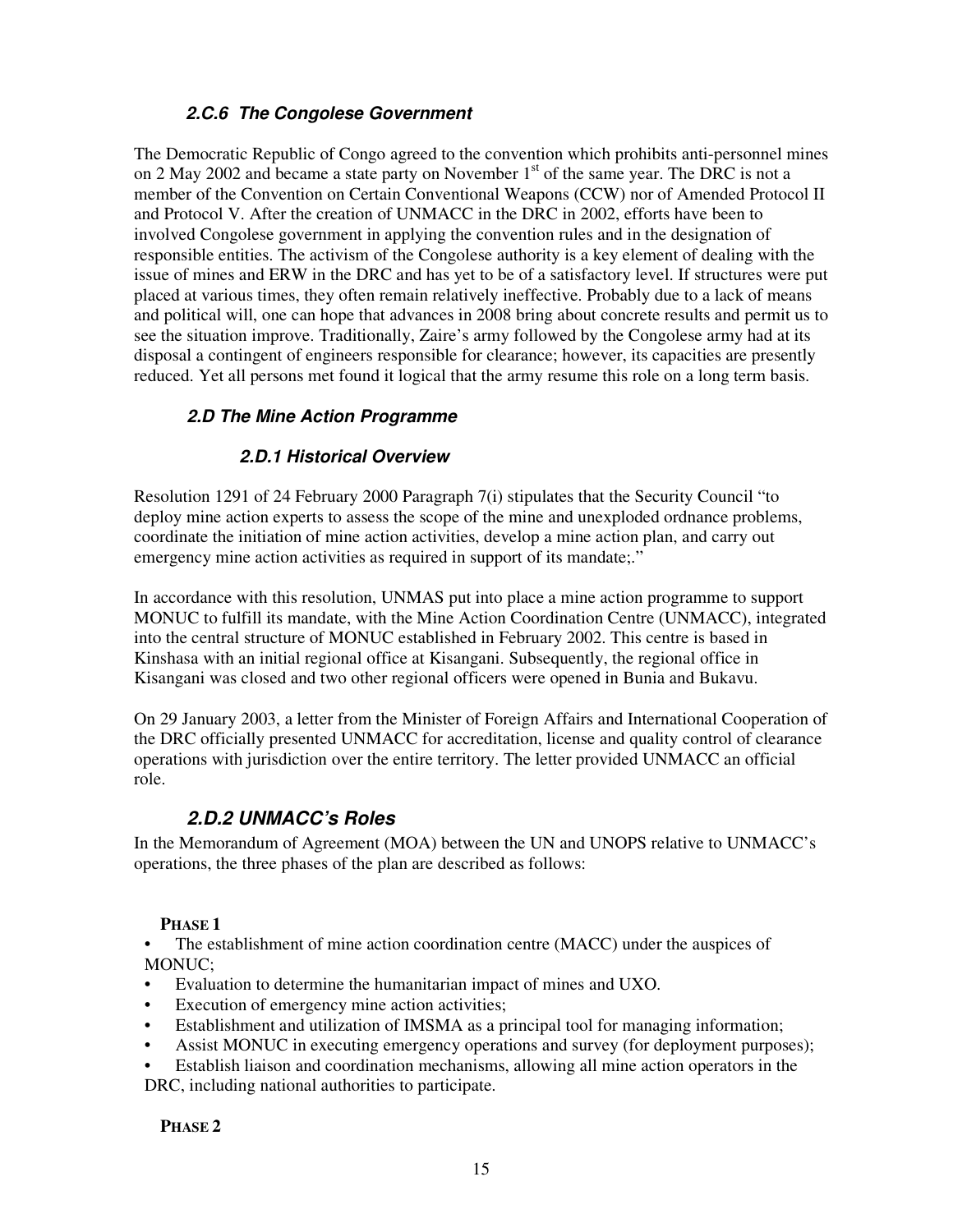The opening of additional offices throughout the country;

- Advocacy and support to the governmen in the application of the Ottawa Treaty;
- Coordinating resource mobilization;
- Management of the programme in the government's name;
- Mine action activities (in support of the global humanitarian strategy for the DRC) including operational programming, information management, and quality assurance.

### **PHASE 3**

- Establishment of a managerial structure and institutional arrangements capable of assuming responsibilities for mine action activities in the DRC;
- Creation of a national operational capacity for mine action in the DRC;
- Planning for essential mine action activities over the mid and long term.

According to the last MOA, the programme is presently in its third phase, but continuing phase two which will only end when the national structure is in place and will be able to progressively take on its responsibilities.

UNMACC's activities centre around three principal roles<sup>12</sup> :

#### **1) Supporting MONUC**

- Support MONUC through survey as well as clearance operations, and emergency clearance in contaminated areas to facilitate the future deployment of MONUC's forces.
- Provide assistance for disarmament and community rehabilitation. done principally via the commercial organization Mechem, contracted by UNOPS to support MONUC.

#### **2) Coordination of mine action**

- Clearly define the humanitarian impact of contamination from mines or ERW and to facilitate emergency mine action.
- Facilitate and coordinate the activities of mine action teams including emergency survey, marking, clearance, as well as mine risk education activities.
- Collect and disseminate information and data, and set up and manage a national database (IMSMA).
- Develop an appropriate mid and long-term response.
- Accredit field and clearance operators in removal and clean up efforts, as well as in MRE.
- Ensure the quality of implementers in accordance with international standards (IMAS).

#### **3) Assistance to the national government and capacity building**

The final objective is to establish a national structure for mine action that would undertake the functions presently carried out by UNMACC. For this, it is necessary to:

- Aid and make the national government aware of the structure and implementation of the Ottawa Convention.
- Promotion of the opening of national management offices and institutions dealing with mine action;
- Assist and promote capacity building in the area of mine action.
- Encourage and help the national government take responsibility for mine action.

-

Inspired by the presentation on the website: www.macc-drc.org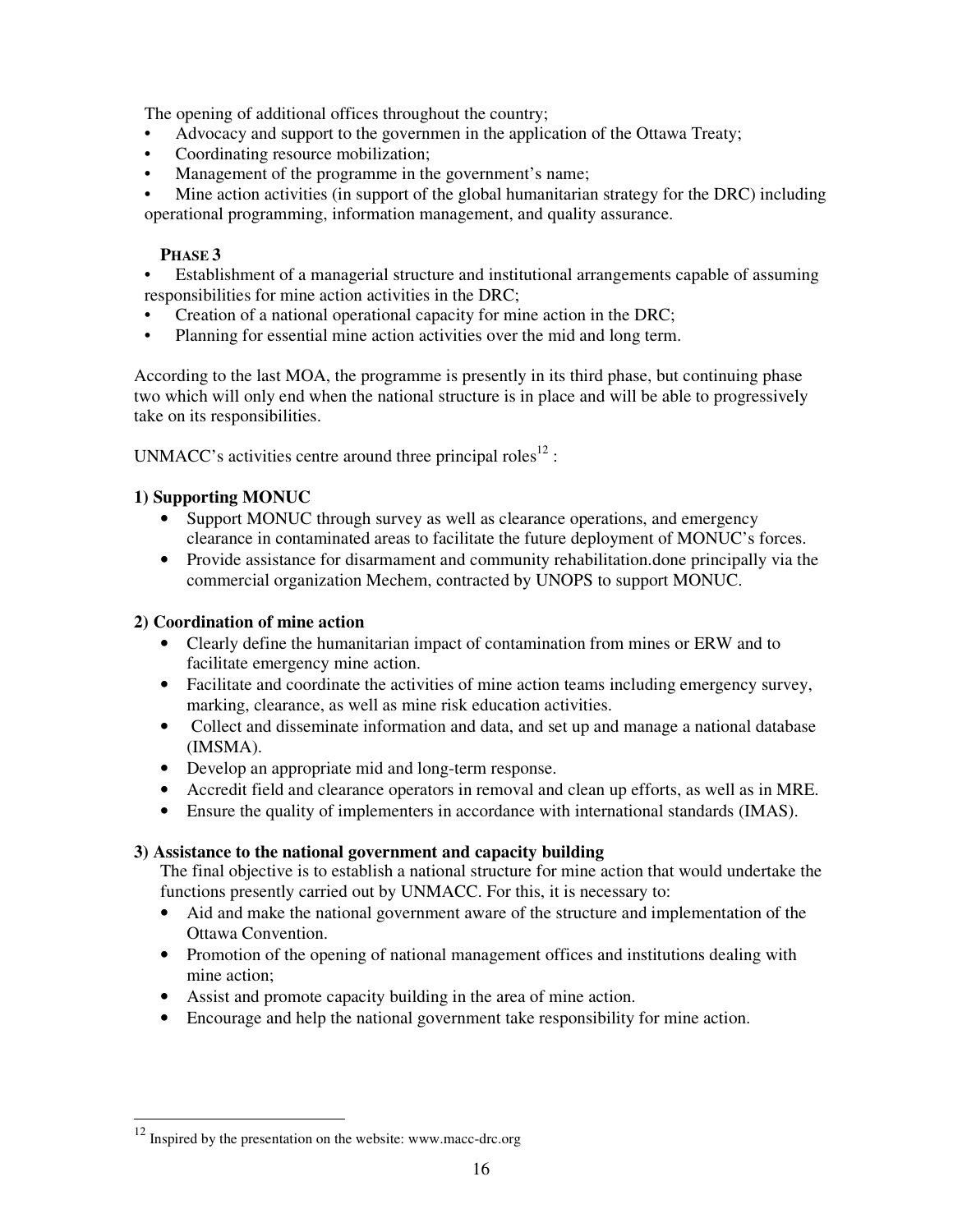### **2.D.3 Functional Analysis**

.

The UN Mine Action Coordination Centre in the Democratic Republic of Congo is made up of a national office located in Kinshasa and two regional offices located in the eastern portion of the country: Bunia and Bukavu. Presently, it is composed of seven international and five national staff, with an additional five national maintenance workers (drivers, gardeners, and janitorial staff)

The centre has seen several quite difficult years, principally due to problems recruiting international personnel. Since the centre's creation, April 2008 will be the first time that the positions are occupied at the same time. This, of course, had direct repercussions on the tasks carried out or not carried out by the centre. The issue of international human resources is treated in more detail in the chapter entitled "UNMACC Support".

The evaluation team is, however, a bit surprised by the small amount of national staff at the centre. The key positions are not occupied by a national alter-ego and there is little assistance relating to the importance of tasks to be accomplished.

Three important elements are taken into account about the centre's organization:

- The fact that all MONUC's positions are "non-family" positions permits foreign citizens to a leave rotation (two weeks ever two months) which leads to regular absences of staff members.
- The international positions are difficult to fill and lead regularly to very long vacancies.
- The limited staff have the additional burden of the inherent slowness of the network and internet connections available

Together, these three factors have a negative impact on the execution of tasks (for reference, see the chapter on accreditation and communication problems). The recruitment of national staff, assisting the international functions could make some of these tasks less difficult and help in the capacity building of the Congolese staff with the goal of diminishing the number of foreign workers in these positions.

The establishment of the Congolese mine action centre is taking more time than originally thought and it is still impossible to predict when the centre will be functional, and still less predictable is when it will be capable of relieving UNMACC. At this time, it is important that UNMACC be given the necessary skills to carry out its present responsibilities with the target date of 2012 for the clearance of mined areas in the country.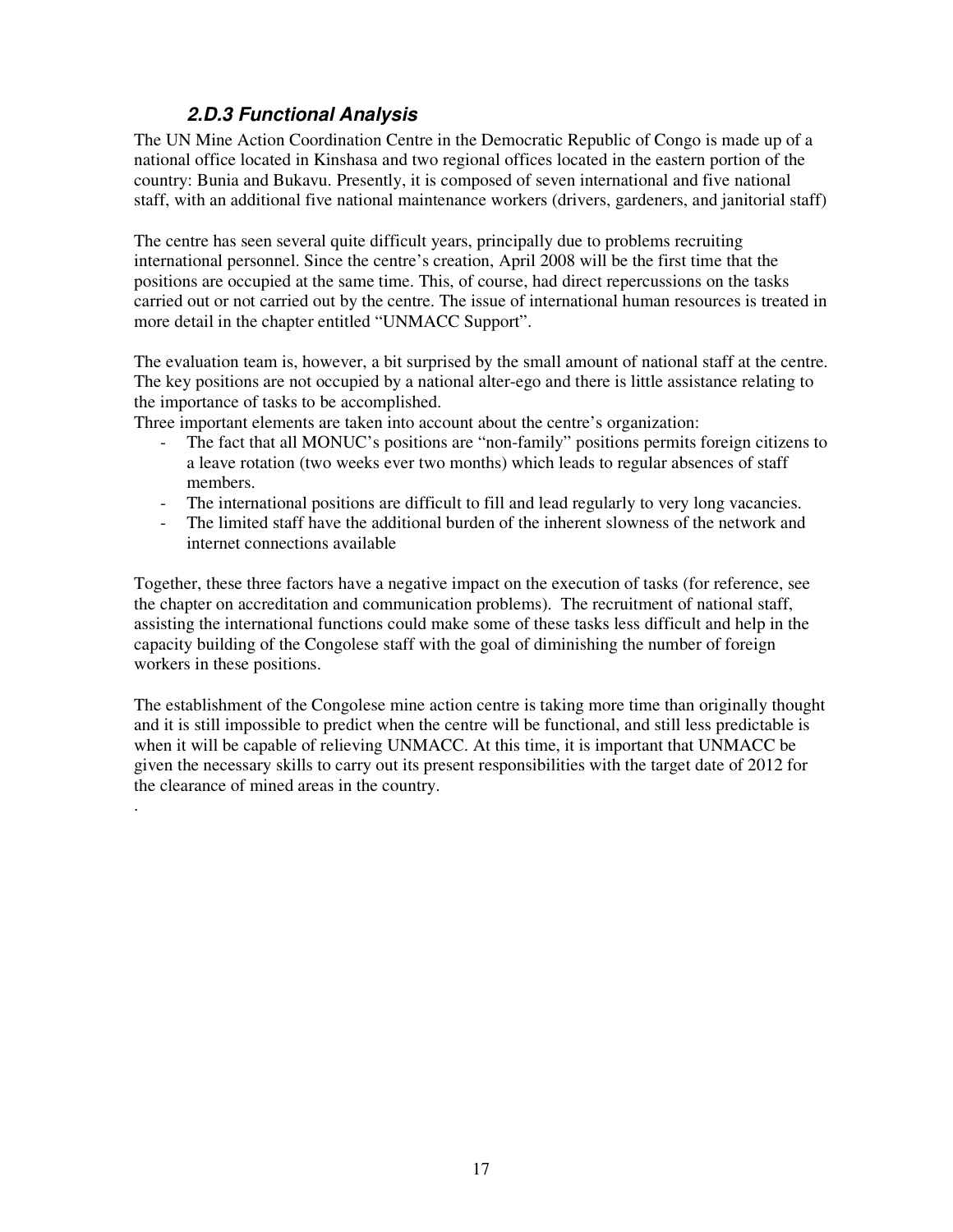

Blue : International staff funded from the MONUC Budget \* : funded by the VTF till June 2009 Red : National staff funded by UNICEF Black : National staff funded by the VTF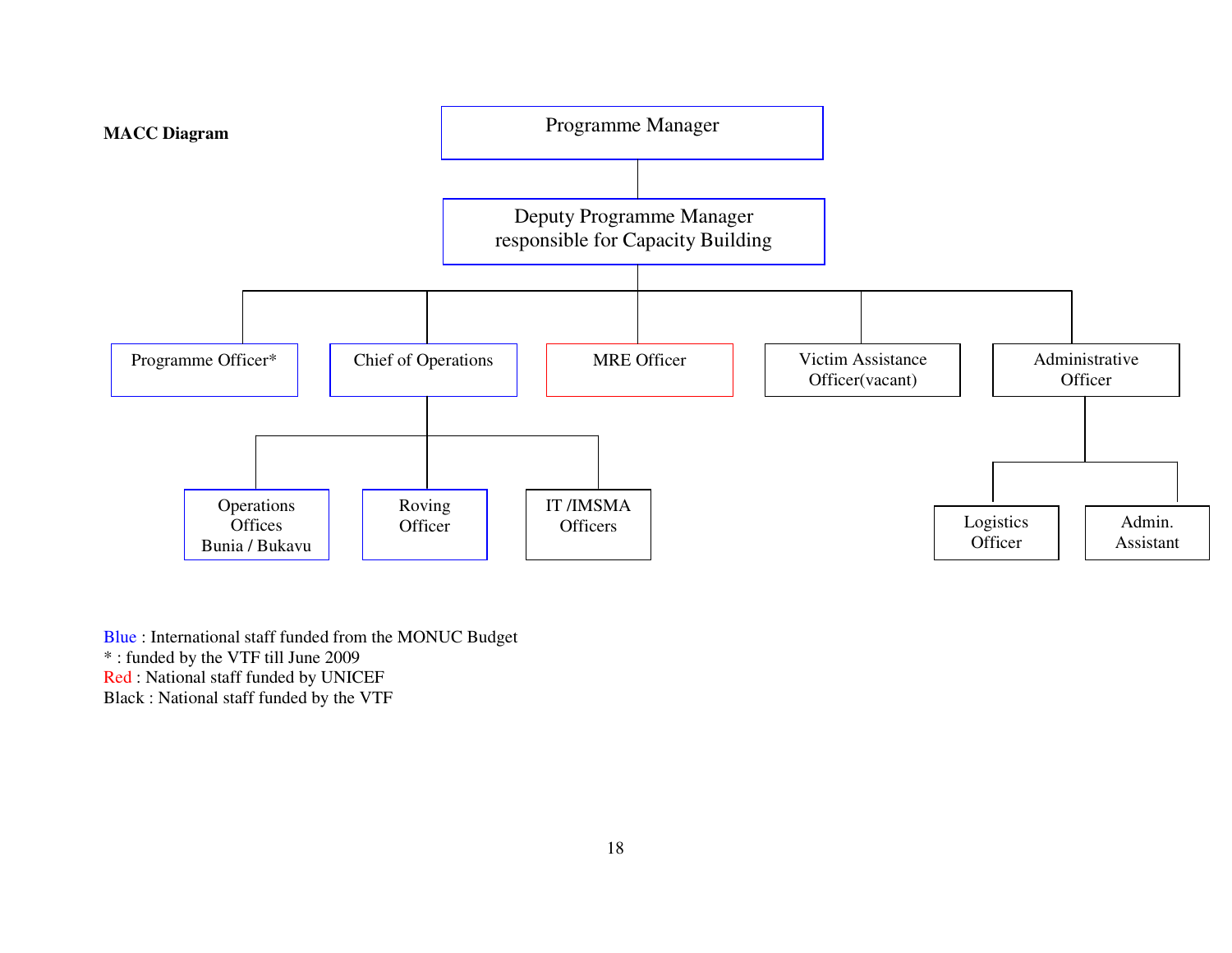# *3.* **Moving towards effective mine action:**

### **3A. The Scope of the Threat**

As a result of years of war and internal fighting, the DRC is facing a real problem with landmines and explosive remnants of war including principally:

- Unexploded ordnance (UXO)
- Anti-personnel and anti-vehicular mines used in some regions and in ways that are beyond standard military doctrine
- Various abandoned stockpiles stored in unsafe conditions above and at time below ground.

Unexploded ordnance present serious risks to the security of the population. Handling these items causes large explosions that are often fatal to people in close proximity. Their mere presence often causes populations aware of the danger to leave the area.

The mined areas are dangerous because it is often impossible to identify them. Large areas which populations suspect are mined are therefore abandoned and remain unused. Also, this sometimes results in avoidance behaviors (detours) which have a direct effect on the population's sources of revenues.

The stocks of munitions stored in warehouses also represent a very serious risk for the populations. Also, the storage conditions do not meet safety requirements, therefore the risk of explosion is particularly high and if one occurs it often has dramatic consequences as was the case at the time of the explosion of the storage depot at Mbandaka. Moreover, the presences of these little or badly guarded stocks contributes to persistent atmosphere of insecurity, danger of theft, and fear within populations. It also happens that caches of arms and munitions are found to present the same risks.

The presence of these hazards is most prevalent on the former front lines and areas where combat was particularly heavy. Ten out of the eleven provinces in the country seem to be effected at some level. However, the areas of concentration are on principally the former front lines in the eastern provinces.

Four international clearance organizations have been active in the DRC for several years and posses data including oral and written communications about the work carried out. The available data are catalogued in UNMACC's databases and permit the development of the map included. However, there remain many unknown factors in regards to the contamination level and it has often been argued that the absence of global data in a GIS format makes large scale planning impossible.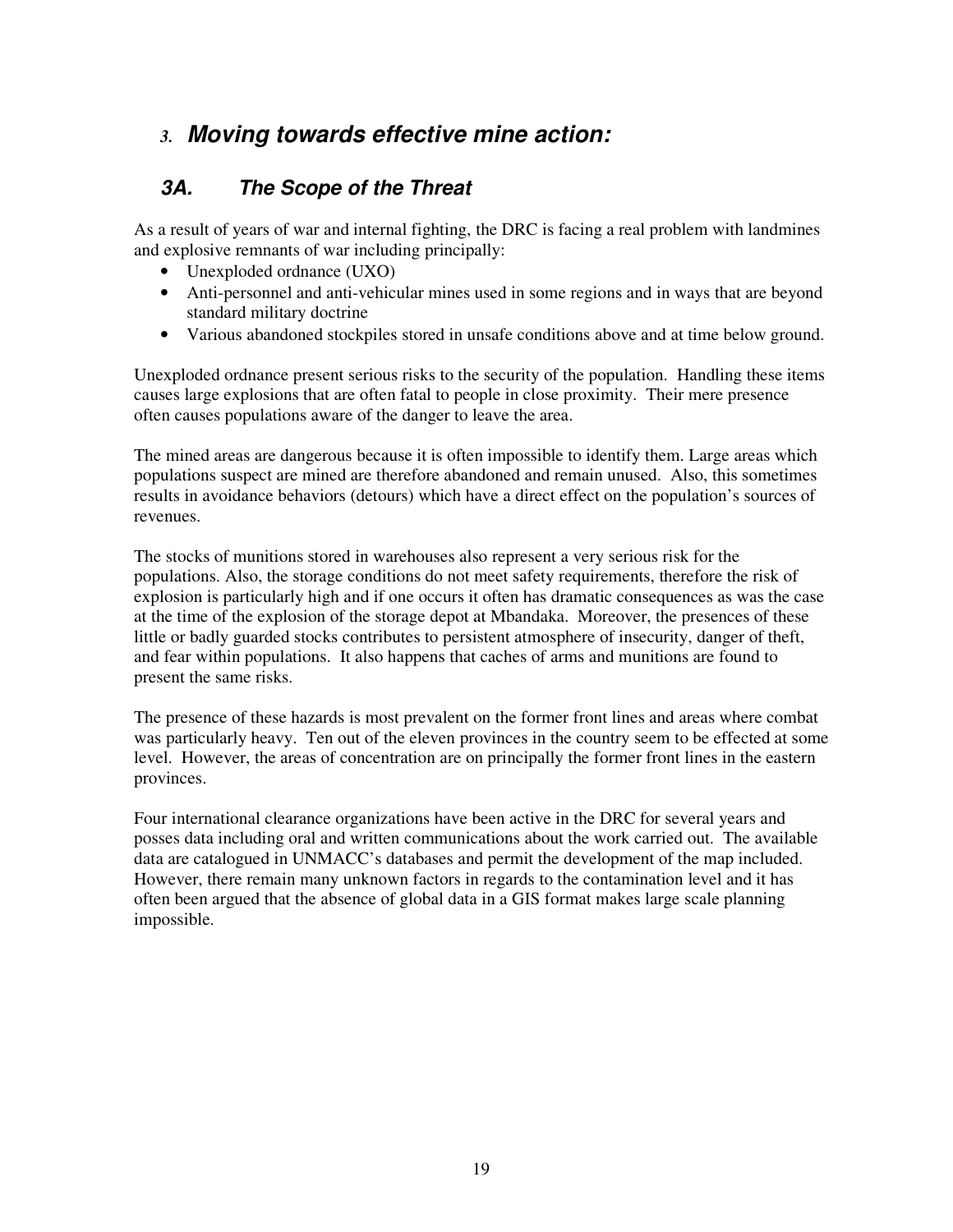

# **3.B Mine Action in Support of MONUC**

One of the UMACC's main functions is to support MONUC through the implementation of urgent survey and clearance activities of base locations, airfields and roads that are suspected of being mined and the clearance of mines and UXOs that would hamper mission operations. All operations are coordinated from the UMACC head office in Kinshasa and two sub-offices in Bunia and Bukavu. The size and scope of the operation is governed by a Memorandum of Agreement between the United Nations and the United Nations Office for Project Services as a project to provide mine action support to the MONUC mission.

### **3.B.1 Subcontracting**

Of the 3.6 million USD made available through the MONUC assessed budget 2.2 million USD has been used to provide the survey and clearance activities implicit in Security Council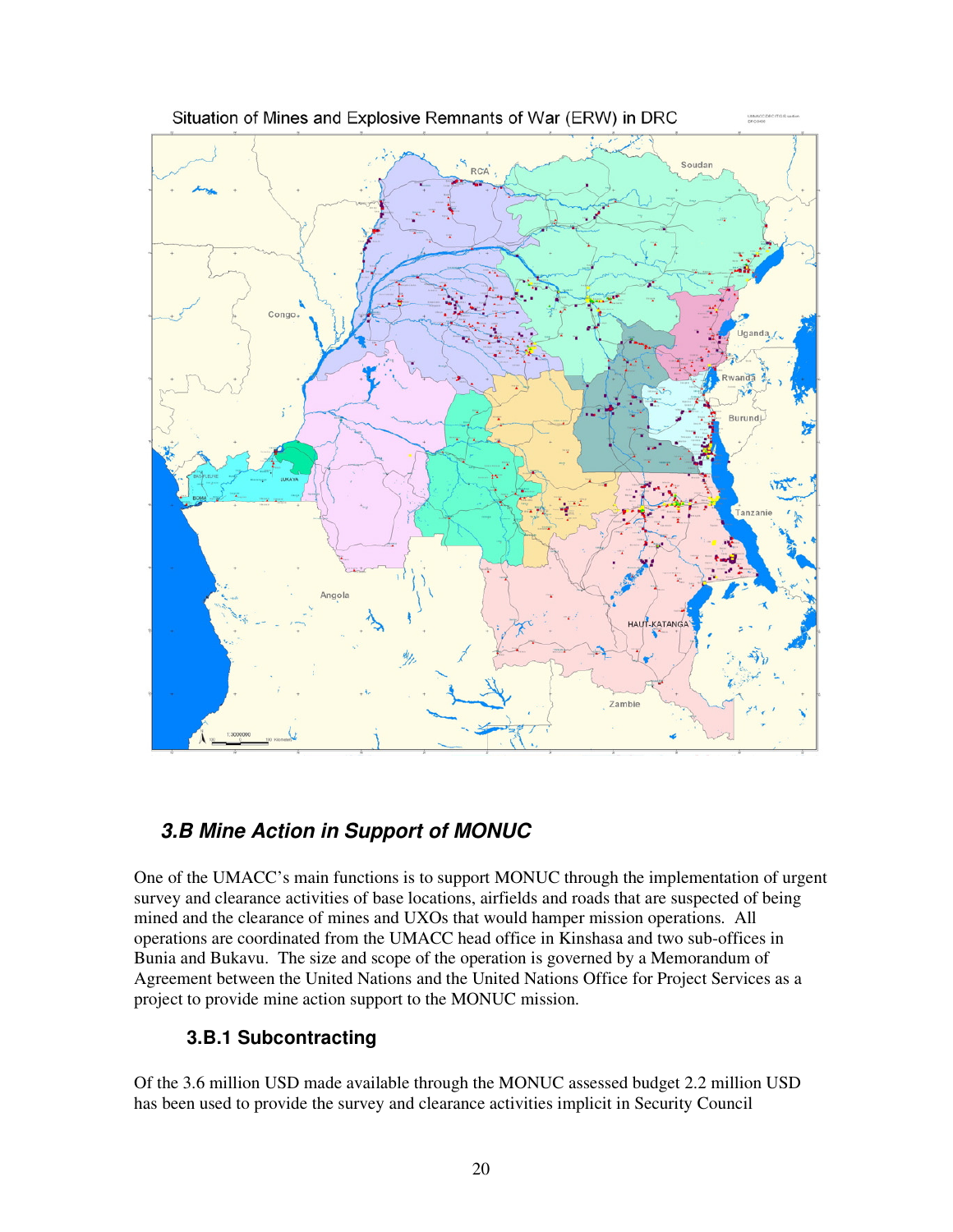Resolutions (The remainder of the monies being utilized to cover the salaries of 7 international staff). The funds are channeled through UNOPS under a Memorandum of Agreement between the UN and UNOPS. Following a competitive tender UNOPS were responsible for subcontracting MECHEM (Pty) Ltd to provide this survey and clearance support to the MONUC mission. The administrative base for MECHEM operations is in Bunia (as per the original RFP) but with the capacity to be deployed throughout the DRC. As per the statement of work (SoW) MECHEM are contracted to conduct the following tasks;

- General Mine Action Assessment (GMAA) Tasks
- Road/Route Survey Tasks
- General and Technical Survey Tasks
- Spot EOD Tasks
- Battle Area Clearance (BAC) Tasks
- Limited Humanitarian Mine Clearance Tasks
- Community Liaison
- Capacity Building to include
	- o Train a local staff as mechanic and flail operator
	- o Train local staff into dog handler positions in equal numbers to those employed as international counterparts
	- o Train the three section leaders into the positions of Team Leader

In accordance with the SoW MECHEM receives all tasking and prioritizing of work in accordance with work plans developed by the UNMACC. The team found that all parties were in general happy with the level and appropriateness of services provided by MECHEM in support of the MONUC mission. MECHEM have developed a very good working relationship with the UNMACC and MONUC and have been able to provide a responsive, efficient and highly mobile clearance capacity within the DRC. As per the SoWs MECHEM provide timely reports to the UNMACC regional operations manager on a daily, weekly and monthly basis.

Whilst it is acknowledged that MECHEM is meeting in full its obligations as per the UNOPS contract, the team were concerned that the actual tasking mechanisms were somewhat unwieldy and adhoc for a variety of reasons. MECHEM is expected to respond to both planned survey/clearance activities such as roads and airstrips and spot tasks as requested by MONUC. There seems to be some obvious constraints effecting the efficiency of the in-country assets; firstly a continual difficulty cited by many stakeholders (including MECHEM and UNMACC) is the apparent lack of forward planning of MONUC troop contingent deployment and peace keeping activities within the DRC. The information chain for tasking is also somewhat unwieldy and this appears most obvious in tasking orders for spot tasks. The current procedure is for individual contingents to report to MONUC HQ either via the civilian Chief Engineer or G3 operations that then passes the information to the Mine Liaison Office who then passes the information to UNMACC HQ in Kinshasa via the Chief Operations Manager who then tasks MECHEM. MECHEM reports the completion of the task to the UNMACC and the individual Contingent concerned reports completion back to MONUC HQ. There is no direct reporting of task completion from the UNMACC to the Mines Liaison Officer at MONUC. Whilst the team must highlight that there have been no complaints from the MONUC itself about the current operational procedure, the team does feel that the system could be improved to make it more efficient and to allow improved information sharing and more efficient tasking. It should be noted that in a country the size of Western Europe mobilization of assets is both a time consuming and costly exercise as the current infrastructure and prevailing security conditions within the DRC mean that most movement has to be by air. Effective mobilization of assets will be discussed in more detail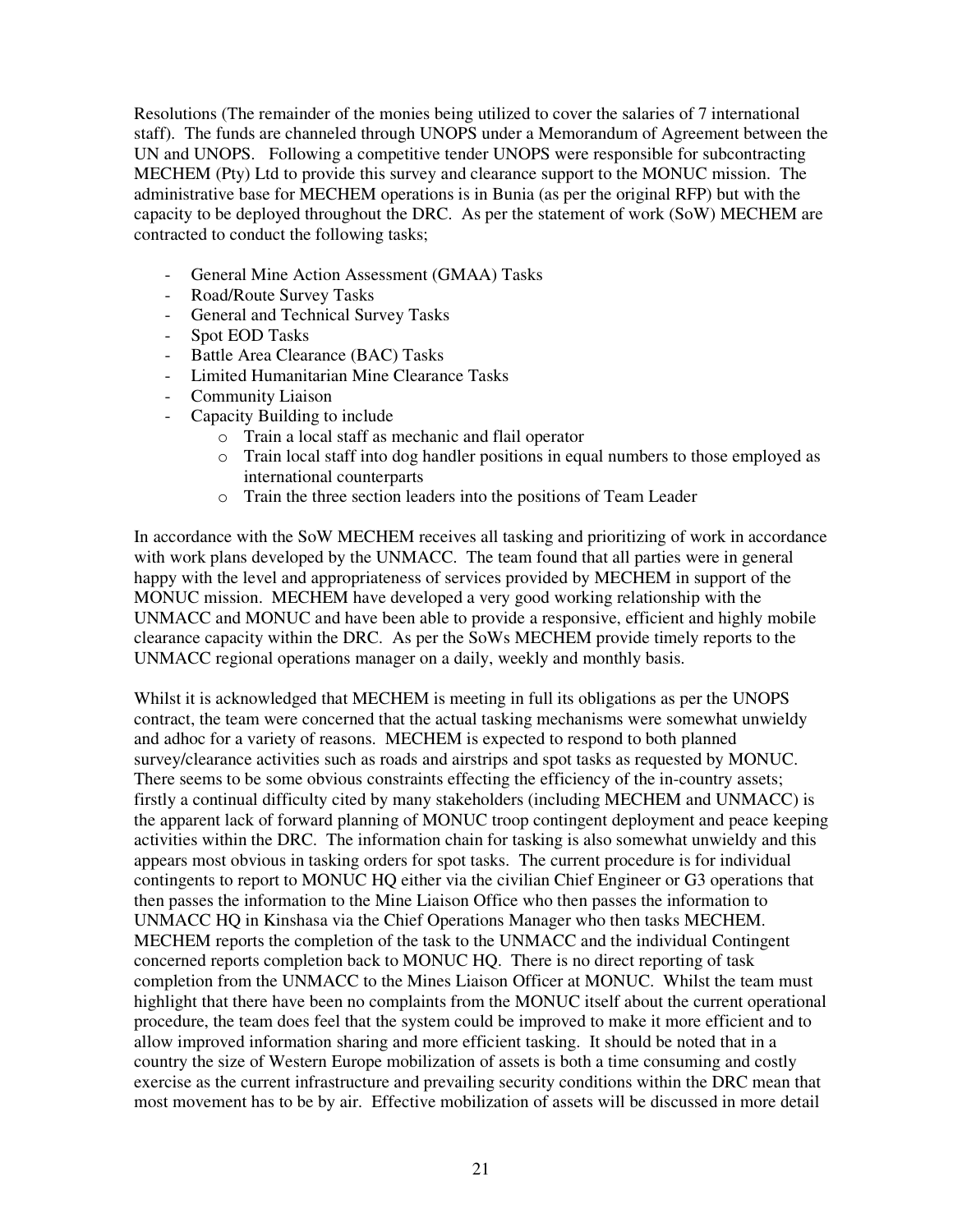in section 3.E. The team also considers that lack of forward planning by MONUC also affects the efficient use of MECHEM assets for limited humanitarian demining as detailed in the Scope of Works. Although it is considered that this is a somewhat ambiguous statement that will be address further in section 3.C.2.

#### **Recommendations**

- It is suggested that Mine Liaison Officer be situated within the UNMACC HQ and that all reporting of spot tasks and clearance requirements are passed directly to him/her to improve planning and mobilization of MECHEM assets and possibly engineering contingents and/or humanitarian demining assets to improve overall efficiency of mine action within DRC
- Whilst it is acknowledged that from an administrative point of view it is efficient to award one contract purely in support of the MONUC mission, more creative contracts could be designed that ensure more flexibility and cost effectiveness of mine action within the DRC. The current MoA does have a somewhat cut and paste feel to it which can be highlighted by the fact that the current MoA between the UN and UNOPS has several references to UNMIS rather than MONUC which may go someway to explaining a lack of imagination when addressing the actual needs for mine action in the DRC
- The UNMACC Programme Manager should initiate discussions with MONUC to find a workable solution to the problem of the lack of forward planning of mine action requirements of the MONUC mission

### **3.B.2 Engineers Contingents**

There are currently 60 troop contingents within the DRC of which 27 have some form of EOD capacity. There are five Engineering Companies who have self sustaining EOD capacity with a wide geographical spread across the country. With the exception of the South African Engineering Company in Goma, none of the other Engineering Companies have undertaken any form of clearance activities outside of their camp perimeters as per their individually negotiated MoAs with DPKO. However, it is understood that the RSA contingent no longer responds to EOD tasks due to a lack of explosives. It is also understood that the previous RSA response has to date been on an informal basis rather than on a mandated requirement. One of the reasons given for the lack of mobilization of EOD assets within troop contingents to support mission or humanitarian needs is the requirement for force protection to support Combat Engineering contingents undertaking demining activities. However, due to the prevailing security in DRC MECHEM demining activities are often also provided with force protection in the form of infantry battalions and this appears to work well. Whilst it is acknowledged that it is unlikely that any of the Combat Engineering Contingents could engage in full time demining activities as this would adversely effect their ability to fulfill their other roles in support of troop movements, it is suggested that the ability to task them to spot tasks within their operational areas would improve the considerably the cost effectiveness and efficiency of mine action in the country. Discussions with the MONUC Force Commander demonstrate that in principal there would be no objection to utilizing assets in such a way as long as it was properly planned and discussed with clear objectives for mobilization of troop contingents. It is noted that in the recent evaluation mission in South Sudan concerns were raised about the cost-effectiveness of utilizing troop contingents rather than sub-contracting to humanitarian or commercial mine action organizations, it is considered likely that having an internal capacity within the MONUC contingents for quick response teams for spot tasks in their mission operation areas would be much more cost effective than mobilizing MECHEM assets based in Bunia. It is also acknowledged that similar to the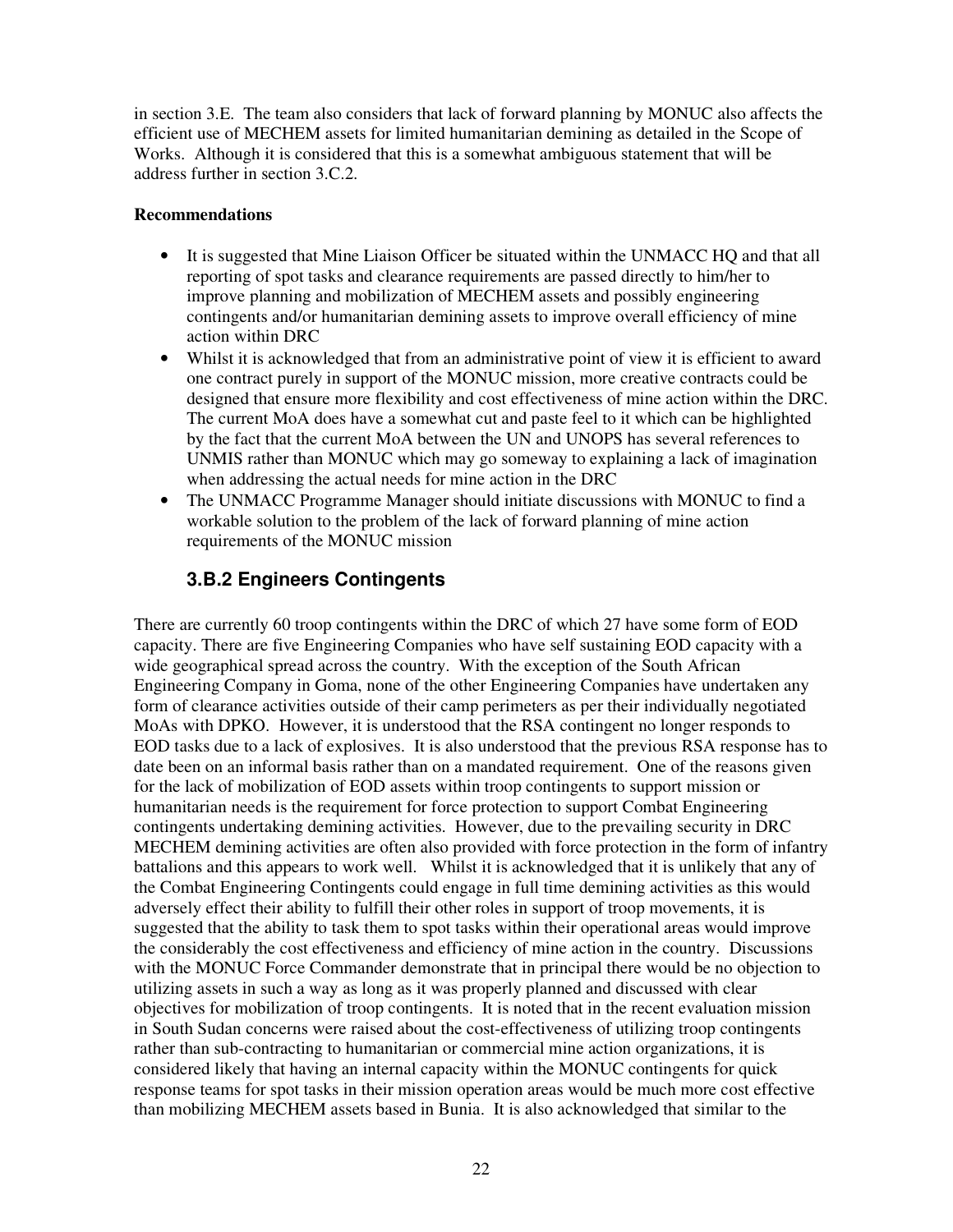situation in South Sudan there may be issues around ensuring quality assurance. It is clear that UNMACC operational staff are already overstretched in their ability to undertake QA/QC activities for the existing in theater actors and adding further demining teams in the form of MONUC assets may stretching too far their current assets to the point of ineffectiveness. As such UNMACC will have to consider staffing requirements carefully before initiating discussions with MONUC that increase their own workload. There are currently no National staff employed in the role of operations managers or technical advisors and this may well be an ideal opportunity to train up national capacity which would also provide fewer budgetary constraints than employing further international staff

### **Recommendations**

- UNMACC should have discussions with MONUC find a workable solution to enabling greater use of MONUC military/engineering assets to assist mine action within the DRC
- A plan for tasking of EOD capacity within Engineering Companies should be developed jointly between MONUC and the UNMACC that includes expected outputs and likely working days required in support of mine action to enable effective forward planning by both MONUC and UNMACC.
- It is recommended that the responsibility for future tasking should be jointly held between the UNMACC Chief Operations Manager and the MONUC Mine Liaison Officer
- UNMACC should ensure that there is an effective QA/QC plan in place and external TAs to support Combat Engineering Battalions be available as necessary before the deployment of MONUC assets
- UNMACC should assess the possibility of training national staff if it is considered necessary to increase operational staffing levels

### **3.C Humanitarian Mine Action**

The three international mine action organisations undertaking clearance activities in the DRC, HIB, MAG and DCA utilise national staff in clearance activities. Whilst the INGOs are accredited through the UNMACC and attend the monthly coordination meetings during the evaluation visit it became apparent that all of them were working in a fairly autonomous manner in such that they were collecting their own information on dangerous areas in their areas of operation and tasking themselves dependent on this information. There was a general reluctance to respond to tasks by the UNMACC, the main reasons being cited that of difficulties associated with the extra costs incurred to deploy to sites distant to their own provinces. This will be dealt with in more detail in section 3.C.4

### **3.C1 Accreditation**

All three international mine action organizations are accredited by the UNMACC. In the absence of national mine action standards international actors are accredited based on IMAS 7.0. The process of desk top and initial operational accreditation appears to be effective and working well and ensures the competence of the international actors to undertake mine action activities. However serious concerns were raised about ensuring on-going external QA/QC by the UNMACC. Several sources reported that they have received no external monitoring of their activities by the UNMACC. It is acknowledged that in some cases this is disputed and may in part be due to lack of institutional memory by the INGOs themselves as they, like the UNMACC, have experienced difficulties in recruiting and retaining staff. It is also likely that there are some communication breakdowns between the UNMACC and INGOs as as example one organization it was the belief of the Programme Manager that their accreditation had run out which was not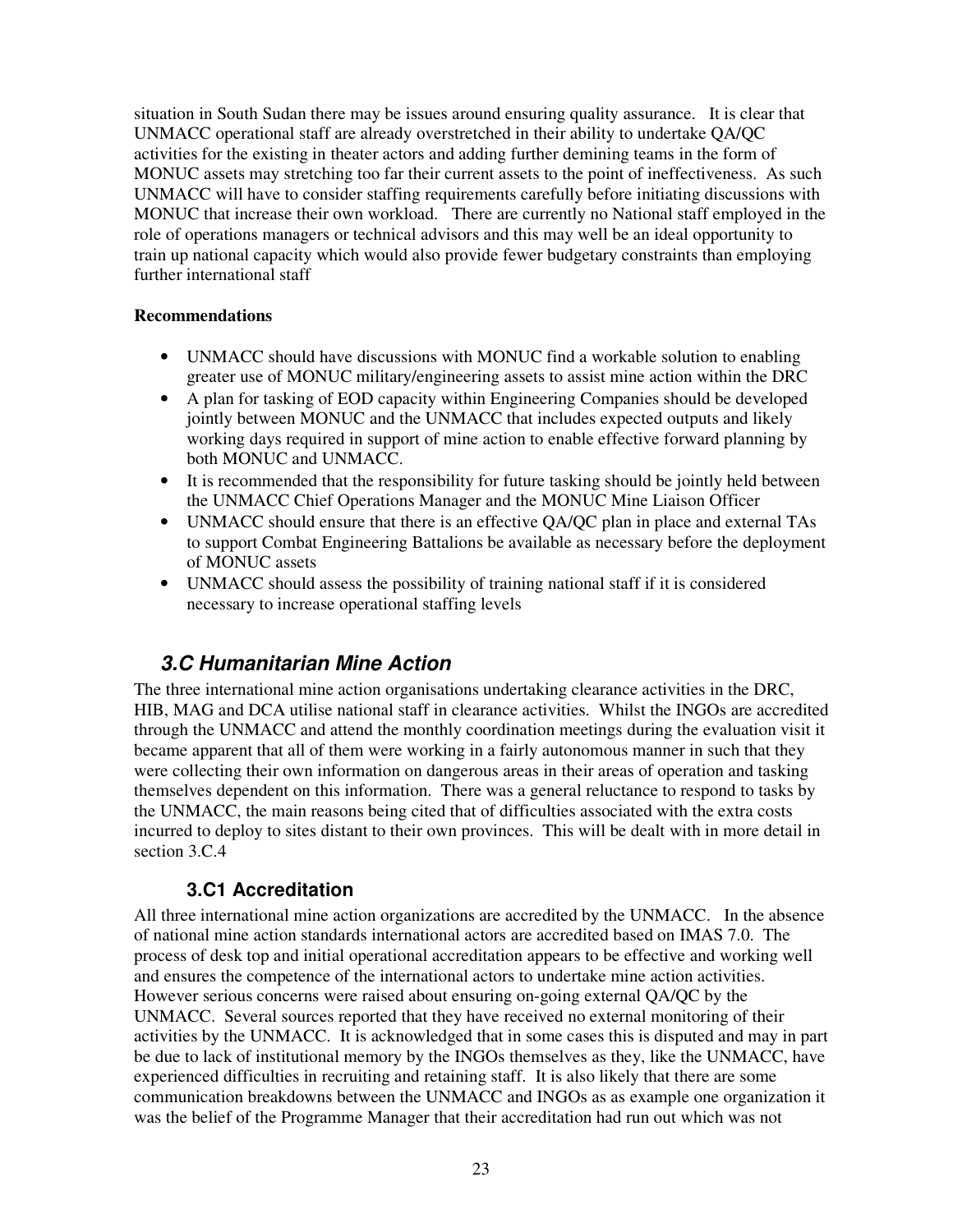actually the case. As QA/QC is an essential role of the UNMACC this issue has to be addressed at the soonest opportunity. The operational department within the UNMACC should consist of two Operations Officers and one Roving Officer. Currently there is one Operations Office based in Bunia covering the provinces of Ituri, Orientale and the northern parts of North Kivu and North Maniema a second Operation Officer based in Bukavu covering South Kivu, South Maniema and Katanga and a Roving Operations Office based in Kinshasa covering Equateur, Ikela, Kasine and Bascongo. It should be noted that it is only since mid April of 2008 that all three posts have been filled at the same time. Even with this level of staffing the team questions whether this is sufficient capacity to cover the entire country effectively. It is also interesting that as part of the UNMACC's remit is capacity building in preparation for a National Mine Action Centre, the Operations Officers have no national counterparts. The current requirement is for all mine action organizations to have at least two visits per month from the UNMACC which they acknowledge is not being achieved. The ability to achieve greater visibility of the UNMACC staff to international operators would also go a long way to improving relations between the two which will be addressed more fully in 3.C.2 and 3.C.4.

#### **Recommendations**

- UNMACC should undertake a time and motion study to establish if staffing levels are sufficient to meet its current and future responsibilities for external QA/QC.
- UNMACC should consider recruiting and training national counterparts for both Operations and Roving Operations Officers

A slightly different accreditation process has been designed for national NGOs. The NGOs are seeking MRE accreditations. This reflects the fact that there are no National NGOs in the country with previous mine action experience. All of the NGOs who are seeking accreditation are currently working with international actors who offer both technical and material support. Whilst the operations department of the UNMACC envisages an accreditation system that provides a period of capacity building following the desk top stage there appeared no definitive articulation of what this might involve in terms of duration or contact of the training. It was also unclear exactly who would undertake any required training. The actuality of the situation is that to date no national NGO has achieved operational accreditation and this does appear to have led to significant dissatisfaction and resentment of the UNMACC by the National NGOs, this is a situation that needs to be resolved at the soonest possibility.

#### **Recommendations**

- The UNMACC must formalize the National NGO accreditation process as a priority
- The UNMACC should formulate a training programme that utilizes current in-country capabilities namely the International NGOs

### **3.C.2 Tasking**

It is apparent that tasking is a contentious issue within the DRC and that it is one area where there is much discussion on what needs to be done to effectively meet the mines and UXO problem within the country. Various suggestions have been postulated as to why tasking is problematic including but not exclusive to;

"*The Congo is very big"* 

 *"There has been no Landmine Impact Survey therefore a lack of reliable data"* 

 *"The UNMACC is unable to effectively manage and prioritize information"* 

 *"We like the status quo"* 

 *"Our donors dictate our operational areas"*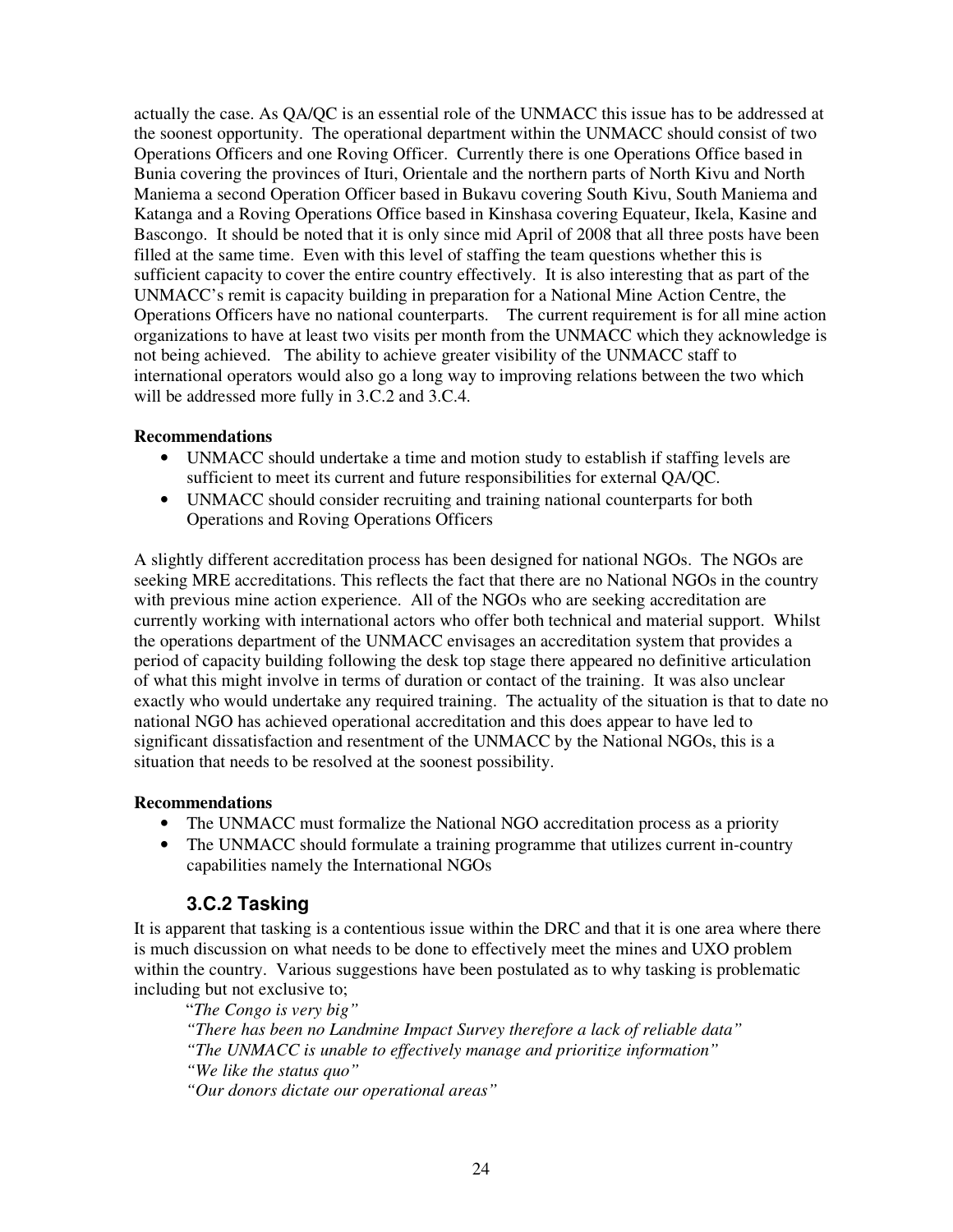The team acknowledges that in an ideal world a LIS would greatly enhance the ability of the UNMACC to effectively define the scope of the problem; however it also acknowledges the above first comment and questions whether the cost of undertaking such a survey would be the most effective utilization of the somewhat limited donor funds. Prior to  $1<sup>st</sup>$  May 2008 there has also been no inter-agency standardized data collection that would enable effective tasking although most if not all international operators have collected significant amounts of data on both dangerous areas and mine victims, this will be addressed further in section 3.C.3. It is apparent that a significant weakness within tasking is the relative autonomy of the international operators and their clear desire to maintain this status quo. There is no implied criticism of the operators themselves but this situation does imply that operators respond only to tasks highlighted by their own data collection which has the tendency to confine them to fairly rigid geographical locations which are not necessarily the areas of greatest need. It should also be noted that all operators did express a desire to have more cooperation with the UNMACC but that they did not necessarily believe that centralized coordination would be of any benefit. It is difficult to offer concrete solutions to address the issue to the satisfaction of both sides particularly as most INGOs are funded bilaterally and therefore are not reliant on the UNMACC for funding. However, one strong recommendation would be for the UNMACC to be seen to be providing more direct assistance to the international operators as there were some questions of what the need was to have the UNMACC. All of the international actors were receptive to the idea of deploying into other districts/provinces but requested assistance from the UNMACC to facilitate this for example being able to utilize MONUC assets for transportation. It is acknowledged that currently they are able to do this but they are listed at a low priority level and therefore bumped off flights on a regular basis. The fact that there is no centralized tasking system also leads to difficulties in data input as there often little congruence between known hazardous areas already inputted into IMSMA and the completion reports sent by the NGOs meaning verification can be a timely and difficult process. This will be dealt with in more detail in section 3.C.3

A further problem for tasking at the current time is the lack of criteria for prioritization of existing known SHAs. The team understands that work on prioritization is to begin in May 2008. It is suggested that this work is inclusive with INGOs to enhance ownership throughout the mine action players and to aid their future cooperation.

#### **Recommendations**

- Whilst it is acknowledged that there has been no comprehensive LIS or similar there is a large amount of existing data and the UNMACC must develop an action plan to collate this information into a usable data base for tasking in the short term linked to national development plans (discussed further in 3.C.3)
- If the UNMACC wishes to have more centralized operational control of the international operators then the UNMACC should be seen to be providing more active support to the international actors to include, but not restricted to, assistance with transportation if required to undertake UNMACC directed tasks and support INGOs operations
- Finalization of prioritization criteria should be completed as a priority

### **3.C.3 Data-management**

Data management is currently managed by the IT department which consists of two national members of staff reporting to the operations manager. The UNMACC is currently using IMSMA V3 but it is understood that they will be upgrading to V4.2 in June 2008.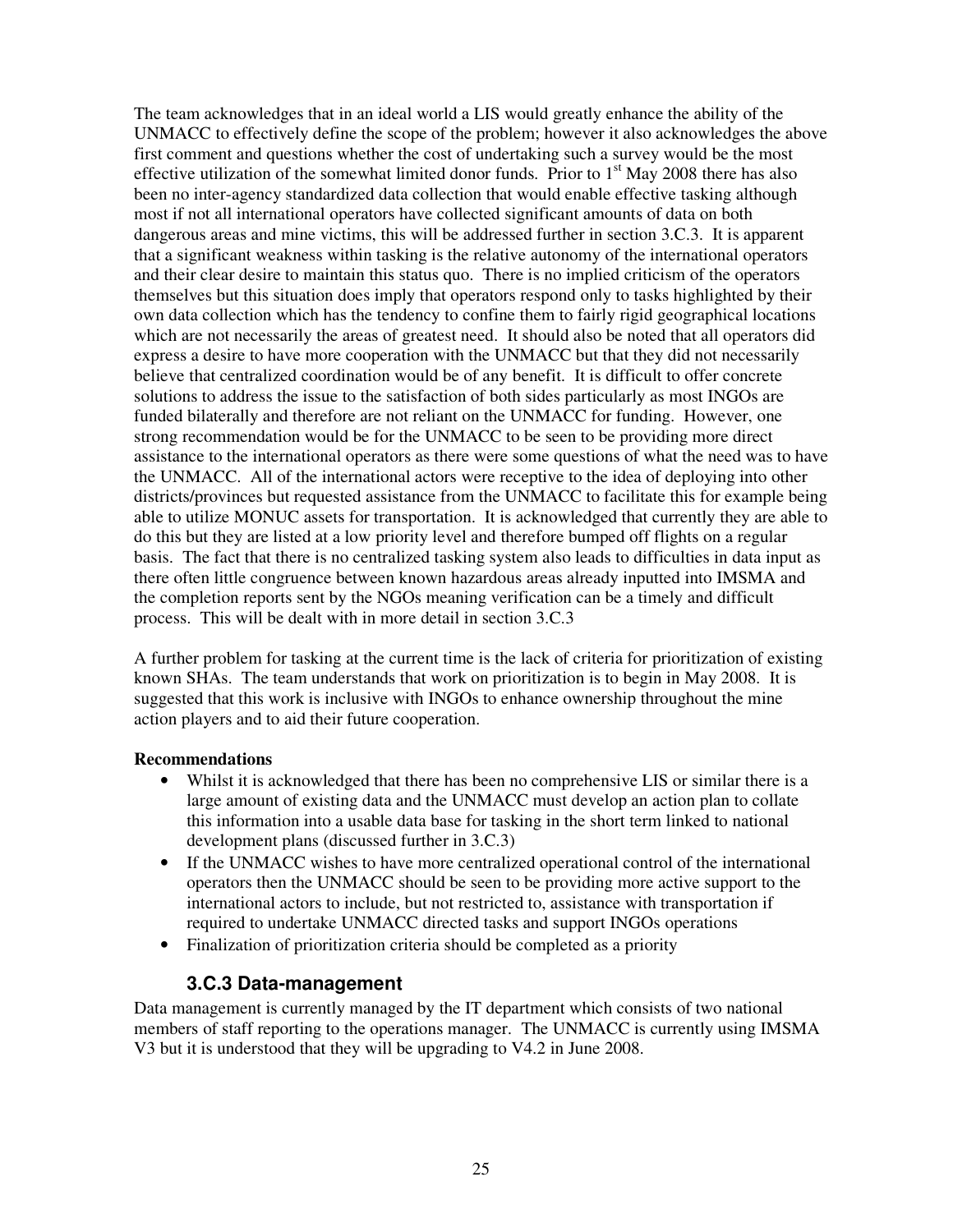During the visit one thing that quickly became apparent is that the department is severely understaffed. The IT department is not only in charge of data input but also offering IT support to the department, mapping (GIS) and maintaining the web page.

During the visit it was impressive to see how much knowledge the two IT officers had about the system when you consider that they have had no formal training in IMSMA, although both IT officers were aware that they were underutilizing the system.

There are several problems with data management at the current time. The first problem is the quality of the data coming in from international and national NGOs, many areas of the existing forms are either incorrectly filled in or missing information completely. This means that the team has to spend a disproportionate amount of time cross checking existing data with known DAs. On many instances, the team also needs to create a DA report before it can generate a completion report. Secondly NGOs are not sending data in a timely fashion. One NGO was reported as sending information on dangerous areas and completion reports every 3 to 4 months. The NGOs themselves dispute this fact, all of them saying that all information is sent to the UNMACC on a monthly basis.

There also appear to be several inconsistencies with how data is reported to the UNMACC particularly with the reporting of dangerous areas. A complaint from the IT department was that some NGOs generated a DA report for each UXO located as shown in the diagram below regardless of the fact that they may well be very close to each other whereas all other NGOs reported this as one DA.



Not only does this situation have implications for the amount of time required to input data it also somewhat skews the known information on DAs and the size of the mine/UXO problem in the DRC.

There is a general feeling of the staff in the IT department that they are somewhat treading water they are always playing catch up. The IT department acknowledges that it is behind on data input. At the time of the visit there was 148 active and expired DA to input from MAG and 16 from MECHEM. The IT department acknowledges the importance of the information to overall planning but is unable with current staffing levels to redress this issue. Equally there appears to be no formalized method of discussing these matters with their line manger. The team felt that organizing regular meetings would be of benefit to share information and discuss problems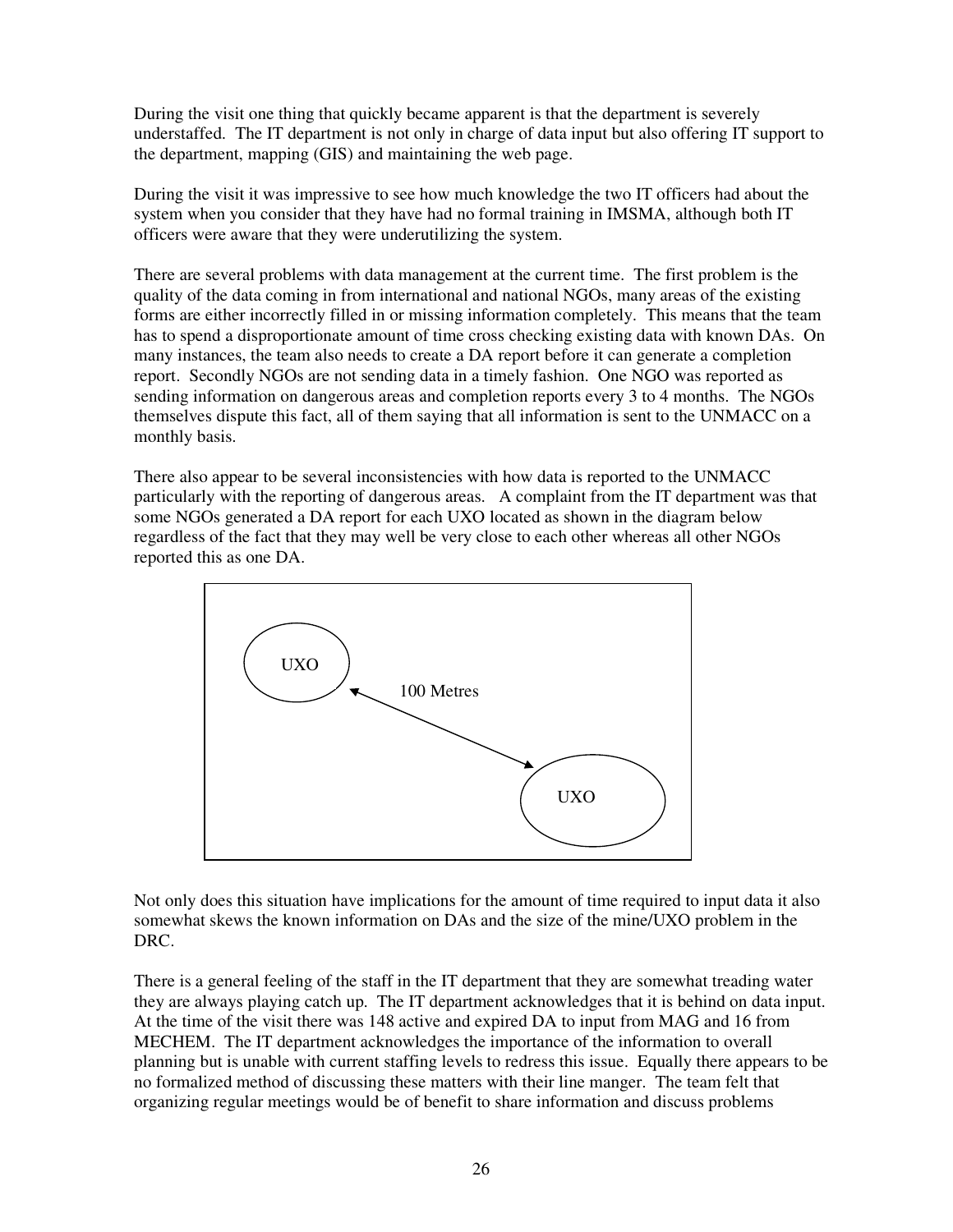#### **Recommendations**

• The current staffing levels of the IT department are inadequate it is recommended to increase staffing levels to a minimum of 6 people as shown in the organizational chart below.



- When V4 is installed the UNMACC should ensure that all NGOs also receive training in the system and are provided with the software
- UNMACC should consider employing/seconding an individual dedicated to pulling together all existing information into a standardized format. This would go someway to alleviating the existing problem of lack of data for tasking etc
- Instigate a system of regular departmental meetings to enable sharing of information and problem solving

### **3.C.4 Coordination with INGOs**

During the evaluation visit the overall feeling was that there was very little meaningful coordination between the UNMACC and INGOs. Discussions with INGOs quickly demonstrated that they were all "doing their own thing" and as has been previously mentioned they were more than happy with the status quo. This is in stark contrast to the relationship the UNMACC has with MECHEM. The UNMACC has instigated regular monthly coordination meetings but all of the INGOs questioned the usefulness of these meetings and felt that very little was achieved by them, including the afternoon operations meeting, as such most of the NGOs felt it was very difficult to justify attendance at these meeting by relevant field staff. They felt that there was no real consultation and that the UNMACC gave no impression that they were listening and responding to their needs. There appears to be several reasons for this. One problem is that historically the UNMACC has been consistently understaffed and therefore much of their time has been spent dealing with routine administrative duties. It is clear that the NGOs have been left very much to themselves, the assumption seeming to be that as INGOs with experience in mine action they are able to take care of themselves. Needless to say the INGOs themselves have grown accustomed to this state of affairs and would be fairly resistant to change. The operations department recognizes that this is a problem that should be rectified as soon as possible. It needs to be demonstrated clearly to the NGOs that the UNMACC can add value to their work if improved coordination and to a degree more control of their activities is to be achieved. The fact that all INGOs are bilaterally funded is also an issue in coordination. Not unsurprisingly most NGOs felt a greater affiliation with their donors than the UNMACC. One NGO stated quite clearly that its reporting format was designed to meet the requirements of the donor and it would not change its format or spend time writing a separate report in a format required by the UNMACC as it did not see any benefit in this. Equally there was some criticism of the openness of the tendering process for new contracts, it is unclear how justified this complaint is. As stated in section 3.C.2 this lack of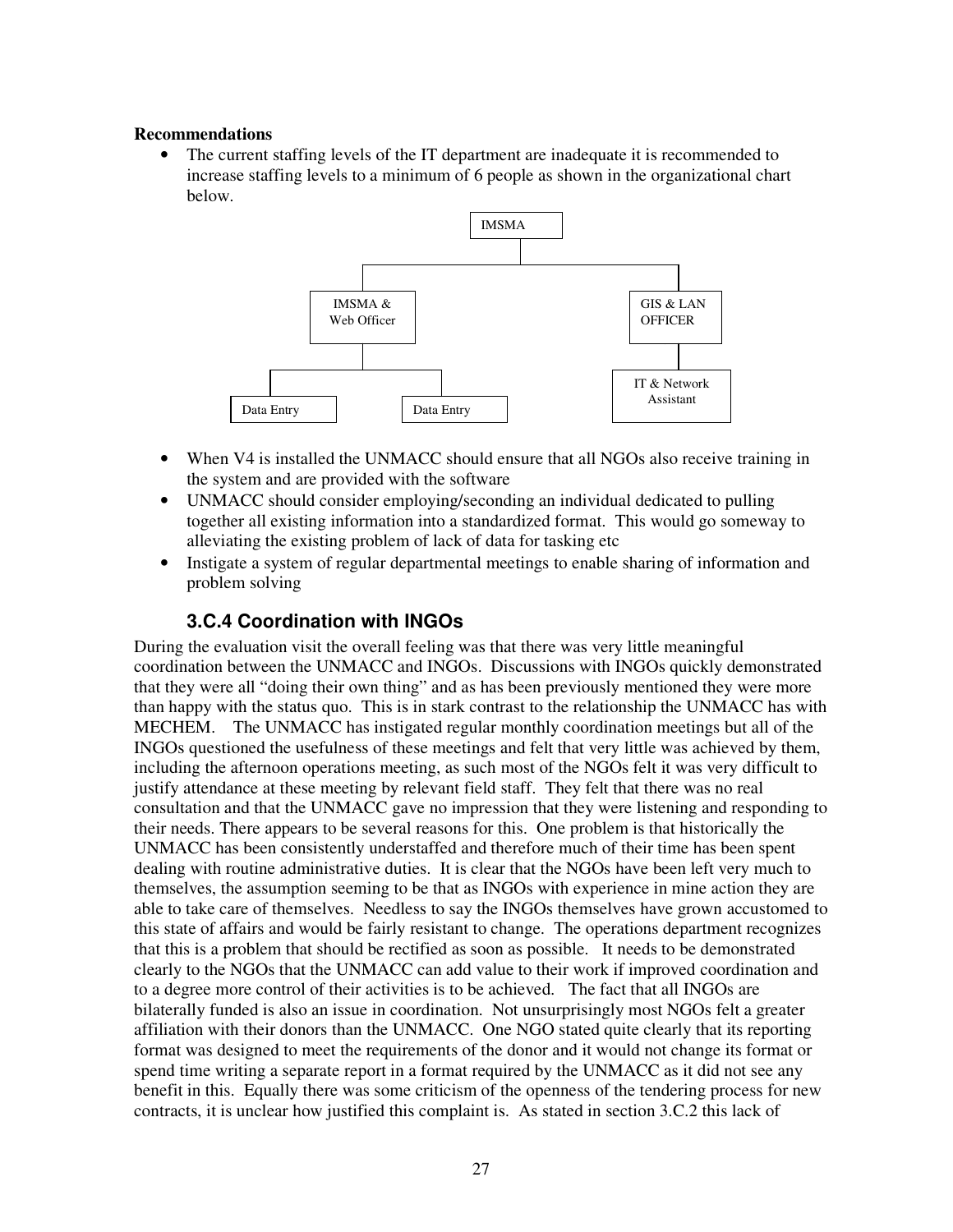coordination has a knock on effect on operational issues such as tasking. Several NGOs also stated that they could see no benefit to working more closely with the UNMACC as they perceived no benefit to them. There were recurring comments/complaints about requests for assistance on issues such as transportation, provision of MEDEVAC and assistance on tax exemption on importation of equipment which have remained unresolved. For the most part coordination with national NGOs was much more effective it is assumed in part that this is because the national NGOs are currently more reliant on assistance from the UNMACC

### **Recommendations**

- The UNMACC should investigate methods of improving coordination with NGOs as this is vital to improving the effectiveness and efficiency of mine action in the DRC
- The UNMACC must be more receptive to the needs of INGOs and be seen to be responding to them in a timely fashion
- The UNMACC, in consultation with the NGOs, should investigate means of improving the monthly coordination meetings to make them more participative and benefial for all sides, a notable example of this happening well is the design of the new data collection form
- The UNMACC should send out agenda's for the meetings in a timely fashion to enable NGOs to send relevant personal to the meetings
- The UNMACC should ensure transparency in the tendering process for new contracts

### **3.D Stockpile Destruction**

Stockpile destruction does not form a large part of the current work of the UNMACC or its implementing partners. Both MAG and MECHEM have been involved in limited stockpile destruction. It is anticipated that this is an area of operations likely to increase as the peace process progresses

### **Recommendations**

• The UNMACC should ensure its involvement in all relevant discussions to enable effective forward planning

# **3.E Optimizing Current Assets**

### **3.E.1 Donor Funds**

It is generally acknowledged that funding for mine action is problematic in the DRC. Many donors expressed a lack of interest in funding as "*the DRC has much more pressing problems than the risks from mines and UXOs so it is not a priority*". Therefore it is clear that what ever funds are available should be used creatively to ensure the optimal impact. As such the team questions whether utilizing the new funding from the Japanese Government to only provide emergency quick response is the most cost effective method of dealing with the mine/UXO problem in the DRC. It is understood that this was not the initial intention. It is possible that part of the problem lies in a lack of coherent mid to longer term planning of needs that can be used effectively to define objectives for projects.

- The UNMACC should develop better synergies between mid/long term strategies and project proposals
- The UNMACC should investigate more innovative methods of utilizing donor funds. Whilst it is acknowledged that administratively it would be easier to award the contract to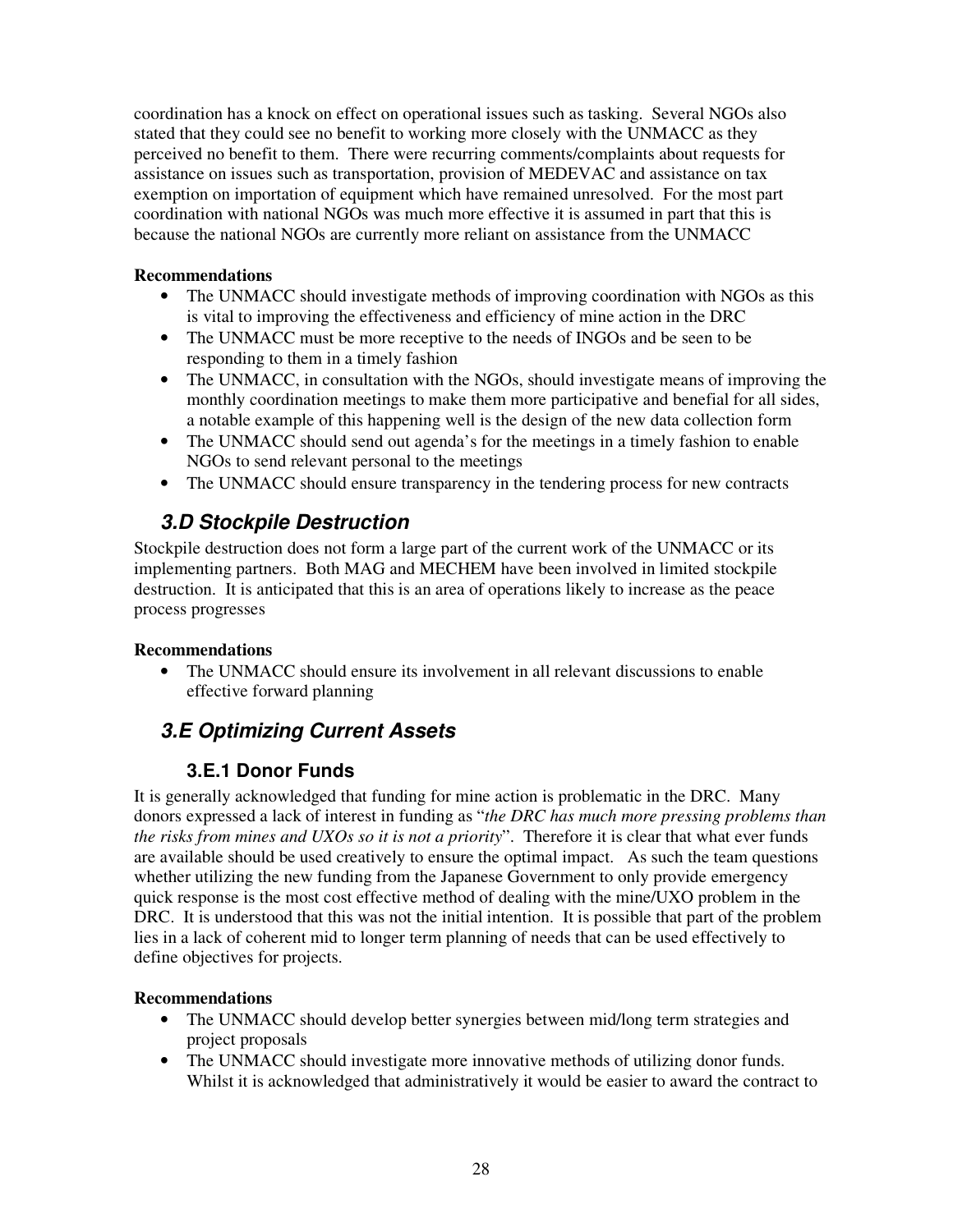one implementing partner it should consider that the most cost effective and beneficial method of achieving its aims is to distribute the money to several partners

### **3.E2 Operational Assets**

There are a variety of tools being used for clearance in the DRC including manual deminers, mine detection dogs and mechanical assets but not all organizations have access to all of them. Assuming that the current situation remains with respect to funding and numbers of operators in country much could be done to enhance the current capacity if some form of pooling of resources could be achieved. A notable example of how this is happening is the cooperation between MECHEM and DCA who pooled resources on a road clearance project, MECHEM providing the MDD and DCA following up with manual deminers. However it is acknowledged that in order for this to be achieved the following factors have to be in place

- There has to be a more centralized tasking mechanism in place and;
- Funds have to available to assist with mobilization of assets

All the NGOs spoken to expressed a desire to cooperate with other organizations assuming financial support to offset any extra costs. However it may be necessary for the UNMACC to provide support for implementing partners with their bilateral donors in support of mobilization outside their working areas. A further issue is how far the current MECHEM assets can be utilized. As already discussed the SoWs for MECHEM does include limited humanitarian demining, this is a somewhat vague description and it is unclear what this means in actuality. It would clearly be of benefit if this was defined more clearly in the MoA with UNOPS and subsequent contracts awarded.

- UNMACC should investigate further methods of pooling assets to provide the most effective clearance methods for individual tasks
- As per 3.C.2 the UNMACC has to develop an effective and efficient tasking method that clearly defines what assets are required and where no one organization has all equipment necessary have the means in place to facilitate two or more organizations to be tasked to the area
- UNMACC should be available to have dialogue with implementing partners' donors if required
- The UNMACC should more clearly define the extent of humanitarian mine action implicit in the UNOPS/MECHEM contract
- The UNMACC should ensure that funding is available via the VTF to be able to effectively offset extra costs incurred of implementing partners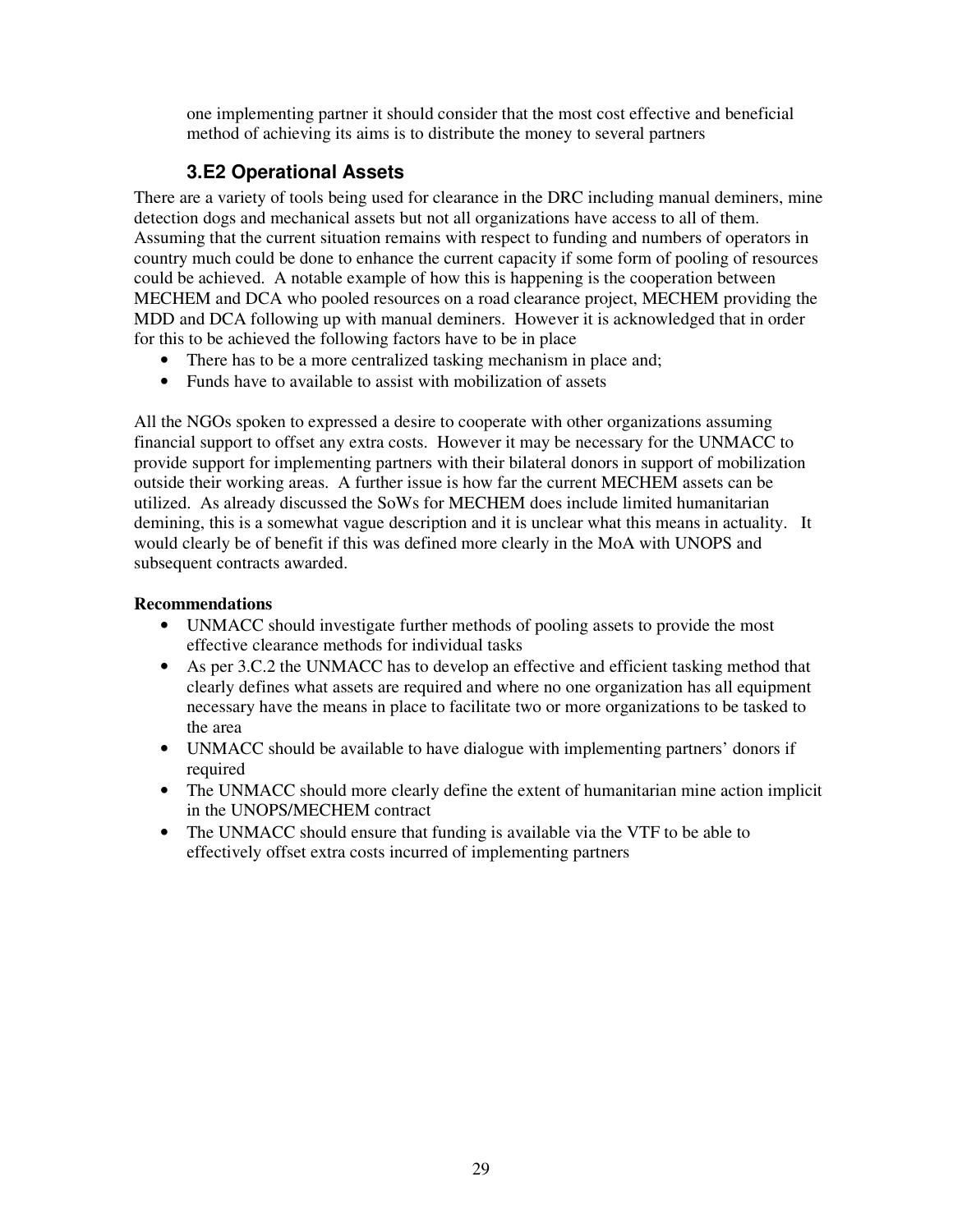# **3.F Mine Risk Education (MRE)**

Beginning in August 2007, UNICEF funded a position on the UNMACC staff to coordinate MRE issues. Up until then, international NGOs developed programmes with minimal intervention from UNMACC. Certain international NGOs developed partnerships with national NGOs which were then responsible for education.

A system of accreditation existed only for international NGOs and was based primarily on a review of documentation. The accreditation process for national NGOs was launched only in 2008. For a few years, particularly since 2007, a growing number of national NGOs has become more seriously active in MRE and survey activities. Up to the present, none of them has become accredited with the possible exception of those who have obtained this status via partnership with an international NGO. The decision process for targeted areas is not clearly defined.

The national NGOs are seeking practical guidance and also are requesting an acceleration of the accreditation process in order to be able to obtain direct funding.

The growth in the number of players reinforces the need for immediate action to:

- i. Guarantee the adequacy of message and tools for the targeted audience.
- ii. Guarantee operator skills.
- iii. Ensure need based deployment strategies.

It is becoming urgent to strengthen UNMACC's roll in this area in order to guarantee project quality. UNMACC's anticipated projects for 2008 are going in the right direction, but it is important to ensure that the staff has efficient implementation skills. In order for this to occur, a strengthening of the capacity of UNICEF's MRE manager based at UNMACC has become highly urgent.

### **Recommendations:**

- Develop a strategic MRE plan for 2008-2009 bearing in mind the operators' needs and the extent of the problem in the DRC.
- Reinforce the follow-up process for this action by UNMACC's director or deputy director in order to identify needs and then request the necessary assistance.
- Organize workshops with all experienced MRE operators in order to discuss and develop the general messages and the specific messages (adapted depending on regions, context, targeted public) which will be the basis for projects. For example, it seems that the messages linked to mines are more important than for those linked to ERW.

# **3.F.1 Messages/Tools**

- Review with the operator's the different tools in existence and to evaluate them (pertinence, efficiency, interest on the national scale, targeted public, etc). Choose a series of tools for reproduction by UNICEF in accordance with the project's framework. These tools will be distributed to the operators.
- Develop tools in accordance with the activity that will be qualitative as well as quantitative (effectiveness of action).

# **3.F.2 Training**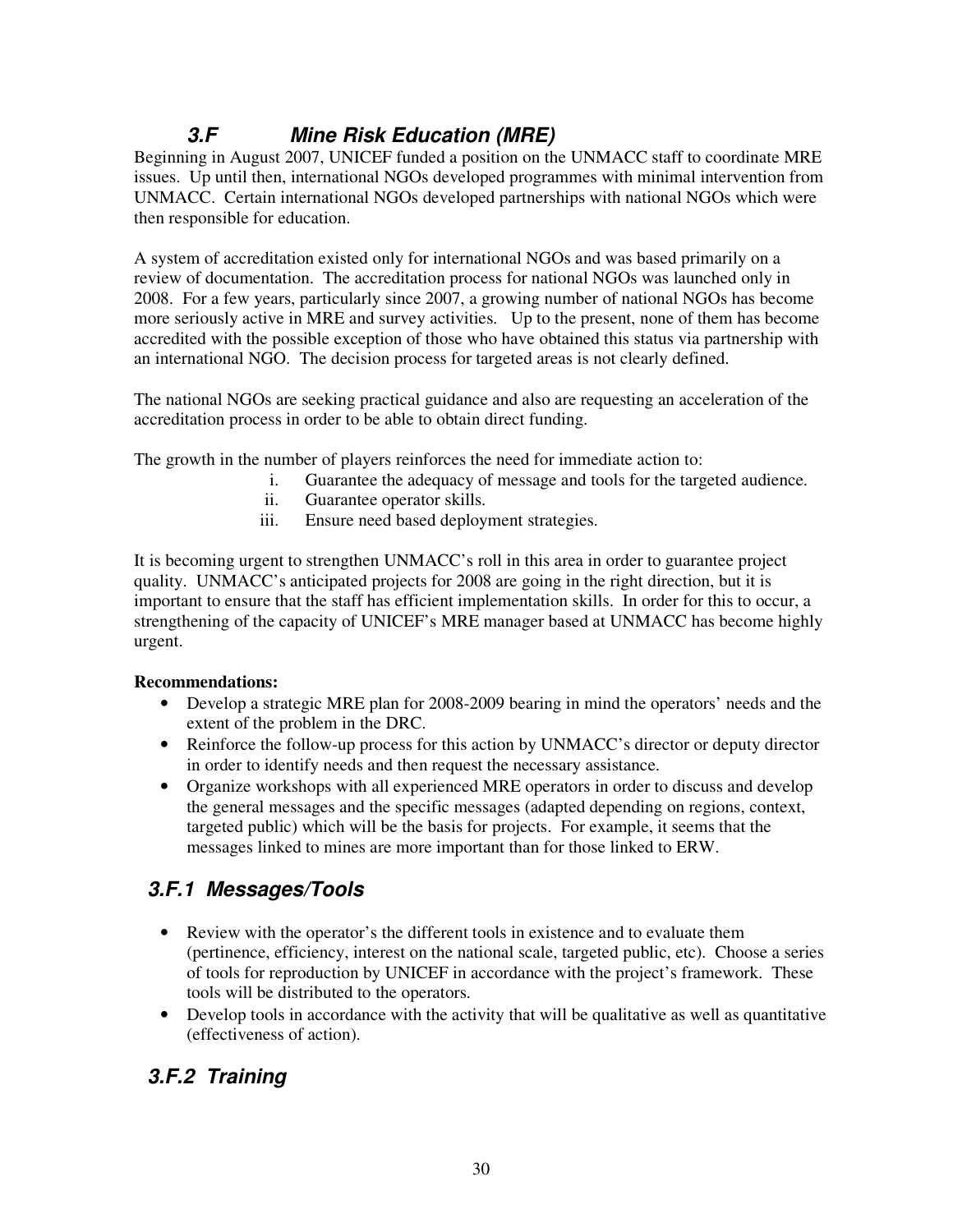• Establish a certification process for the national NGOs desiring to become seriously involved in MRE (or for those already doing it). This process will be completed by UNICEF with expert support or by contracting out to one of the NGOs already operating within the DRC.

### **3.F.3 Accreditation/Quality Assurance/Evaluation**

- Finalize the accreditation process of NGOs also making provisions for a quality assurance section for operator's in the field (not only on paper).
- Provide a transition period for the NGOs already implementing but with accreditation like the INGOs.
- Establish an efficiency evaluation for the different community approaches developed by the operators.

### **3.F.4 Tasking**

- As for clearance operations there is no centralized tasking mechanism for MRE activities. As all national NGOs are affiliated to an international partner, tasking appears to facilitate their partner's activities.
- The UN MACC needs to ensure that tasking supports interagency objectives. For example, ensuring that there is effective MRE in support of the returns process.
- The UN MACC needs to ensure that they have effective oversight over when and how the NGOs are working.

### **3.F.5 Support Activities**

- The UNMACC needs to strengthen the skill level of their MRE manager. This person must be qualified to carry out quality assurance missions (training in international regulations, MRE, training QA). This can be done on-site or by sending the person to a specialist for the purpose of strengthening their skill level or by visiting other MRE operations conducted in French.
- The UNMACC needs to support a process of developing tools and messages by an external entity that would facilitate the operators' work and ensure the proper methodology.
- The UNMACC needs to provide a paper copy of MRE best practices as quickly as possible and then provide a French version (even an unofficial translation.) They also need to supply a copy of all supporting documentation.
- All of the documents produced, training, workshops, must be produced in French.

# **3.F.6 Gender Issues**

In MRE programmes, gender issues are of the utmost importance and should be attended to by every member of the team. In accordance with the proportions referred to here, UNMACC recommends that particular attention be given to these questions when planning for discussions, messages and tool choice. Moreover, it is important to encourage operators, particularly the national NGOs to include women on MRE and survey teams. This point should be discussed in all operator training sessions.

### **3.G Victim Assistance**

The situation surrounding services offered to victims of mines and ERW in the Congo are quite dramatic. There is no specific system to register the number of victims and any assistance offered must be given as a part of wider healthcare system, rehabilitation programmes, and re-integration.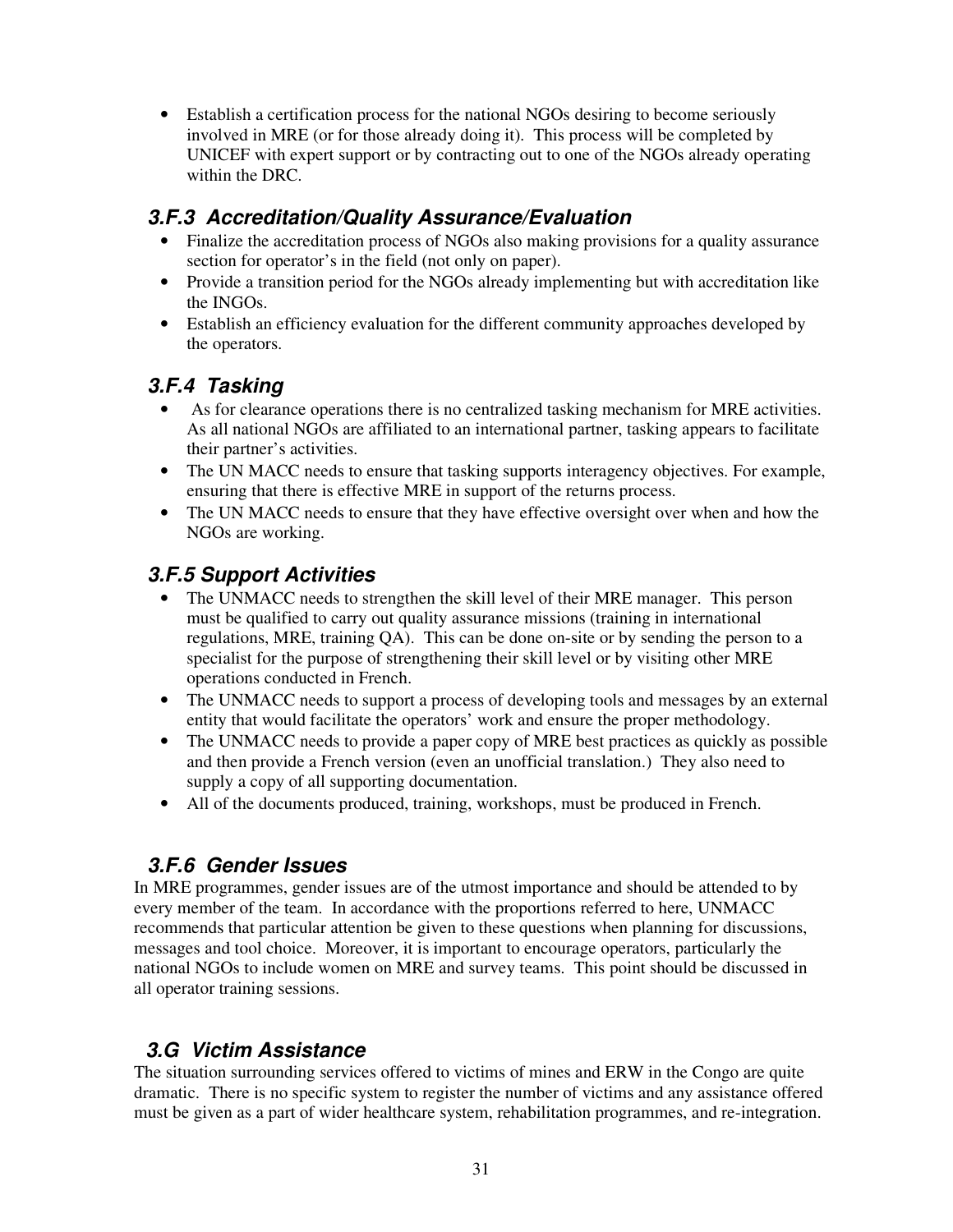People with disabilities must be reintegrated into the economy. A number of orthopedic clinics exist within the DRC. It is therefore possible to obtain equipment (crutches, wheelchair, prosthetic limb), however, the major difficulty remains the victim's access to these facilities. In regard to the other aspects of victims assistance, nothing or very little seems to have been established, either by international or local organization. Until now UNMACC's role has been very limited, but a few activities have produced good results. UNMACC has not yet hired a person in charge of victim assistance. But this position is provided for in the 2008 plan, with the post to be filled by a national staff member.

### **3.G.1 The collection and dissemination of data on accidents and victims**

The centre organizes information about incidents and has compiled them in the database IMSMA (Information Management System for Mine Action). According to IMSMA there are nearly 2078 victims recorded, 24 in 2007: 1 mine victim and 23 victims of ERW. The information in the database also discusses the status of the year's work. There are 106 reported incidents for which no date is recorded which leaves open the possibility for duplication. Moreover a portion of the DRC has remained inaccessible for years and very little data come from these areas. The data on the incidents are supplied by different individuals with differing skill levels. Up to 24 different organizations supplied data, such as ICRC, MONUC, hospitals and NGOs. Very recently a new questionnaire has been developed and the local NGOs involved in the data collection have been trained in its use and are therefore capable of collecting the information. The use of this questionnaire began in April 2008. It should be noted that there are no statistics at the Ministry of Health level which permit the differentiation of which incidents are due to mines or ERW. These incidents are recorded under a more general category, "Trauma".

#### **Recommendations**

- UNMACC needs to improve the information included in reports to assist implementing partners.
- UNMACC needs to review and disseminate a list of data relative to these incidents: a way of alerting people to the presence of an incident report, and one for the monthly reports.
- UNMACC needs to ensure that there is a mechanism for disseminating data about the incidents that is quick and effective in order to ensure that every operator can be rapidly notified.
- UNMACC needs to evaluate the feasibility of including incidents related to ERW in the early warning system developed by the Cluster approach (health, nutrition, food security, water and well-being).

### **3.G.2 Support from the Congolese Authority and Advocacy**

In response to the commission responsible for matters related to anti-personnel mine established in 2003, the Congolese Ministry of Health designated the Director of Rehabilitation as responsible for victim assistance. This individual is still active and has participated in various meetings in accordance with application of the Ottawa Treaty. It is also the focal point for ensuring respect for the Treaty's goals in accordance with the initiative related to the questionnaire submitted to the 24 most effected countries.

UNMACC supported the Ministry of Health efforts to this aim through logistics assistance, organizing travel, preparation of presentations, etc.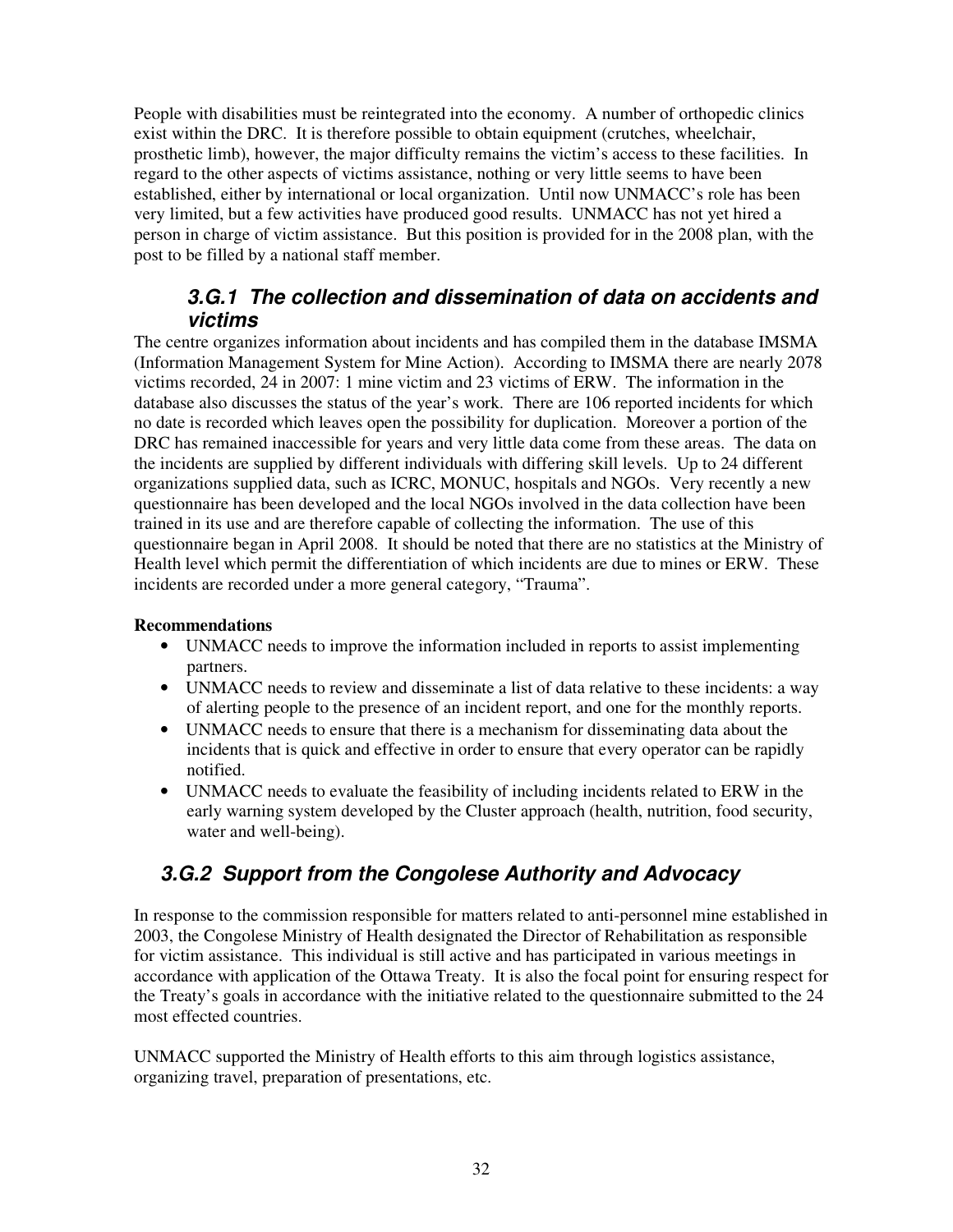UNMACC also insisted upon the necessity to ratify a new convention on the rights of persons with disabilities. The Congolese government has not yet signed on to this convention.

### **Recommendations**

- The UNMACC needs to continue the reinforcement of the Ministry of Health capacity as this constitutes the focal point within the country in areas such as inclusion of victims of mines and ERW in the Ministry of Health's statistics.
- The UNMACC needs to promote inclusion of these incidents within the epidemic alert system developed and stored electronically within the Ministry of Health.
- The UNMACC needs to continue advocacy of the Convention on the Rights of Persons with Disabilities.
- The UNMACC must promote the inclusion of affected victims within different mine action operator projects whether these operators be national or international.

# **3.G.3 Political Coordination**

Plans for victim assistance developed by implementers can be found in the Portfolio of Mine Action Projects 2008. This inclusive effort should be applauded. However, in 2007 only 10 percent of the requested funds were obtained. Evidently, victim assistance is not a priority in the DRC due to the relatively low prevalence of victims in proportion to other health problems that the country faces. Establishing specific projects for victims of mines and ERW does not seem justified. However, it is even more important to ensure that the needs of victims of mines and ERW are met through other programmes such as in the health care sector, education, or social and economic reinsertion. Under this framework, UNMACC can play a role in advocacy and technical advice for the different coordination mechanisms and in detailed planning for humanitarian and developmental activities.

### **Recommendation**

- The person in charge of VA at UNMACC has to actively participate in the various coordination meetings when questions about health, rehabilitation, and social and economic reintegration are discussed. In the first phase, this will be within the humanitarian planning framework (health cluster, education cluster, reintegration cluster and community involvement). Subsequently, this work will be handled by the Coordination Ministry dealing with development.
- The UNMACC needs to ensure the inclusion of certain aspects of victim assistance within educational programmes on the dangers of mines: positive image of people with disabilities, psychological support for victims, etc).

### **3.G.4 Support**

• The UNMACC needs to ensure that the individual in charge of victim assistance will receive the necessary aid to accomplish their tasks (UNMAS or via a more specialized agency) and will be able to obtain training in the required skills.

# **3.G.5 Gender Issues**

Statistical data clearly indicates that men are more often victims of mine incidents than are women. However, it is difficult to determine if access to health care and rehabilitation is more difficult for women than for men. Several reports on the impacts of mines and ERW were carried out by the operating NGOs. It might be worthwhile to use these in order to evaluate if there are specific emerging needs linked to gender. Actions could then be recommended. In the longer term it would be worthwhile to work on social perception dealing with people with disabilities, and in particular women, and include this in training for MRE programmes. UNMACC should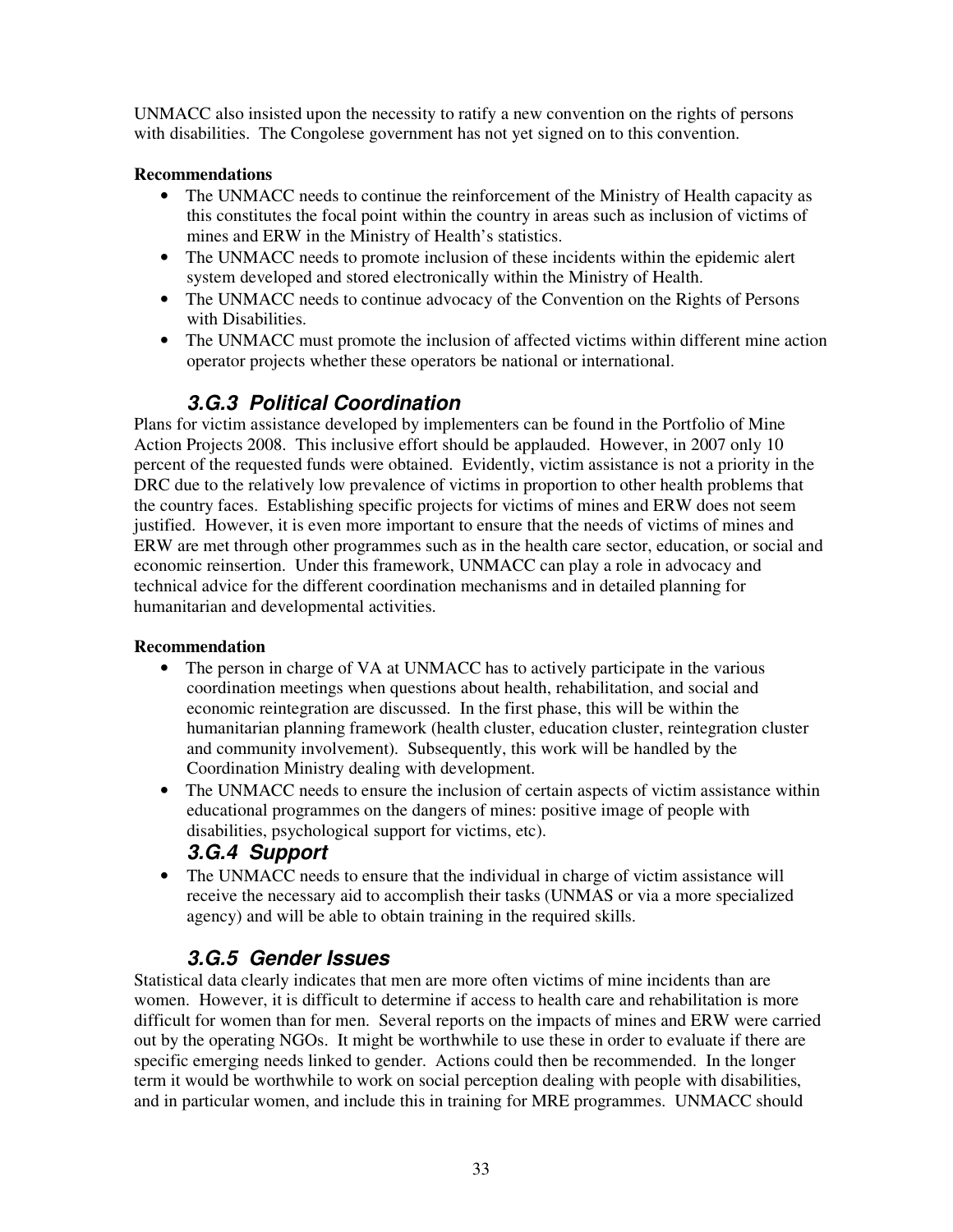ensure that players in victim assistance take this aspect into consideration and supply supporting documents, if necessary.

# **3H Advocacy**

UNMACC efforts in terms of advocacy are particularly focused on applying *The Convention on the Prohibition on the Use, Storage, Production and Transfer of Anti-personnel Mines and Their Destruction* also known as the Ottawa Convention. UNMACC worked with the ICRC to draft a law that was aimed at codifying into national law the obligations of the Convention. A preliminary plan was drawn up in 2003 but was never voted upon in the Assembly for various reasons: conflicts, other priorities, Assembly shifts, etc. One has to recognize that ensuring the involvement of national authorities has necessitated a long and continuous effort on UNMACC's part and that numerous changes at the management level which often led to functional impasses. Following recent elections and the establishment of a democratic government and National Assembly, it is hoped that real progress can be made in the months to come.

Presently, the third draft of the law is being reviewed by the National Assembly and should be ready for a vote within the present session. This draft aims to translate into national law the obligations of the Ottawa Convention, while also establishing a national mine action commission and a Congolese mine action centre.

NGOs active in this area have had similar ups and downs in their activities. The growing number of NGOs active in the mine action programme have focused on the need for reconstruction that will permit the revitalization of the countryside through the removal of mines and ERW.

### **Recommendations**

- UNMACC needs to continue advocating for the Congolese authority to assume responsibility for the mine action programme.
- UNMACC needs to encourage DRC to become a member of the CCW and adhere to Protocol 5 relating to explosive remnants of war.
- UNMACC needs to continue to encourage the DRC to join the Convention relating to the rights of people with disabilities.
- UNMACC needs to review if they are capable of supporting, in some fashion, NGOs that provide support for disable people.
- UNMACC needs to encourage the DRC to take part in the Oslo Process on cluster munitions.
- The UNMACC needs to support NGOs active in advocacy.

# **3.H.1 Gender Issues**

Within the framework for supporting associations carrying out this advocacy, UNMACC has to regularly review gender issues and encourage primarily these two aspects:

- UNMACC needs to be conscience of gender issues (gender equality) in its publications, documents, and interviews.
- UNMACC needs to encourage national NGOs to work with female staff.
- On a national level, UNMACC needs to regularly review the importance of ensuring the equality of men and women in differing responsibilities.

# **4. The role of the Congolese Government**

# **4.A. Historical overview**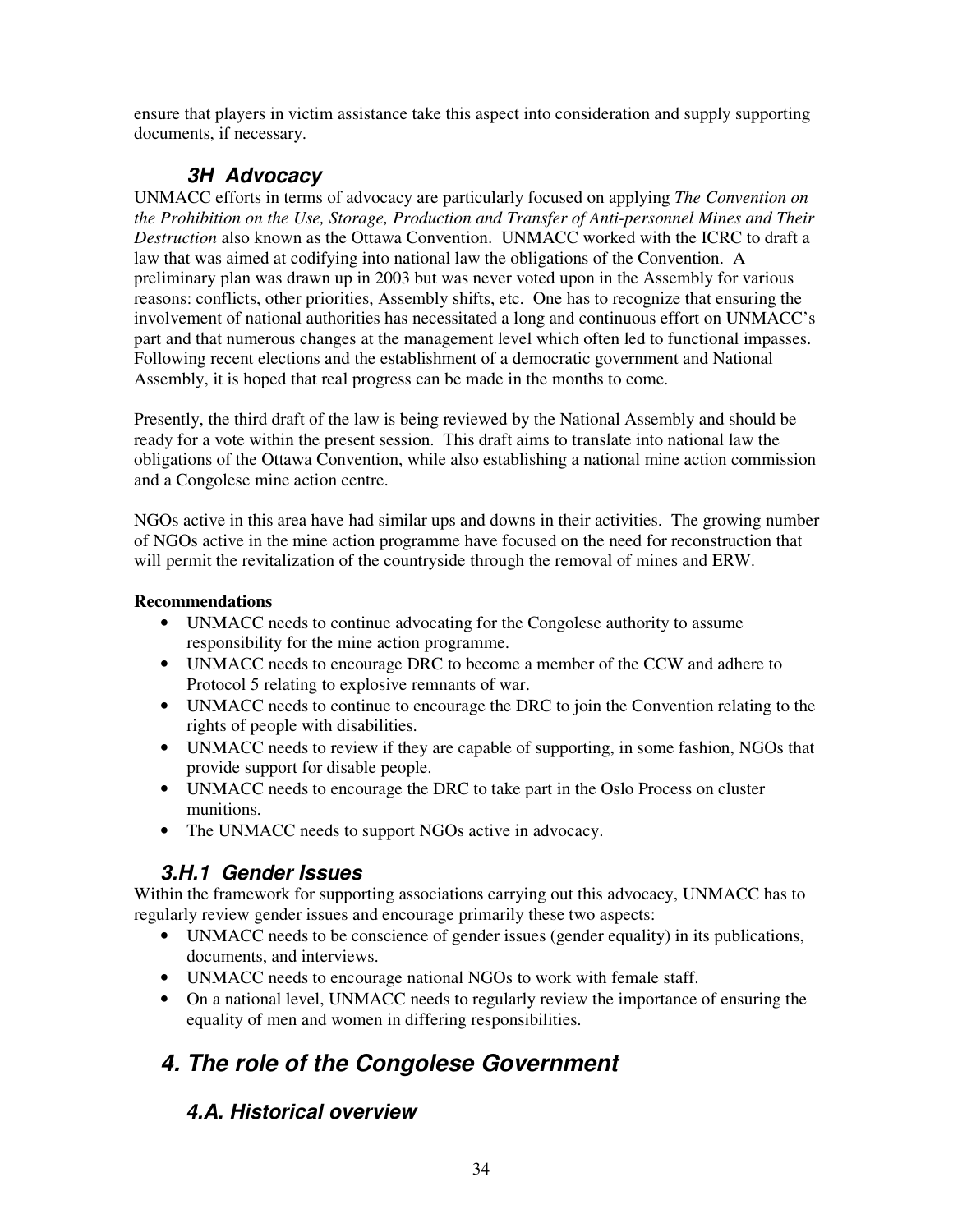This is an overview of the key stages in assuring the involvement of the Congolese government in the establishment of a mine action programme:

**March 2003**: Creation of the Anti-Personnel Mine Action Commission as part of the National Committee in charge of follow-up consultations which permit United Nations to respond to security questions in Central Africa. This programme was created by Ministerial Decree 003 of 31 March, 2003. This Decree was issued by the Ministry of Foreign Affairs and by the International Cooperative. This Commission includes four members of the follow-up committee. **October 2004:** Designation by the Cabinet of the President of the Republic: two experts from the presidency to ensure correct follow-up after the approval of the Ottawa Convention.

**September 2007:** Designation by the Cabinet of the President of an official expert in the area of FARDC to be assigned in UNMACC's offices. This person would then familiarize him/herself with the field operations within the framework of the section aiming for the creation of a national organization. This official is directly responsible to the Presidential experts.

**October 2007:** Transmission of Plan of Ordinance relative to the creation of a National Antimine Action Programme by the Cabinet of the President at the Ministry of State.

**March 2008:** Creation of a national focal point for mine actions, PFNLA, by the Minister of the Interior and National Security via Ministerial Decree. This document stipulates the mission of PFNLA, its pillars and composition. Another Ministerial Decree names three members of the Coordination Office: a coordinator, a deputy coordinator and a recorder. The coordinator and the recorder are both members of the Minister of State's cabinet and are also in charge of other missions relating to this department. The deputy coordinator as previously mentioned is an official designated by the Presidential Cabinet. The creation and application of the PFLNA was the subject of discussion with the Ministry of Interior at the time of the first international day for mine action on 4 April 2008.

**In Progress:** A legal draft having to do with the application of the Ottawa Convention and the opening of the Nation Centre for Mine Action is currently being worked on by a Parliamentary coalition. The draft is on the agenda for the session in progress, 1 April to 15 June, 2008.

### **4.B. Issues Raised**

The present situation brings with it the hope of seeing the establishment of a national structure which will assist in refocusing the efforts and energy of capacity building in view of the structure's eventual independence.

### **4.B.1 Relating to the PFNLA**

With the inauguration of the PFNLA as part of the Ministry of the Interior, it seemed necessary to clarify what happens to the earlier structures which were part of the Presidency or Foreign Affairs. The responses obtained to these questions are contradictory:

Under what budget will the PFLNA function? The people met are conscience of this aspect of the problem and are looking for solutions, however, it is unclear how long this will take and it remains necessary to be aware that without finances the PFLNA will probably not function any better than its predecessors. The fact that the members of the focal point named by the Ministry are also members of the Cabinet who have other functions affects their availability. Actually, they are subject to the orders and priorities of the Ministry and it is difficult to anticipate their availability. For example, the focal point coordinator invited to participate in the annual meeting of the Board of Directors of the Mine Action centre had to cancel at the last minute because his Ministry had put him in charge of a mission in a far away troubled region of the Congo. If this situation does not change for the PFNLA, it is crucial to take this into consideration when discussing the draft of the law stipulating national authority and this mine action coordination centre.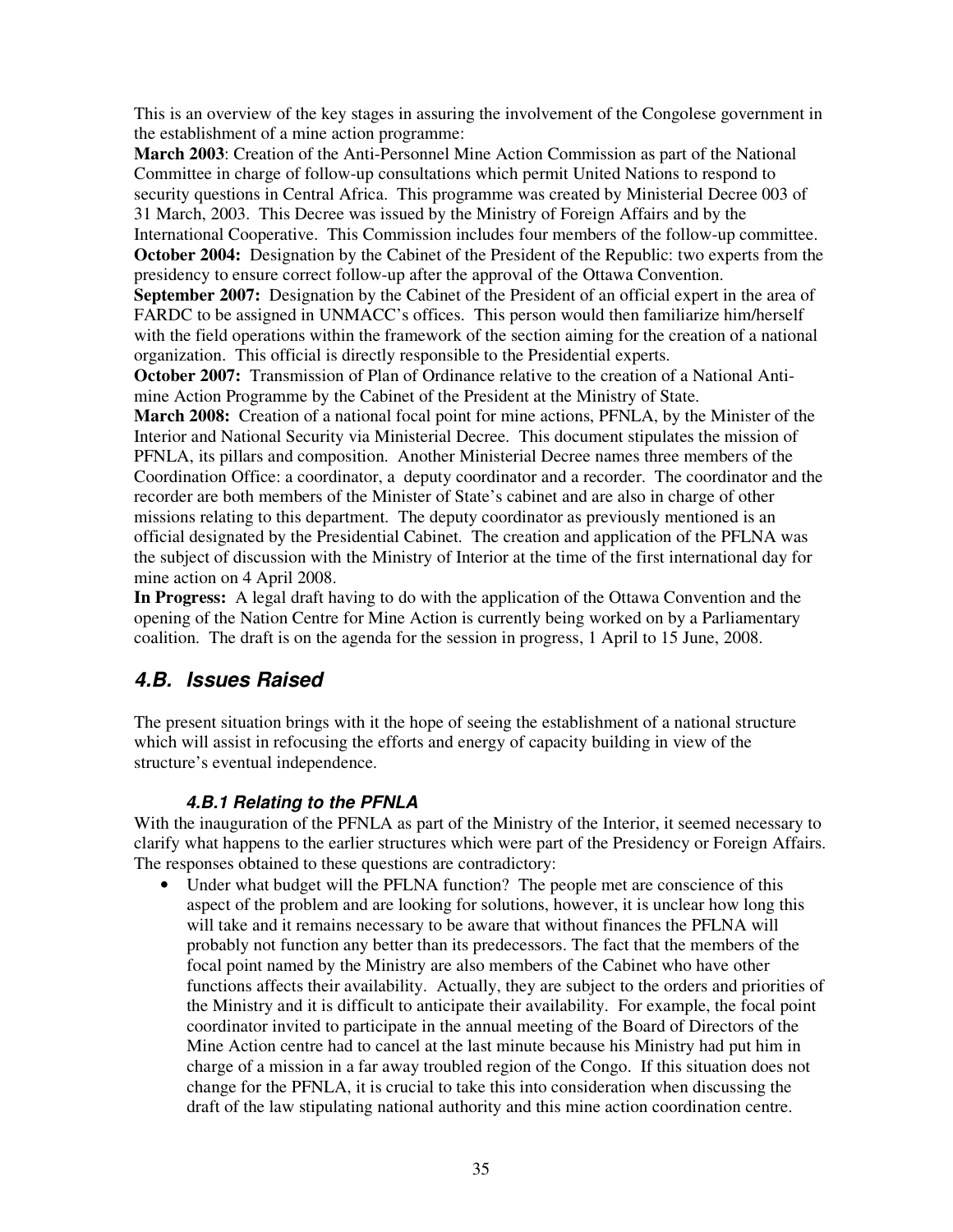• What will become of the PFNLA after the vote on the draft of the law which will establish a national inter-ministerial authority and a mine action centre following an annual plan?

### **4.B.2. Relating to the Draft Law**

The draft itself is still unclear on certain aspects such as the functional budget for the structure and the designation of positions: Are these political functions or posts for civil servants? This element is important to consider when discussing anticipated training sessions. It is necessary to avoid in the case of the DRC the establishment of a large structure which will be too complicated. Provision must be made for international and community contributions. Mine action will remain limited at this moment in time. The draft of the law should avoid the establishment of a structure that cannot function due to a lack of means.

### **Recommendations**

- Need to continue advocating progress with the authorities including members of parliament while introducing the above issues.
- It is necessary to change the draft legislation regarding the National Authority to ensure that the issues raised are included.
- It has also become necessary to change the vocabulary used and to go from mine action to the elimination of ERW (or similar wording) in order that the national centre that will cover all related hazards. It may also have to participate in a larger structure that will have to mange small and light arms.

### **4.C. Governmental Appropriation**

It is difficult in the course of such a short mission to have a precise comprehension of the commitment of the Congolese Authority to mine and ERW issues. When we traveled there it seemed to us that a certain dynamic was being promoted through an active and interested ministry which had issued decrees establishing the PFNLAM and advocated this during the ceremony on 4 April. The Minister's speech was encouraging, however, a few days later the coordinator of the focal point could not participate in the annual Board of Director's meeting for the programme. From the parliamentary standpoint a coalition exists which seems committed to enact the law in the near future. It is very difficult to predict if all of this will be put into place in the coming year or not. It is necessary to praise the patience and persistance of the UNMACC's personnel particularly the commitment of the director and his deputy who have continually been in dialogue with the Congolese Authority despite frequent changes and backsliding. Today's results are primarily due to their openness and perseverance.

# **4.D. The Role of Army and Police**

Those interviewed from the Congolese army, the military component of MONUC, and others involved in security sector reform clearly mentioned that in the anticipated structure of the new army engineering battalion would have capacity in the management of mines and ERW. There is a request for support in this area in the form of training, equipment and follow-up processes.

When looking at police reforms it is normal that the police should play a role, that this role be at a minimum for information conveyance. But this role could also extend to reconnaissance missions for devices and eventually the destruction of small arms. Initial work is required to define the country's needs, how to structure and include this aspect of reforms in the security sector and then to establish plans for the creation of appropriate positions. All of this should be centered around the establishment of a central national authority and the Congolese Centre for the Elimination of Explosive War Ordinance.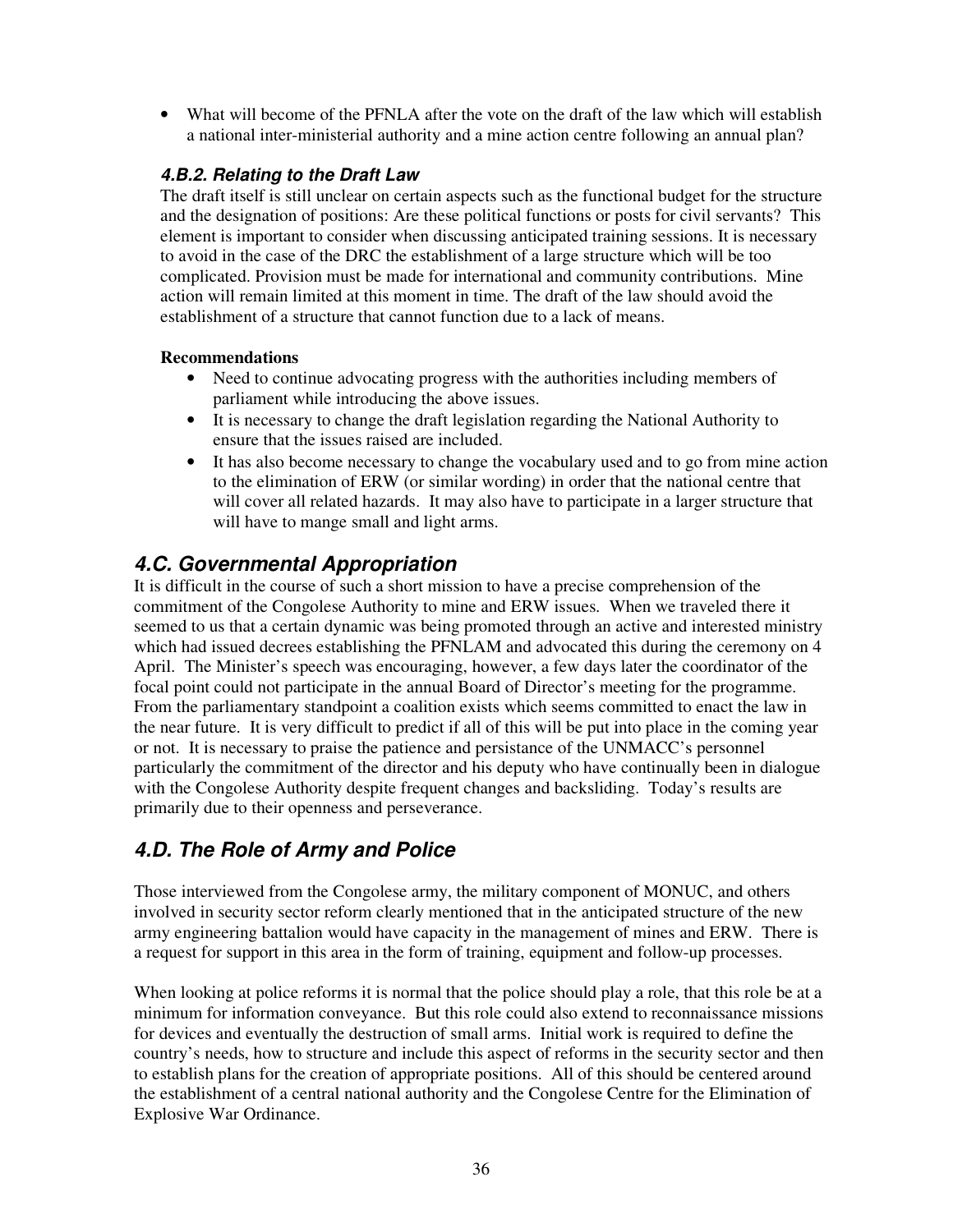Different possibilities for bilateral or multi-lateral partnerships could establish this. For example, the Belgium Army trained military engineers in road construction in 1997. They could be approached in their capacity as EOD trainers. The Benin mine action institute could also be used as a training centre for more detailed study. The European Union is actively participating in police reform and could also be approached through EUPOL and EUSEC.

#### **Recommendations**

- It is necessary to develop links to the Defense Ministry and that of the Army (FARRDC) relating to military reforms so as to establish a capacity for the managing of ERW in the long term.
- It is necessary to reinforce the links between the Ministry of the Interior and Police relating to the long term management of ERW and its long term needs.
- For the two points noted above, it will be necessary to work closely with the SSR component of the integrated Mission.
- The organization must put this point on the agenda for discussion at IMPT.
- Make a member of UNMACC responsible for developing these points.

### **4.E Capacity Building**

One of UNMACC's three key roles is capacity building with the goal of technical training. The individual in charge of this aspect of the programme developed an approach that targets simultaneous capacity building at different levels.



This approach has a more long term goal of being able to transmit the technical skills and the present responsibilities of UNMACC to the national structure with a specific support of UNDP, according to a classic model established in diverse countries.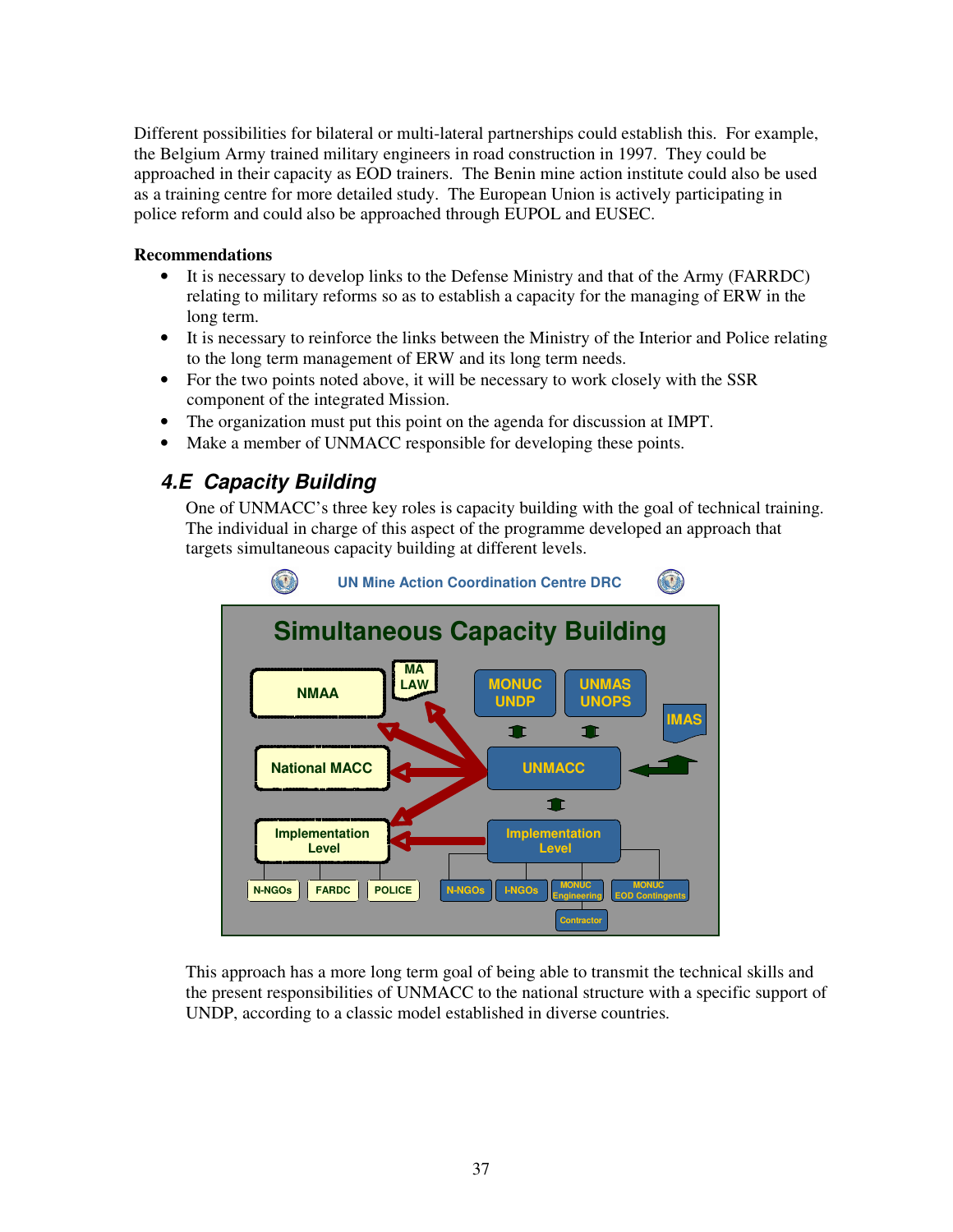

But to establish a programme of this type necessitates a number of elements:

- A national structure or at a minimum, an outline with individuals designated for key positions,
- A concrete desire for involvement on the part of the government in one capacity or another,
- Existence of a clear direction stipulating the methods for handling the problematic in the long term so that training programmes can me planned and adapted appropriately.

These elements are not yet completely present in the DRC. Even national authorities, as explained above, have not yet assumed responsibility for the issue of mines and ERW, which has been moved from department to department several times. In this case it is almost impossible to lead satisfactory technical training programmes.

UNMACC initially concentrated its efforts on obtaining a commitment from the government and has obtained concrete results; for example, the creation of a National Focal Point.

The National Focal Point reports to the Ministry of the Interior, who is also responsible for decentralization and national security. The network is broken down into three main components:

**A Plenary:** composed of a coordination office which includes a technical secretary as well as delegates from the following Ministries and services: The President of the Republic; the Prime Ministry; the Ministries of Agriculture, the Interior, Decentralization and National Security, Foreign Affairs, National Defense and Veterans, Public Health, Social Affairs, Primary and Secondary Education, the National Police, and the Armed Forces.

**An Office** composed of one coordinator, one deputy coordinator, a secretary. All three of these positions are designated by ministerial decree.

**5 Units:** MRE; Advocacy, Removal and Elimination of ERW, Stockpile Destruction, and Victim Assistance. The composition of these units does not seem clear.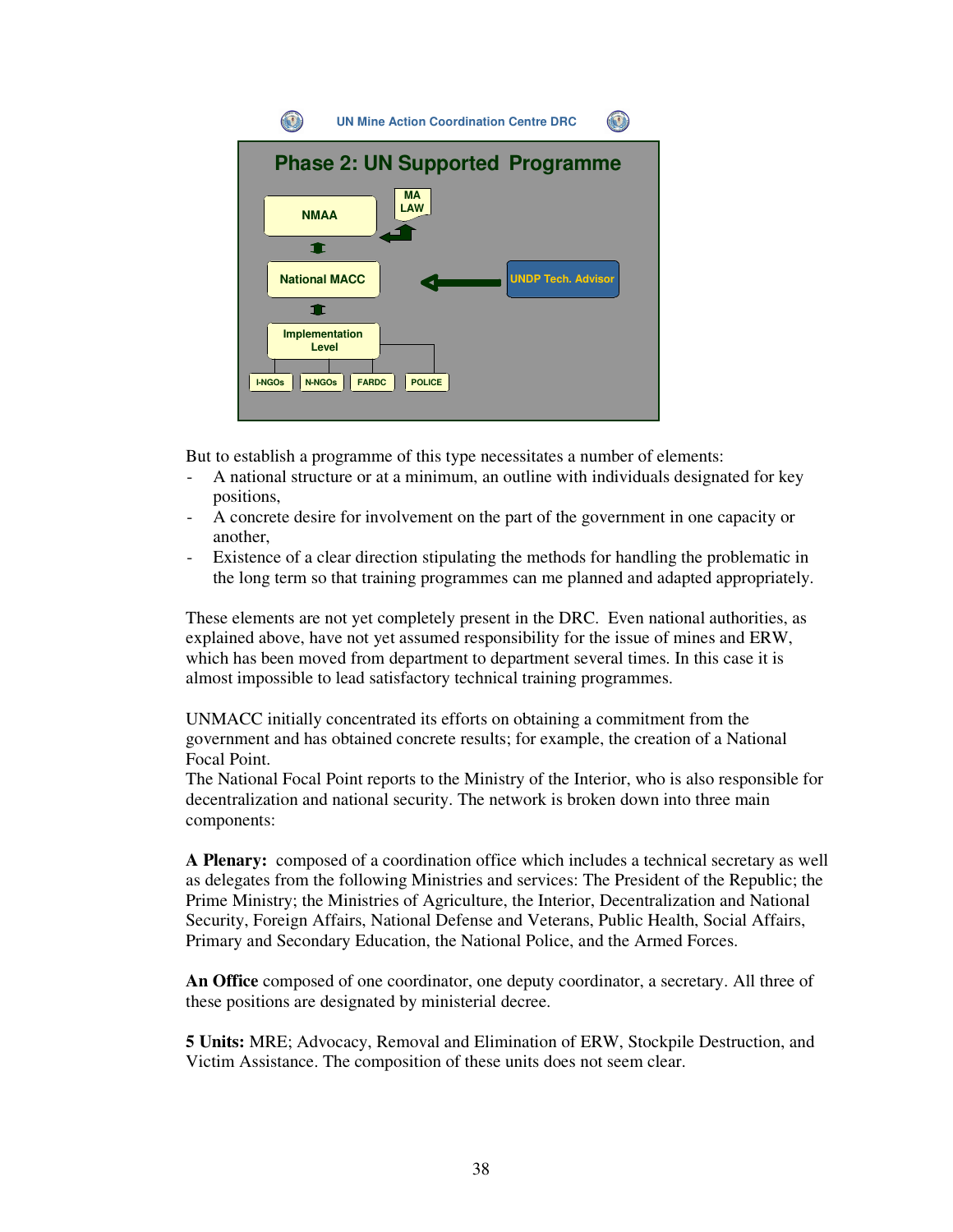These mechanisms are not yet truly functional. Only one of the Office's members has been identified and is in contact with UNMACC. The plenary has not yet convened. Similarly, the decrees mentioned a secretarial branch, but this does not yet exist. Only the vice-Coordinator, Army Captain, and Mine Clearing Expert display a marked regularity. It was proposed that it this function be integrated into UNMACC.

We were informed that this structure will morph after the new law is passed in order to become the structure outline by the law. Even if the Minister in charge remains the same, nothing guarantees this affirmation. Nothing indicates that the structure will function until the law's passage. Our skepticism is due to the fact that budgetary costs have not been provided for in this year's budget.



However, other aspects still have to be regulated, such as the designation of plenary members and the role of Presidential experts in this frame-work. Certain people think that these experts become national authorities.

Newly nominated PFNLA members are requesting training and functional support (office equipment, etc) but at the same time the problem of availability remains real. Before stipulating which skills to convey and the means of conveyance, it is crucial to define more precisely the functions that different individuals will fulfill. This will become necessary in order to arrive at a response to the questions listed above.

Regarding the conveyance of technical skills to operators, clarification is necessary. For the moment, the four operators are working with their own internally trained staff. No discussion has yet taken place about training opportunities for local clearance NGOs and private companies, and it has not yet been decided if the future Congolese mine action Centre will have its own civilian workers or if the chosen option is oriented towards the use of the military and police forces.

- Establish an interagency work groups (at a minimum UNDP, UNMACC, and UNICEF) dealing with capacity development for those who will fulfill specific functions:
- Redefining the strategy for skill development while using specific skills from each agency and redistributing the responsibilities depending on the specific expertise of each agency. This work will most likely follow the following steps: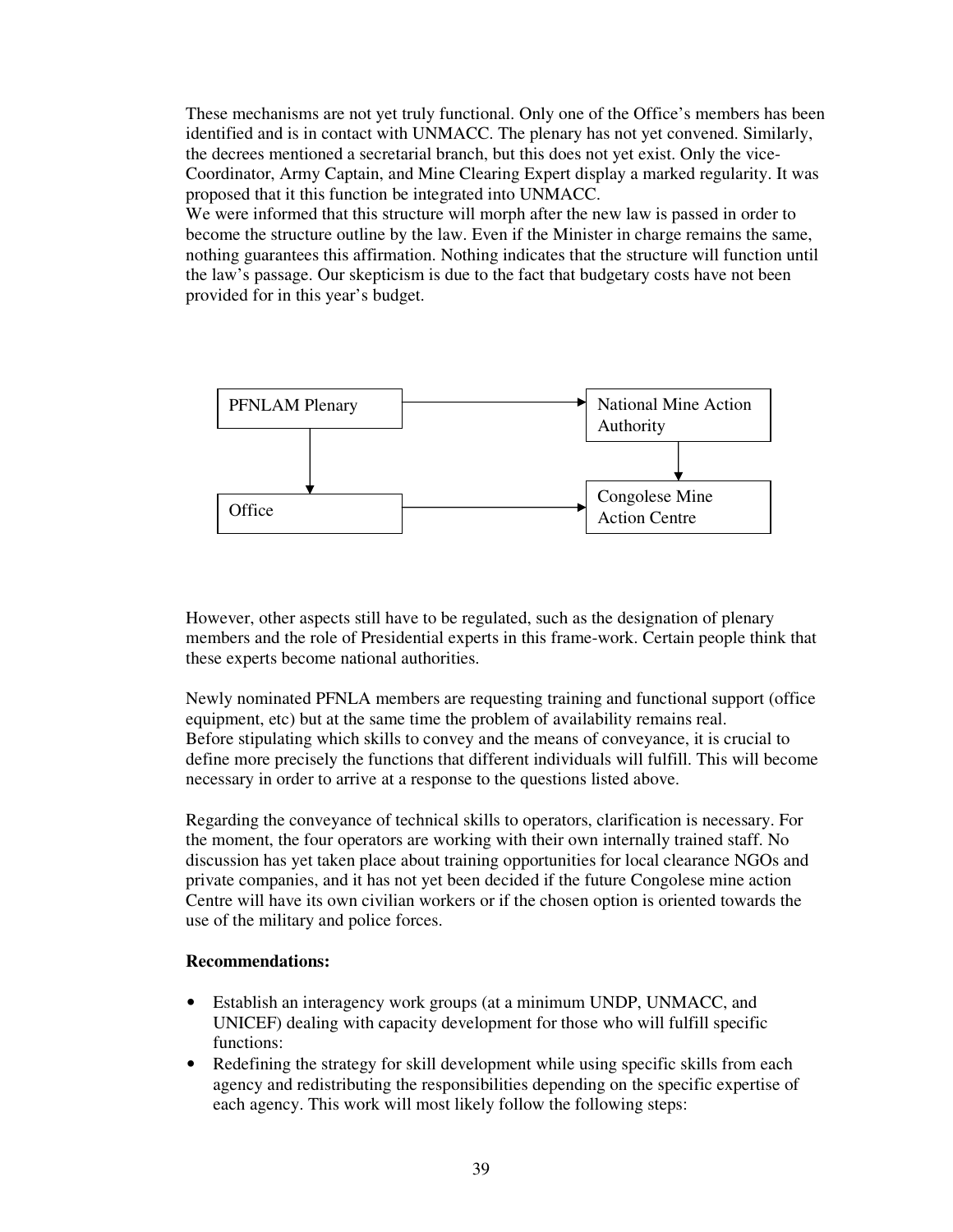- $\circ$  Strategic orientation choices (for example, the role of the army, the police, national demining NGOs or not, deminers within the structure or not…)
- o Capacity development:
	- It is necessary to develop an appropriate structure for implemented decisions.
	- It is necessary to identify acquired technical skills and deficiencies.
	- It is necessary to develop and strengthen these technical skills.
- o The organization must establish these partnerships with the aim of strengthening the programme.
- o The organization must outline a plan for progressive capacity development and transition.

# **5 Interagency coordination and operators**

One of the three roles of UNMACC is the coordination of the different players involved in mine action.

### **5.A The integrated Mission**

The UN initiated the first integrated mission in the DRC. This represented a new concept with the goal of increasing coordination between humanitarian and development officials and the peacekeeping mission. The goal was to increase action efficiency. In the DRC it is the Deputy Special Representative of the General-Secretary for MONUC who also holds the position of UN Resident and Humanitarian Coordinator representative for the humanitarian coordinator.

Different interagency coordination tools exist; among these are:

- The Senior Management team that brings together all the agencies' heads and therefore also UNMACC's director and the team convenes three times a week.
- The IMPT: Integrated Mission Planning Team that integrates the police, military officials, including UN agencies.
- The Humanitarian Action Plan meetings (HAP), by cluster and at the senior level. The work meetings by cluster take place in the capital, Kinshasa or in the provinces. It is these discussions which strengthen PAH at a nation level.
- Inter-Agency Steering Committee (IASC)
- The HAG: Humanitarian Advocacy Group meets three times a week.
- Specific financing mechanisms: Pooled fund and CERF.

The individuals interviewed recognized the regular participation of UNMACC's members in meetings and their availability for data requests. However, they clearly expressed the need for more active participation, bringing ideas to the discussion. They asked that UNMACC become involved in the field work, as outlined in the annual Humanitarian Plan and the Priority Action Plans (PAP) etc.

For example, within the rubric of Eastern strategy and stabilization, mine action is absent. In discussions with UNMACC, we were told that now that strategies existed, they were going to try to include aspects of mine action in this region. We do not think this approach is the most efficient one. An active participation in discussions from the beginning would permit workers to raise mine and ERW issues in a more appropriate manner. UNMACC representatives were present at certain meetings, but it seemed that they did not make their presence known. Of course a portion of these discussions take place at the provincial level, and except for an office in Bunia, UNMACC does not have regional offices.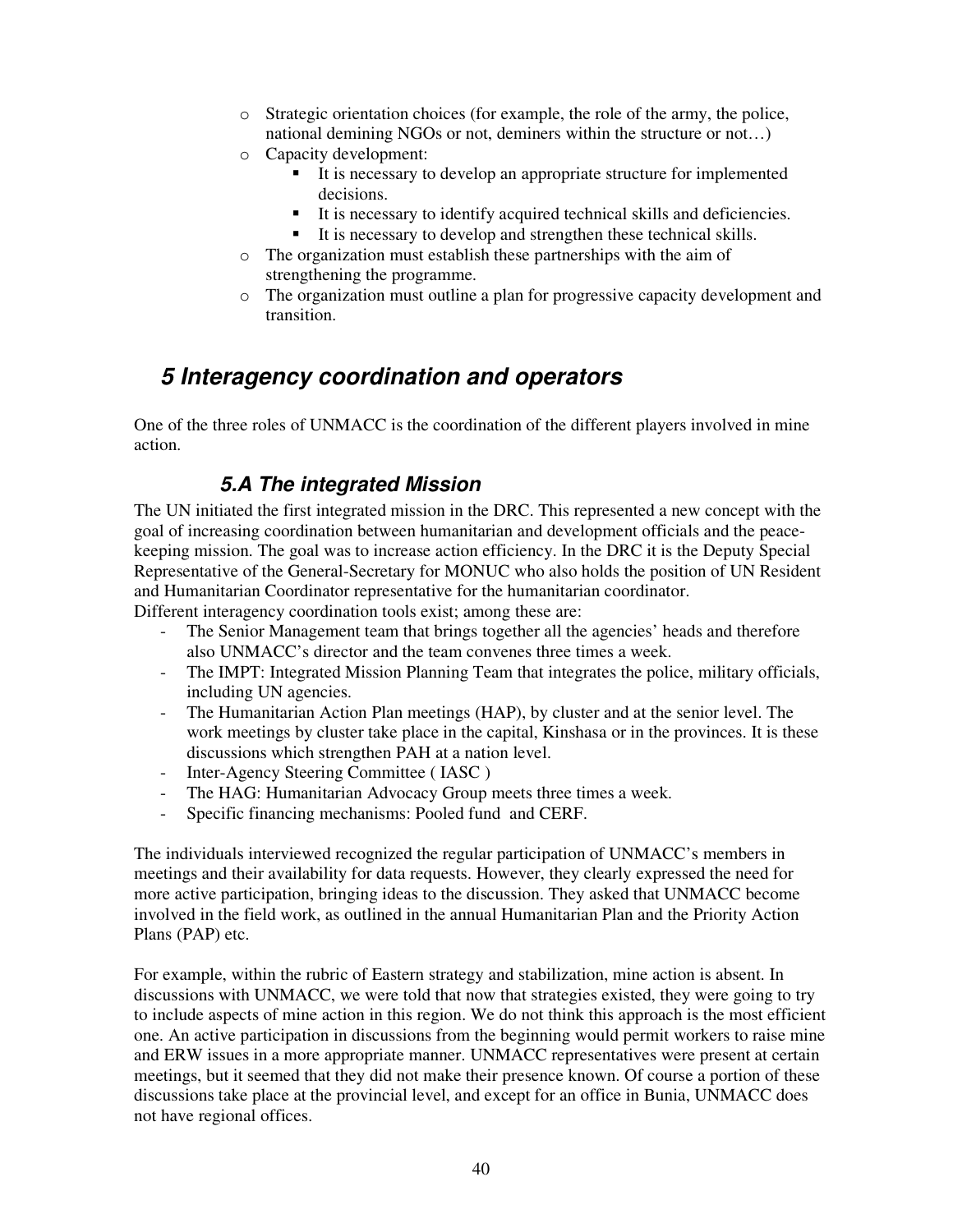Further more, UNMACC told us that because they were not considered to be part of the mission, and therefore were not invited to all the meetings.

Two reasons were given for justification for this state of affairs:

- The problem of recognizing UNMACC as an integral element of MONUC (see the chapter on MONUC)
- The lack of consideration on the part of certain senior management members regarding the importance of the mine action in the DRC due to a lack of precise data on the extent and importance of the threat.

However, this seems to be progressively improving since MONUC obtained personnel identity cards in the beginning of 2008.

There is no UN interagency coordination mechanism specifically for mine action, as is the case in other countries. This is probably not seen to be necessary until now; however, it might be worthwhile to examine the possibility of creating such a mechanism within the framework of a national operational strategy.

#### **Humanitarian Action Plan (HAP):**

In the 2008 Humanitarian Action Plan, mine action is present and we must recognize the work that UNMACC carried out. However, the PAH is also supposed to be a tool for prioritizing aid. By looking at the estimated needs of mine action, it seems that this should be a priority throughout the whole country. It is important to strengthen the process used in determining these priorities in order to redefine the criteria used. This work must be carried out in an early discussion between HAP and its operators.

Within the cluster framework used, mine action was placed in the protection cluster which seems to be the most logical. However, the mine and ERW issue must be managed using an interdisciplinary framework. UNMACC should also participate in other clusters' meetings, such as Logistics, Education, Reintegration and Community Involvement, Nutrition, and Health. UNMACC should also use an interdisciplinary approach within each sector, such as PEAR (Programme of expanded assistance to returnees). It is not necessary to include a mine action within each sector, but to make an effort so that the different programmes developed do not forget to consider the threat if it becomes necessary. For example, verify the schools grounds before reconstruction and make sure MRE programmes are dispensed before populations return to an area.

- Create an interagency work group on mines and ERW.
- Reinforce the active participation in other clusters, as well as in working level meetings about the reform of the security sector ( police, army)
- Intensify advocacy and communication by MONUC through the recognition of UNMACC and its action.
- Prepare a 2009 humanitarian action plan in collaboration with the field operators (NGOs and Mechem). For example, this could be done through a seminar which would evaluate the needs based on several criteria, in order to then define the priorities on a more precise scale than those set forth in the 2008 HAP.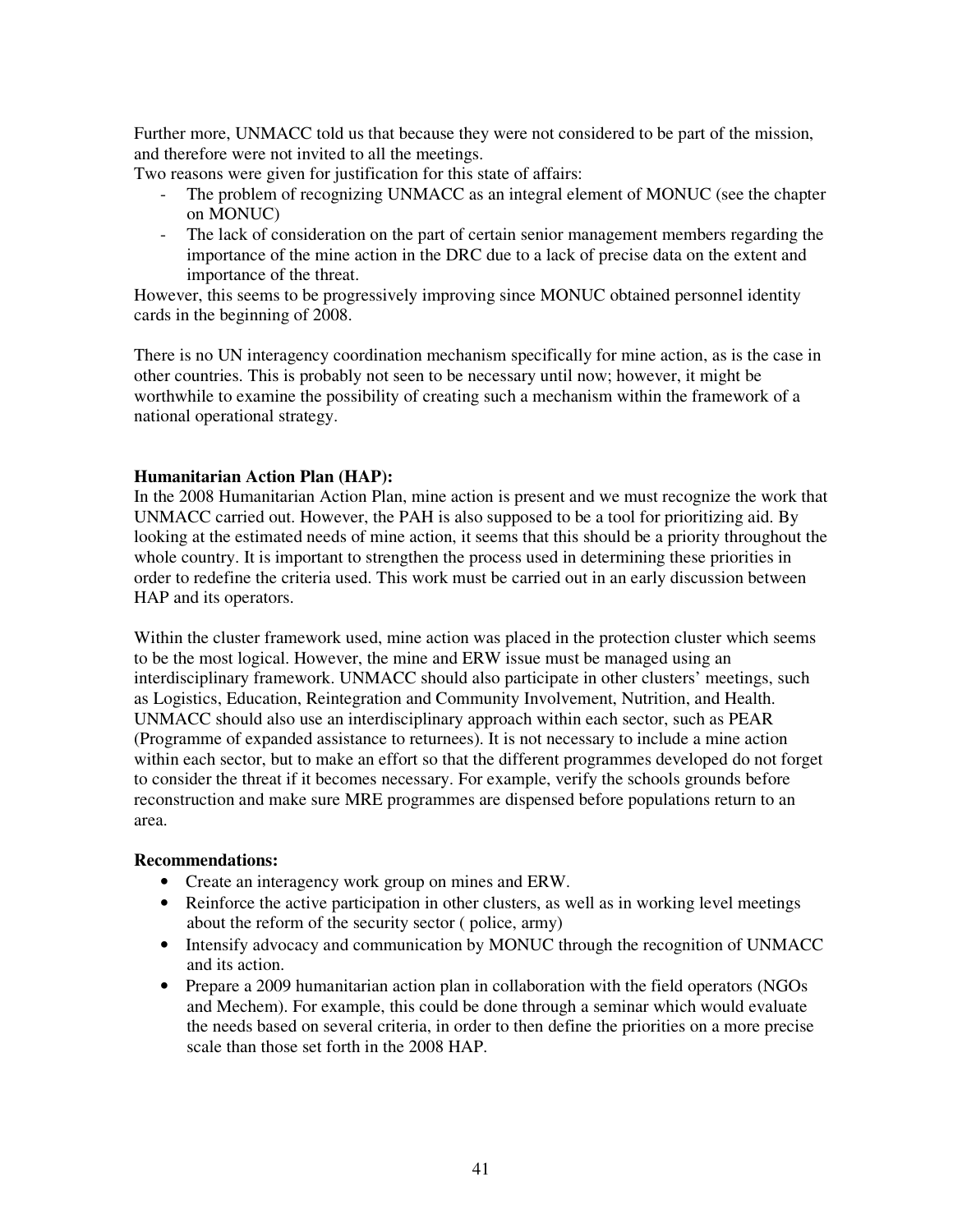# **5.B UNICEF**

The arrival of UNICEF MRE programmes manager based at UNMACC led to the strengthening of relations between UNMACC and UNICEF.

The integration of MRE responsibilities into the Child Protection sector should permit more long term work on projects (a year rather than two months). Although, UNICEF Kinshasa does not seem sufficiently involved in mine/ERW issues. For example, when considering MRE project proposals for the Japanese government, it was primarily UNMACC that had to complete the work with little or no input from UNICEF Kinshasa. This is due in part to the fact that the Kinshasa office is highly occupied by other priorities and the person in charge does not know much about the mine/ERW issues. The training session for MRE's new project manager focused almost exclusively on aspects relating to the financial management of local NGOs and not on strategic aspects, the plan of action, or issues central to project completion. At this level, task assignment between UNMACC's staff member and its UNICEF counterparts are also unclear. At the time of the evaluation, the NGOs 2007 financial reports had not yet been analyzed, and all 2008 funding could only be decided after the 2007 reports had been processed. During the evaluation, the NGOs assured us that they had sent the reports and UNICEF confirmed receipt. This demonstrates a certain lack of clarity. Who is responsible for follow up on when reports are received and for subsequent analysis of 2008 plans? Regarding programme quality and content, UNICEF Kinshasa realizes that it does not possess the skills necessary for evaluation and leaves this task to UNMACC. Furthermore, it does seem that the UNMACC's MRE programme manager is competent enough to perform this task.

### **Recommendations :**

- The establishment of a UNICEF/UNMACC coordination mechanism has been recommended. This allows for the discussion of more strategic aspects and details financial planning for NGOs, regarding 2008 ERW projects (in conjunction with UNMACC's 2008 priorities).
- Administrative clarification regarding procedures and responsibility for receipt of reports and proposals for NGOs.
- Provide for a local NGO training workshop about project management (preparation, proposal, report) based on UNICEF's requirements.
- Support from UNICEF headquarters will be necessary in this area to assist with the transference of tools and skills, in the proposal of coordination mechanisms.

### **5.C UNDP**

As mentioned above, UNDP is not yet formally active in the mine action in the DRC. Neither is there any strategy on coordination between UNMACC and UNDP. The exchanges are done *ad hoc* during HAG meetings. However, when examining the changes in the Congolese authorities, it seems the time has come for UNDP to become involved in the programme, with the goal of a progressive transference of UNMACC's skills towards a Congolese Mine Action Centre. It seems urgent that UNDP consider drafting a plan on how to lead capacity building. This should be completed as soon as possible (see the above chapter). Work that is jointly prepared and executed will allow for a well constructed and progressive transition.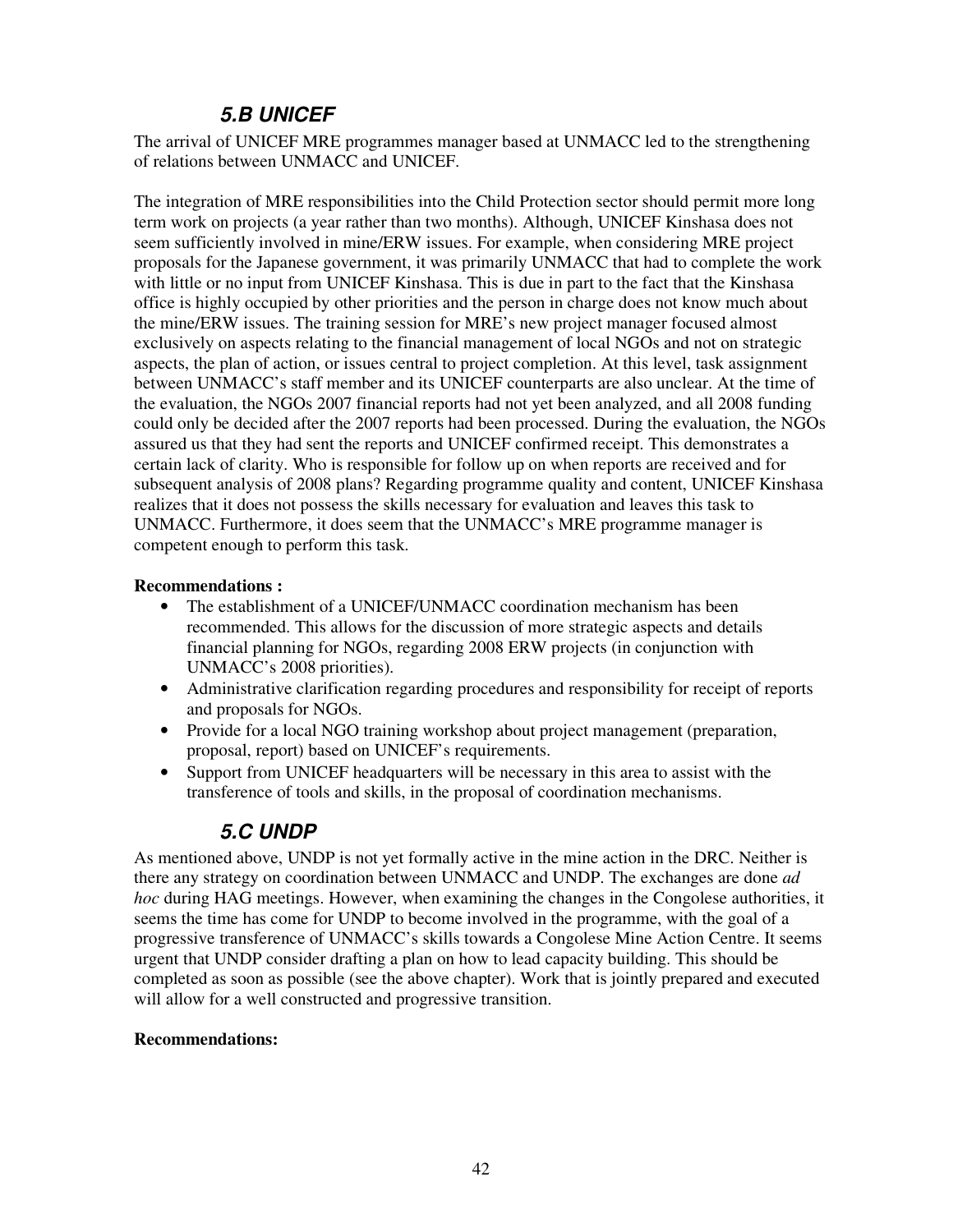- Stipulate in which UNDP pillars<sup>13</sup> to integrate mine action with the assistance of UNDP  $N\bar{Y}$  BCPR<sup>14</sup>.
- On the basis of this analysis, UNMACC should make an official request for UNDP intervention in mine action, and more particularly, in the aspect of capacity building.
- Establish a coordination mechanism between UNMACC, UNDP DRC, and other players such as UNICEF, in order to clearly define an action plan and the roles of each player in the programme (See chapter 6, UNMACC's organization)
- UNDP should hire on the behalf of UNMACC a Capacity Development Consultant, who would be in charge of developing a programme for the emerging national structure and its staff. This programme would be based on the experiences and skills of UNDP in this area. The fact that this consultant would be based at UNMACC in the early stages should permit transparency and effective coordination.

### **5.D With the Operators**

A coordination mechanism exists with the NGOs, Commercial contractors, ICRC, UNICEF and MONUC, and certain government representatives. This takes the form of a monthly coordination meeting that brings together all operators. This meeting consists of two phases:

- In the morning, a general meeting consists of a round-table exchange of information about operations, questions, and difficulties.
- Afternoon operational meeting bringing together field staff (primarily technical demining staff and more recently MRE implementers) and addressing technical issues, such as changes in survey training or local NGO accreditation procedures.

We noted with satisfaction that these meetings involve all of the players in mine action (MRE, demining and victim assistance). The local NGOs active in MRE and advocacy are satisfied to be invited to these meetings. This seems to be a recent development, and at these meetings, they find the opportunity to meet other players to be the principle advantage. This gives them the possibility to discuss partnerships and other related matters. Several criticisms surfaced repeatedly from participants and it appears quite clear that these meetings could be more efficient, relevant and more interactive. One key request was for UNMACC to strengthen its presence in certain provinces to play a more effective coordinating role and engage in capacity development.

- To establish a meeting calendar in advance in order to improve participation.
- Circulate a more detailed agenda, including items other than information exchange. These would be more policy related questions necessitating debate and consensus among the participants in the meeting.
- To better structure the technical meetings, segregate them by pillar to concentrate discussion and manage the group size. Make provisions to circulate in advance the agenda and potential outcomes.
- In the case of information exchange, it does not require the presence of field operators and could be done only with the presence of capital based representatives with an alternate format: a weekly thirty minute meeting, an information exchange via the internet, etc.

<sup>-</sup><sup>13</sup> 5 pillars: Administrative governing, security, political, economic, and decentralization. + community involvement support program

<sup>14</sup> Armed Violence, Mine Action and Small Arms / Conflict Prevention and Recovery Team / Bureau for Crisis Prevention and Recovery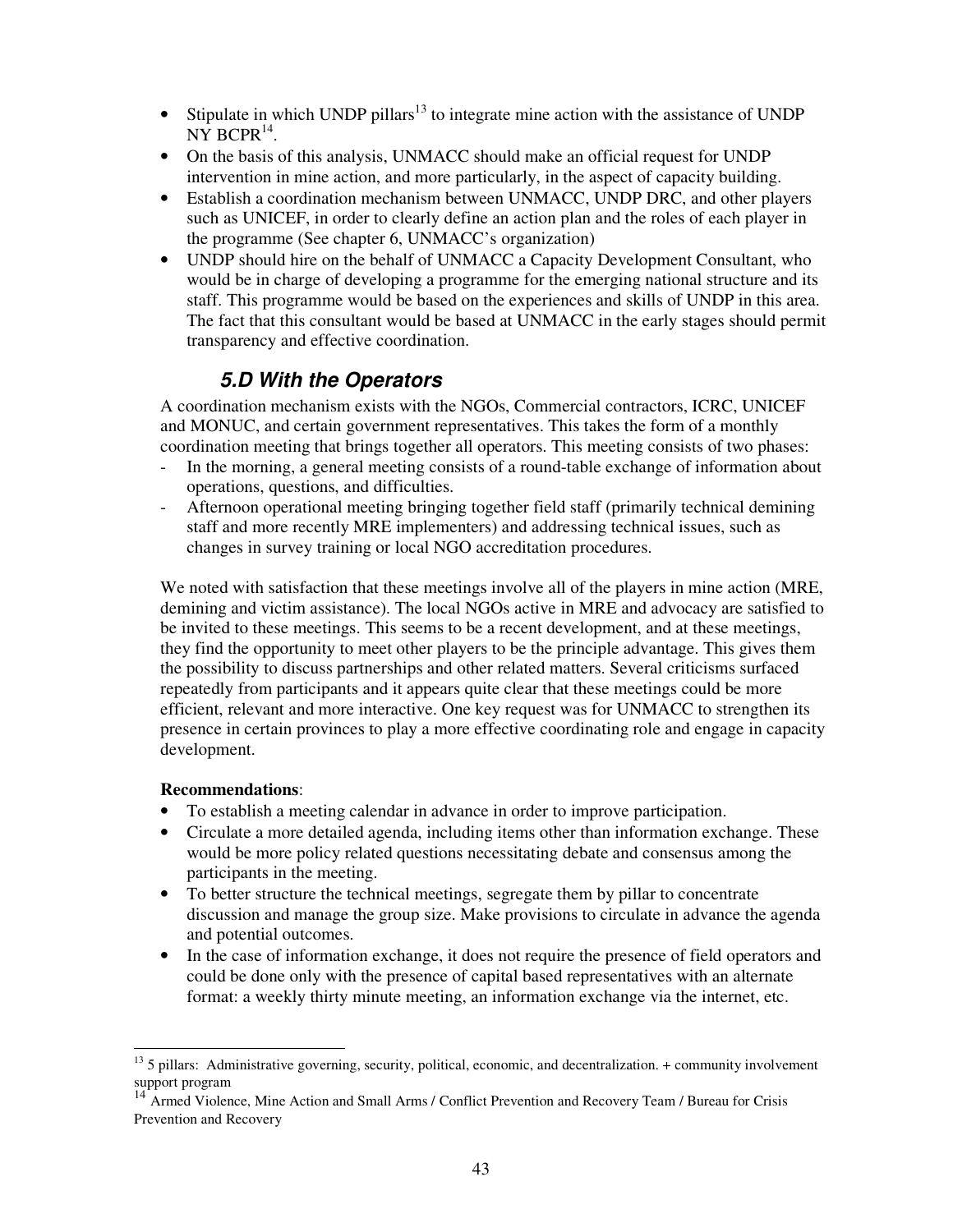Given the difficulty of transport, for the moment, it is not realistic to count on augmenting the frequency of these meetings. However, in the future, depending on the evolution of the programme, it would be interesting to conduct provincial meetings.

# **6. Organization and Management of UNMACC**

# **6.A Terminology Issues**

In the DRC, people speak of mine action, which has the effect of limiting the discussion to only landmines. Whether it be the UNMACC, references within the legal drafts, the Congolese campaign against mines, the MRE messages, etc.

However, the problem in the DRC is primarily a problem with unexploded and abandoned ordnance with the mine threat confined to specific areas. In the "mine action" community, everyone knows well that when they say "mine action" they mean "mines and ERW", but in nonspecialized circles, this is not the case and often people told us "mines are not a priority", however, "unexploded ordnance? Oh yes, these have effects on population safety, yes, these are a priority." It is proposed to use the term "Explosive Remnants of War", which includes everything and indicates that this represents a priority in order to eliminate the remnants of war, including antipersonnel landmines. A first step could be to rename UNMACC as the Coordination Centre for the Elimination of Explosive Remnants of War (CCEERW), or more simply, Centre for the Elimination of Explosive Remnants of War (CEERW).

# **6.B General Strategy**

It seem to us that MACC was lacking a dynamic and operation strategy that would allow the various efforts of all concerned in mine action to come together and move in the same direction

The fact of focusing attention on a functional national structure designated to take charge of the problem seems to obscure the importance of the work that could be done with the players already present under existing action plans. These plans are humanitarian and developmental in nature. **The problem of mines and ERW in DR Congo is manageable!** With a well-thought out plan, a rational involvement of operators and the establishment of a long term position for residual riskmanagement. In this way, the DRC mine action programme would gain a sense of cohesion. Within the framework of the convention on the prohibition, of anti-personal mines, the DRC can still hope to attract the attention and assistance of the international community until 2012. This is the Ottawa deadline for clearance of known mined areas in the DRC. With the present knowledge base about the mine problem in the DRC, it is quite possible that the DRC is meeting its obligations. However, it is also clear that the DRC is also facing an issue with the presence of ERW, for which a long term solution is necessary. Thus, we would like to propose a double approach:

### **6.B.1 Develop an operational strategy for mine action**

This strategy would be completed over four to five years, with the operators already operational, and focus on the following priorities:

- a. Removal of mines and bombs
	- i. Identification of mine areas and areas affected by ERW for entry in the IMSMA database.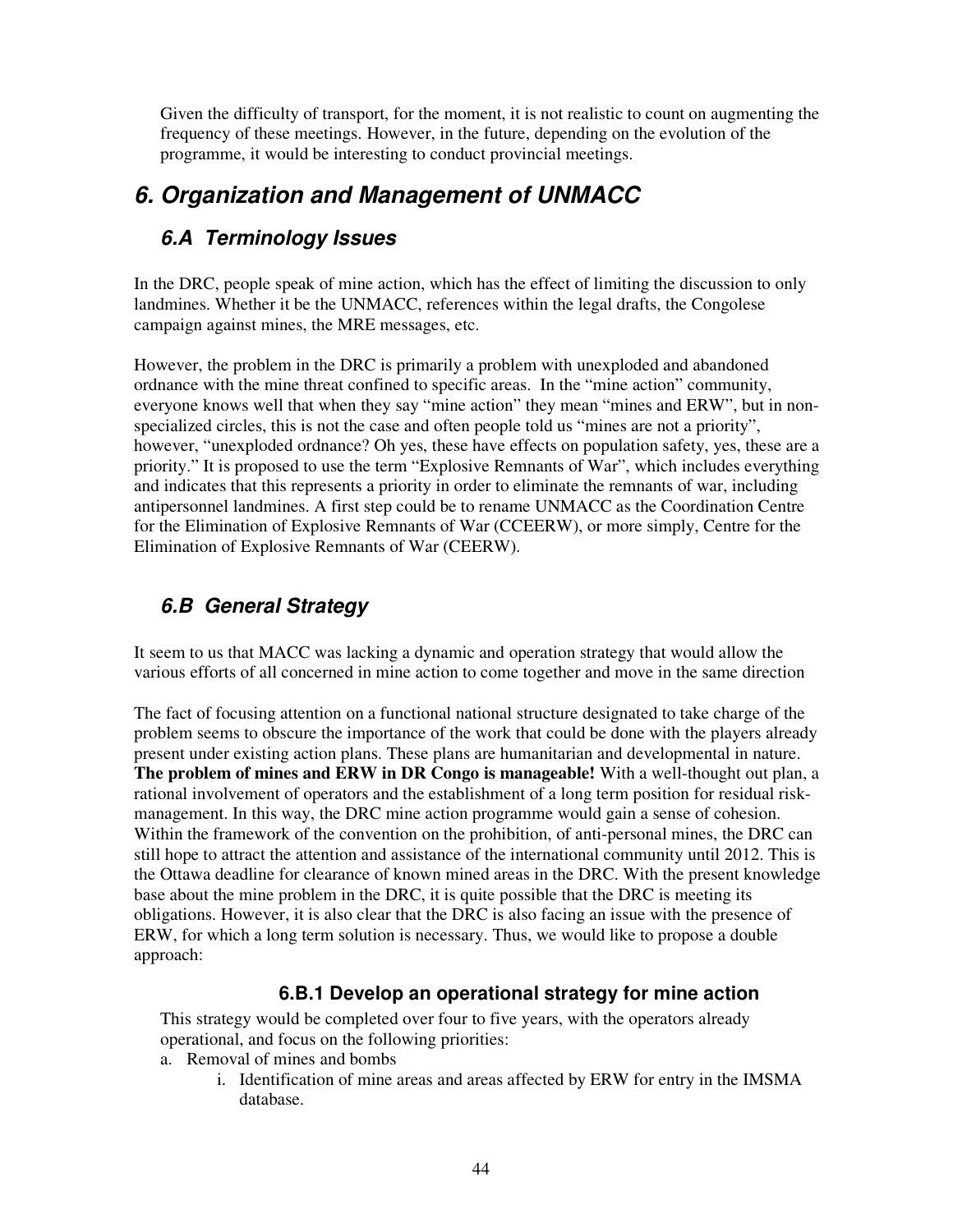- ii. Establishment of a clearance and management plan for mines and ERW management targeting the complete elimination of known mined areas by 2012, and with maximum management efficiency of areas affected by ERW and other suspected areas. This plan will include a system for stipulating priorities at the national level, a system for designating operators tasks through UNMACC and also an efficient follow up structure
- b. MRE/ERW
	- i. Definition of MRE/ERW needs and adapting messages accordingly
	- ii. The establishment of an operational plan for MRE/ERW linked to the demining strategy
	- iii. The establishment of a capacity development plan for national implementers and victim assistance.
- c. Victim assistance
	- i. Improvement in data collection in the accidents/ incidents and their dissemination.
	- ii. Participation in other entities' field work in the area of health care and reintegration into the community.

This strategy needs to be elaborated in concert with all the operators who are already involved in the DRC, primarily operators for clearance and MRE, but also those involved in the integrated mission. This will also be used as a guide for work on preparing the annual Humanitarian Plan and other documents relating to inter-agency population and economic planning.

### **6.B.2Development of a national capacity for the management of explosive remnants of war.**

A strategy will be developed in collaboration with the Congolese authorities centered around four areas:

- d. Establish and implement a National management authority for the issue, including the different concerned ministries.
- e. Establish the Congolese centre for explosive remnants of war. This requires a careful study of the centre's role in proportion to that of other operators: international and national NGOs, the army, police, commercial contractors and it is necessary to make sure that these are sufficient resources to support the centre.
- f. Develop a capacity development programme.

### **6.C Communication**

At the time of our visit we found out through meetings about mines and ERW in the DRC, that the UNMACC did not make itself visible enough to the population. Some know of UNMACC's existence however they do not really know what it does. Others under-estimate the importance of the mine issue in the DRC and therefore think that it is not truly a priority.

The communication is primarily focused on the antipersonnel mines, which we have to admit does not constitute a major problem for the country (barely 30 new victims recorded in three years). This takes away from the issues posed by other ERW.

The same message is often heard we don't often know the scope of the problem and therefore we really don't know what solutions are appropriate. We should do a National survey. The message is more focused on the victims, who present a direct and compelling image, but given the low number of new victims, this does not lend urgency to the situation in comparison to other issues that the country currently faces, whether it be disease or human violence.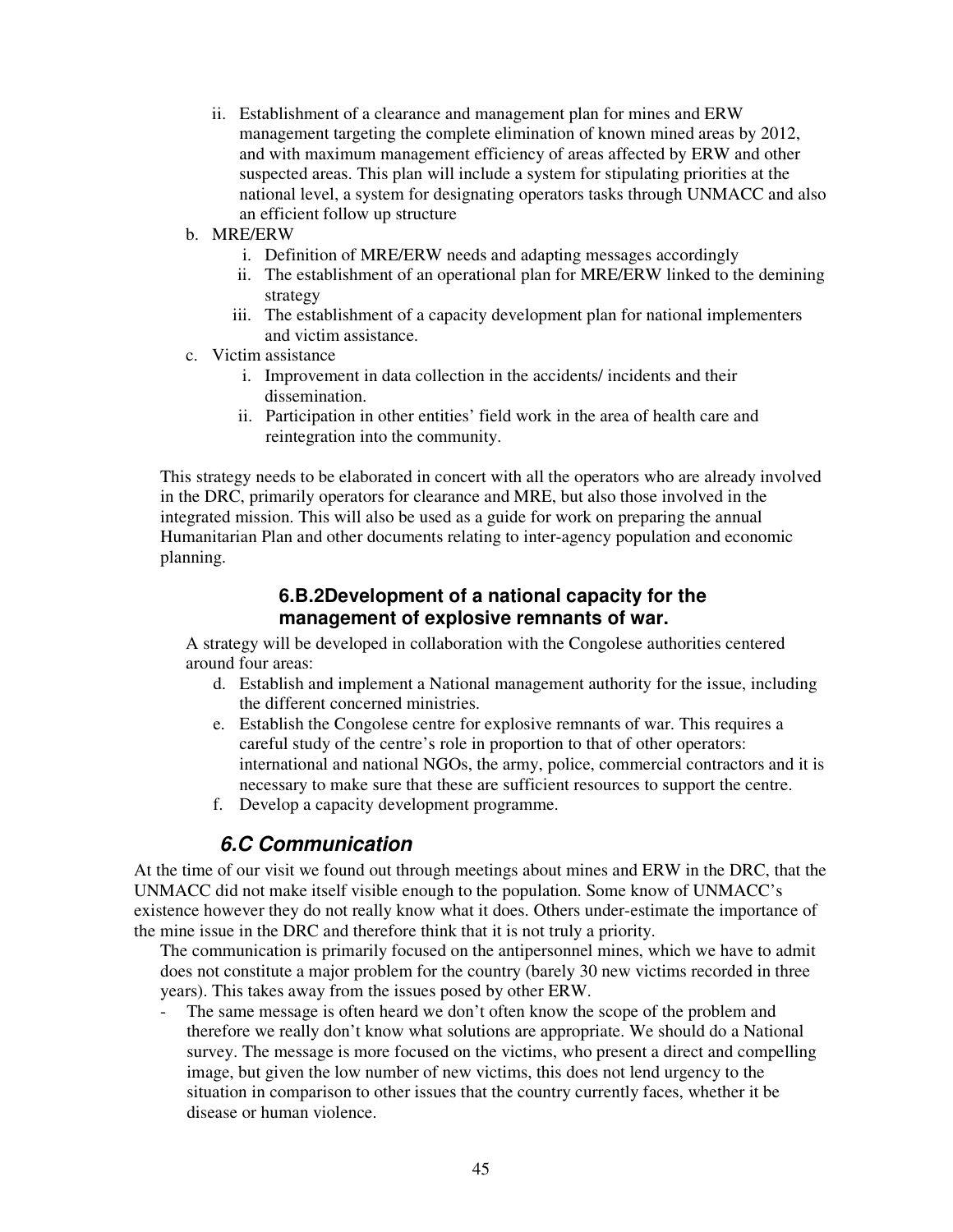The communication does not seem to have been a priority for the UNMACC until recently, with the nomination of a new person to the position of Programme Officer, who has a background in communications. Things are moving along smoothly as demonstrated by the organization of  $4<sup>th</sup>$  of April events.

Public outreach is the key means through which UNMACC makes its actions known. It needs to make the public aware of the mine and ERW issue in the DRC and thus participate in advocacy efforts. The importance and complex system for obtaining international aid makes communication difficult. Moreover, the combined use with two or more languages, spoken more or less fluently does not facilitate data transmission. Ensuring the sufficient visibility of UMMACC and the problems related to mines and ERW is a challenge. Ensuring the quality of such products must also be a priority. The public relations service of MONUC produced a video about the issue during the events of the 4<sup>th</sup> of April. The UNMACC did not participate in the script-writing, and the text was presented to UNMACC the evening before the event, when the opportunity to edit the text had already passed. The result was in our opinion not good, and a real occasion to get the message across was thus wasted.

In the same vein, with a 52 minute video currently in production on the impact of mine and ERW in the DRC, it seems vital to us that the UNMACC has the ability to preview and even editorial control on the documentary's content so that the resources expended achieve the desire objective In the present situation we do not think that the newsletter principle that was sometimes published generated much interest. Actually, the writing of a newsletter is time consuming, is constraining, and the final product is not necessarily read. It is better to aim for more efficient means through an informational web site, technical pages, or technical instructions, training programmes, etc.

#### The monthly reports:

The monthly reports are not sent to New York on time and several reasons were given for this: the late submission of statistics by NGOs (contested by NGOs) and the lack of time available to the programme manager. This could improve if UNMACC's structure was reinforced. This could also be improved by proposing that would provide a timely though potentially incomplete report should some statistics not be available. Another option is to send the statistical report a month later than the narrative report.

- Change communications channels
	- a. Move from the terminology "mines" to "explosive remnants of war",
	- b. Move from the terminology "victims" to focus on the the socio-economic impact of ERW
	- c. There is a lack of information available, but this needs to be dealt with as a reality.
- Delineate a communication plan with the goal of informing the population about the issue and about UNMACC's role based on the following points :
	- d. Target identification: MONUC, international agencies, NGO'S, Congolese media, parliamentary delegates, etc…
	- e. Identification of key messages
	- f. Delineation of a plan and of the tools to be used, including media training day using some internal capacity from MONUC and development of UNMACC website.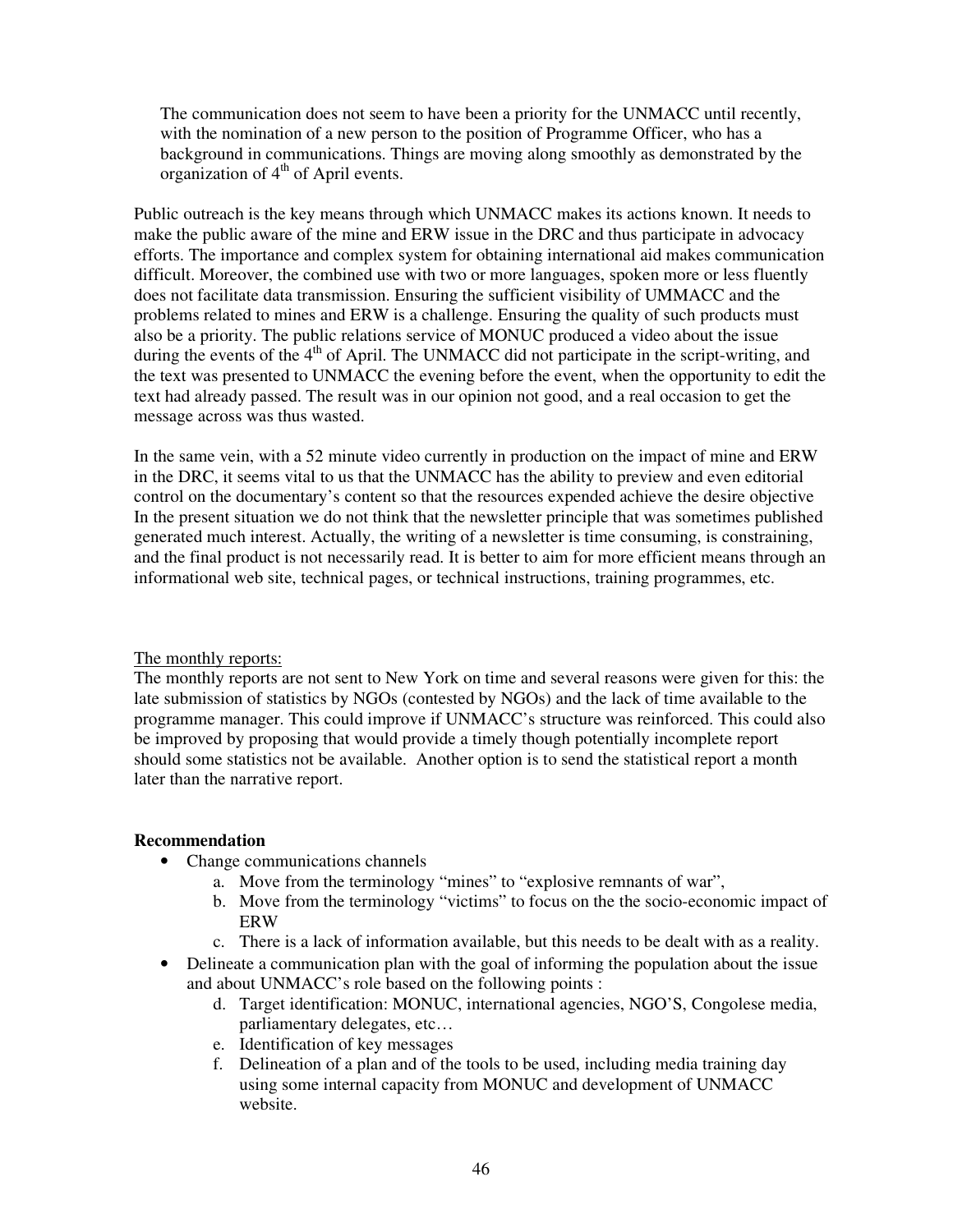• Strengthen the communication resources available: add a web master/ external communication manager.

# **6.D UNMACC's Organization and Management**

Given the proposals made in the "operational strategy", that UNMACC human resource division be reorganized. If this plan were followed, the centre would be reconstructed around two guiding principals. The proposals are to establish the necessary coordination mechanisms.

### **Recommendations for discussion:**

### **Organization:**

The UNMACC's operations department should also include a section "passing reinforcements" targeted primarily at the National NGOs in the MRE and data collection centre.

### **Human Resources**

It is necessary to augment the staff as recommended in the chapter on communications and data management.

- Strengthen the programme/ communications department
- Move the information technology department to the administration section and leave data base management under the operations' sector.
- Add a staff member responsible for the integration of mine action in the army and police.
- Propose that the UNDP take on the responsibility for capacity development.

### **Coordination mechanisms:**

-

- Weekly meetings between departments.
- Working groups on the inclusion of mine action into security reform programmes, including UNMACC, Ministry of Defense, Ministry of Interior, Army representative, Police, SSR<sup>15</sup>, UNDP, and other interested countries: Belgium, the European Union, France, the Benin training school and invite the GICHD.
- Establish a United Nations inter-agency coordination group on the issue of mines and ERW including: UNDP, MONUC, SSR, OCHA, HCR, UNICEF.
- Monthly meetings for the operators: technical meetings.
- Coordination meeting with the operators for information sharing of some 30 minutes, every two weeks, with only those based in Kinshasa. Minutes would be circulated by the following day.

It is proposed in order to strengthen the coordination between sectors and actors:

- That the MONUC's Mine Action liaison officers have an office at UNMACC.
- That the PFNLAM where the staff would include at a minimum: the representative of the ministry of defense already cited and the victims' assistance representatives (part time) expecting that the ministry designate a office at the PFNLAM level.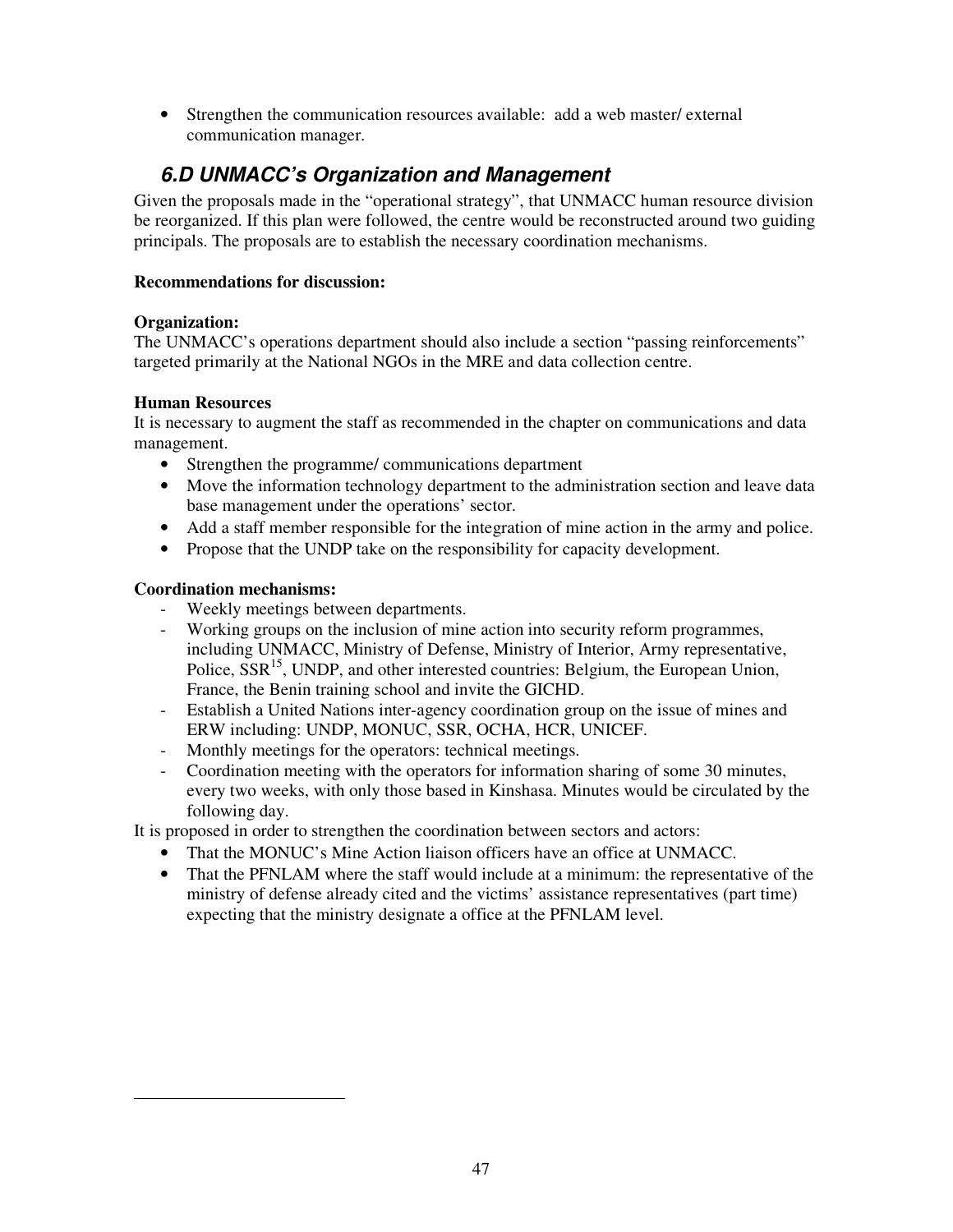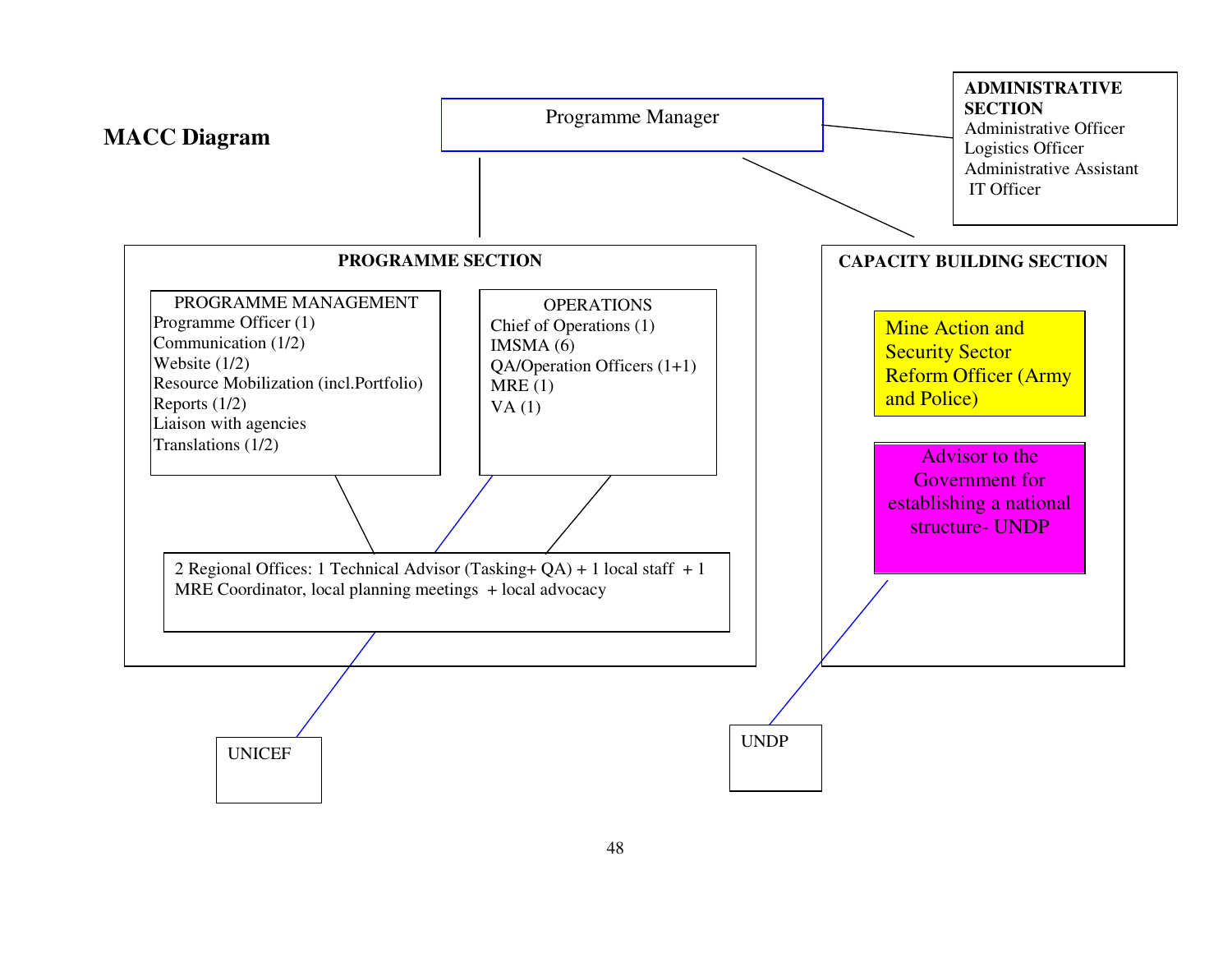# **7.UNMACC's Support**

In this chapter, we discuss the urgent support that UNMACC needs to be able to accomplish its functions.

### **7.A MONUC**

The United Nations and UNOPS signed an agreement stipulating the various responsibilities and services of each party.

### **7.A.1Recognition of UNMACC as an element of MONUC**

From the beginning, there was significant disagreement with regards to the place that UNMACC occupied within (or outside of) MONUC. In 2007, Security Counsel resolution 1756 mentioned clearly in point 2.J that MONUC is mandated to "assist the Government in enhancing its demining capacity." Although this terminology is not ideal, within the framework of a comprehensive approach to mine action, it nevertheless means a significant growth in MONUC's mandate and supports UNMACC's place firmly within MONUC; if only in regards to the establishment of a National demining capacity. However numerous steps have been necessary, including a cable code from the Under Secretary General DPKO. This was then distributed to all MONUC departments and was followed by a specific memo from the DSRSG. Finally in January 2008 UNMACC staff were recognized as official MONUC staff and will finally obtain identity cards, which will allow them access to MONUC's services.

Presently, one of the difficulties still being dealt with has to do with the limitation of this its interpretation: when a removal action in support of MONUC, and when is it a humanitarian action?

The formulation of the mission in Sudan's mandate (UNMIS) is of interest because it points to the possibility for introducing a global dimension to mine action as part of a peacekeeping mandate. *" 9. (…) c) Assist the agreeing parties in cooperation with other international partners, in the area of anti-mine action, through aid activities in the following categories: removal, humanitarian assistance, technological and coordination advice, and through mine danger awareness programmes intended for all sectors of society; "<sup>16</sup>*

It was brought to our attention that there was a clear need for augmentation of MONUC's budget, particularly that devoted to mine action.

### **Secretary General Report on MONUC:**

It is in this manner that proposed changes to the mandate could be introduced. These reports are extremely important. The drafting process is complex and takes time due to numerous sectors involved. The proposal for UNMACC's contribution arrived too late to be introduced for consideration. It would only be after proposals for changes in the mine action component were included in the report and subsequent resolutions that it could have any budgetary implications.

- Prepare a timeline that accurately reflects the timeline for submitting input for the mine action section of the report, keeping in mind the required time for feedback from every level.
- Introduce in the next Secretary General report a review of mine action activities. Where

<sup>-</sup><sup>16</sup> S/RES 1706 from 31 August 2006 §9 c)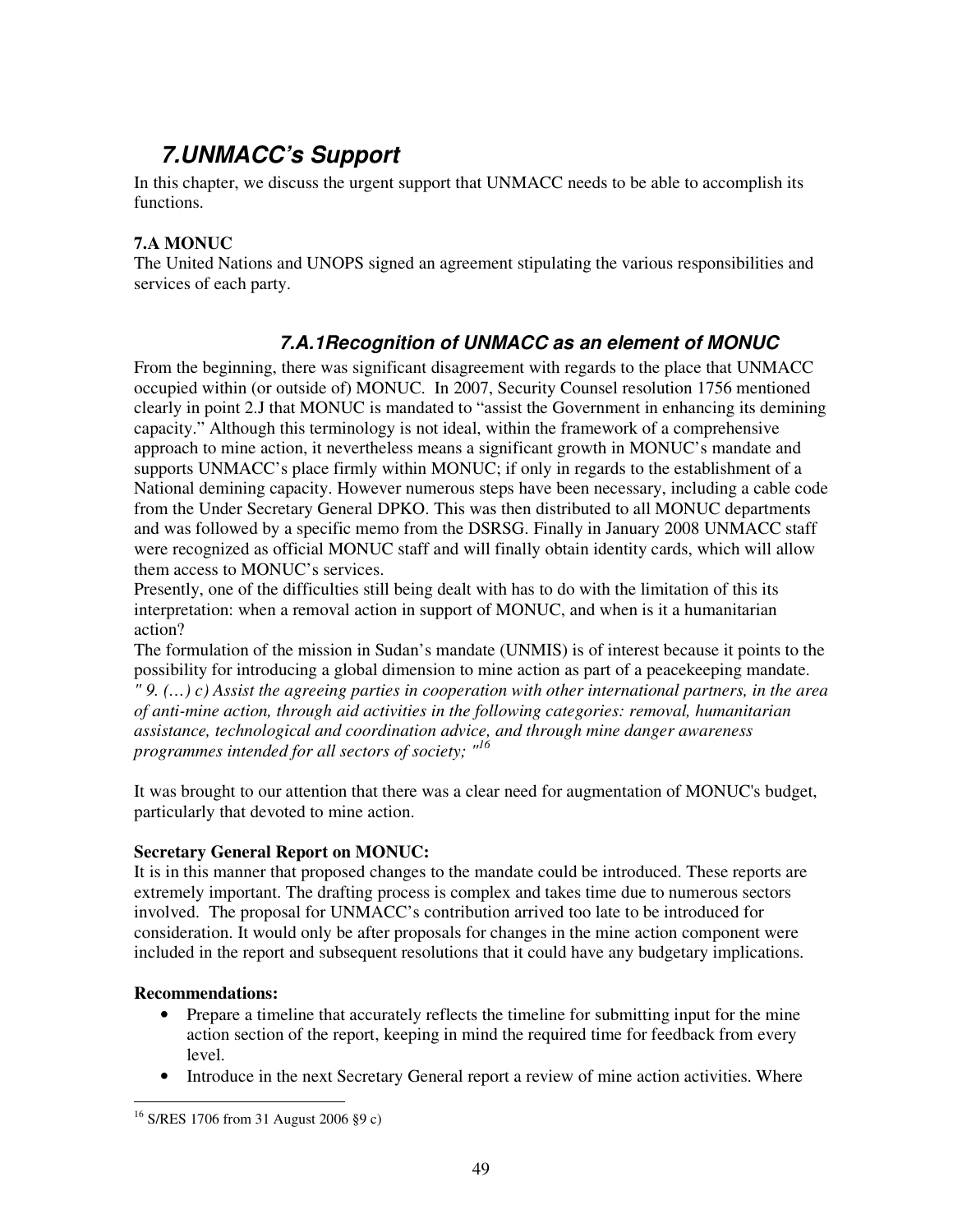possible, link these activities to other aspects of MONUC's mandate, such as

- o *"ensure civilian protection"*
- o *"contribute to the amelioration of security conditions in which humanitarian aid is needed …"<sup>17</sup>*
- Attempt to influence the next mandate renewal to provide more latitude for humanitarian driven mine action activities.

# **7.B UNOPS**

In the DRC, as is the case in other countries, the establishment of mine action programmes is done through UNOPS, through agreement memoranda. Through these MOA, UNOPS is obligated to establish and manage the programme depending on the description provided. Two MOA were established: one reviewing the portion of the project functioning under MONU's budget, and the other concerning activities covered under funds coming from the Voluntary Trust Fund (VTF). Presently, following the Controller's officer decision, the MOA will only cover six months at a time.

### **MONUC's budget MOA**

This MOA covers primarily the cost of international personnel and the budget of the commercial company contracted to support MONUC. In this capacity, UNOPS is in charge of human resource management (personnel recruitment, evaluation, administrative management, etc) of project management and delineation of priorities in coordination with UNMAS. There are also substantive and financial reports. The MOA was established for a year in 2007, and an amendment extends it June 2008.

### **VTF MOA**

Covers the activities carried out through VTF funds. These funds are apportioned based on a year long contract established in 2007 and ending 31 December 2007. The first amendment signed modified the financial arrangements. The second amendment aims to extend the MOA for the entirety of the 2008 year with the associated financial arrangements. The third amendment is in preparation.

The links between UNMACC and UNOPS are directly connected to the North America Office in New York and not the Country Office in the DRC. Relations with New York improved significantly following staff changes some time ago. Presently, UNMACC is satisfactorily involved in all important decision-making aspects, such as the preparation of job advertisement, review of candidates, etc…

### **7.B.1Human Resources**

Since its creation, UNMACC has experienced a recurrent and extremely damaging personnel deficiency, affecting the programme's effectiveness. Key posts were vacant for long periods, which means certain tasks were not well executed (ex: QA, accreditation). The recruitment and training of competent personnel is the responsibility of UNOPS. Recently, there have been some improvements, and for the first time, in 2008 all positions will be occupied.

We recognize that certain positions will be difficult to staff for various reasons, but in those cases, it will be important to look for other alternatives so UNMACC can continue to play its role. One

<sup>-</sup> $17$  S/RES 1756 from 15 May 2007 §2. a) and b)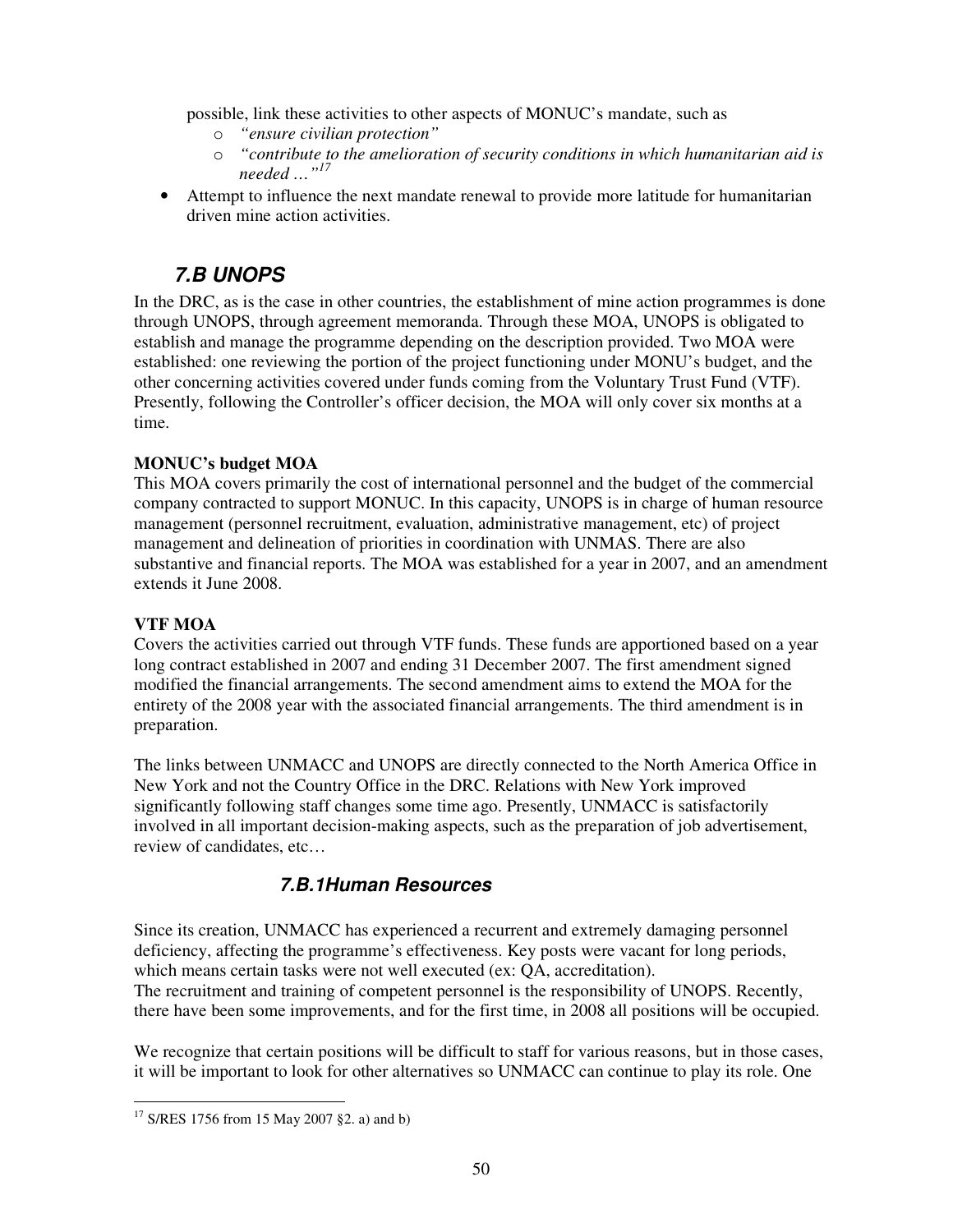proposal was to explore the possibility of hiring and training of local personnel or subcontracting certain tasks to outside businesses (for example: quality assurance of implementers, once a year by an external operator).

At the managerial level (P4-P5) UNMAS needs to be actively involved in personnel review appraisal in order to identify its necessities in proportion to their needs, be it methodological tools, guidance, or specific necessary training.

#### **Recommendations**

- In the case where staffing problems are too great, UNOPS and UNMAS need to consider temporary alternatives or more long term solutions, such as the outsourcing or training of national personnel.
- UNMAS should not have to tolerate such staffing problems, and should be more demanding for delivery by UNOPS. The organization should always encourage alternative solutions.
- UNMAS should request that UNOPS justify its support costs.

### **7.B.2 Finances**

It has been reported to us that the MOA between the UN and UNOPS are not completely compliant with MONUC's internal financial regulations. This concerns the advance system and trimester reports. Consequently, it is imperative to review these sections in order to amend the MOA to permit better regulation of internal procedures.

The guiding principal is that fund advance cannot be made until after receipt of the financial report detailing the preceding advance. In the case of late reports, payment will also be late, which is not without difficulties at the UNOPS level. If the situation happens repeatedly, it could have direct repercussions on the programme.

### **Recommendations**

- Adapt the MOA to conform to internal standards.
- Establish a separate document (attached to the MOA), with different drafts of the report (narrative and financial) and the timelines should guarantee production of the report within a stipulated period.<sup>18</sup>

### **7.C UNMAS**

UNMACC seemed satisfied with the support it received from New York. Twice, the Director's visits have allowed for the resolution of complex conflicts with MONUC. This aid was much appreciated. It seemed to us that there was a need for further support.

- A) Strategic aspects: UNMACC needs support for headquarters in order to establish a strategic five year plan (2008-2012) allowing for a view of the all needs and all existing and proposed responses.
- B) Financial Aspect: It is not always easy to mobilize funds for all the DRC projects, even if stability rekindles donor interest. More and more, the mobilization of funds must start in the field, with donors having onsite representatives. UNMACC attempted to initiate a coordination group among donors, but did not receive support from the integrated mission, and therefore nothing came to pass. Conversely, when a donor shows interest, UNMAS NY takes

<sup>-</sup><sup>18</sup> See document "delineation of responsibilities –project activities and Services, annexed to the MOA - draft November 16, § F: General and financial administration lines substantive and financial reports" for these two lines, prepare a timetable with responsibilities and deadlines.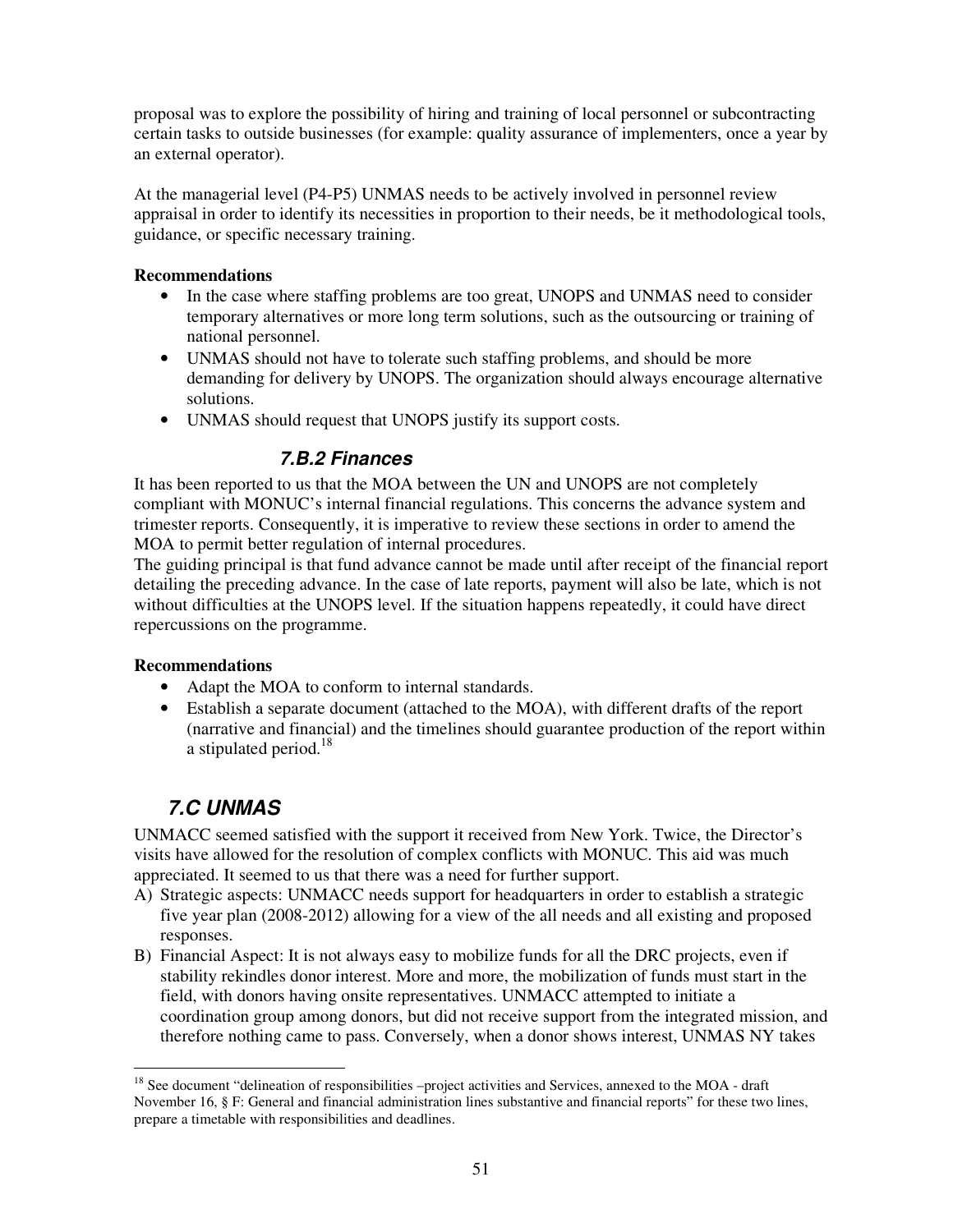care of negotiation for the contribution agreement. It seems that the collaboration at this level is going well, as illustrated by the last Japanese contribution. With the arrival of a programme officer based in UNMACC, collaboration with donors at the local level has intensified and is already producing results. This is exemplified by the contributions received from the pooled fund and CERF. A strategic five year plan would certainly attract the interest and attention of donors, and would aid in furthering the programme.

### **7.D Gender issues**

Gender issues remain a non-negligible aspect within the mine action programme in the DRC.

From the operators' end, it seems that the question is being addressed through the progressive integration of women into survey and clearance teams. Only the commercial implementer has resisted integrating teams for logistical reasons.

However, if the gender issues specific to the mine action should not be forgotten, it seems that the DRC is presently experiencing some extremely troubling and unacceptable instances of gender based violence. The published reports give differing perspectives on the importance of these phenomena. It seems to us that UNMACC, as the coordinating body, should relay information throughout the country regarding the prevention of sexual violence developed by other UN agencies in order to integrate awareness. These questions should also be addressed by national NGOs and their partners. These messages can also be addressed in MRE programmes. Should a case arise in the mine action programme, be it UN staff or that of an implementing partner, UNMACC should pursue the case with all due rigor through appropriate channels and be transparent regarding any such matters.

------------------------------------------------------------------------------------------------------------

# **8.Annexes :**

- 1. Terms of Reference of the mission
- 2. List of persons met.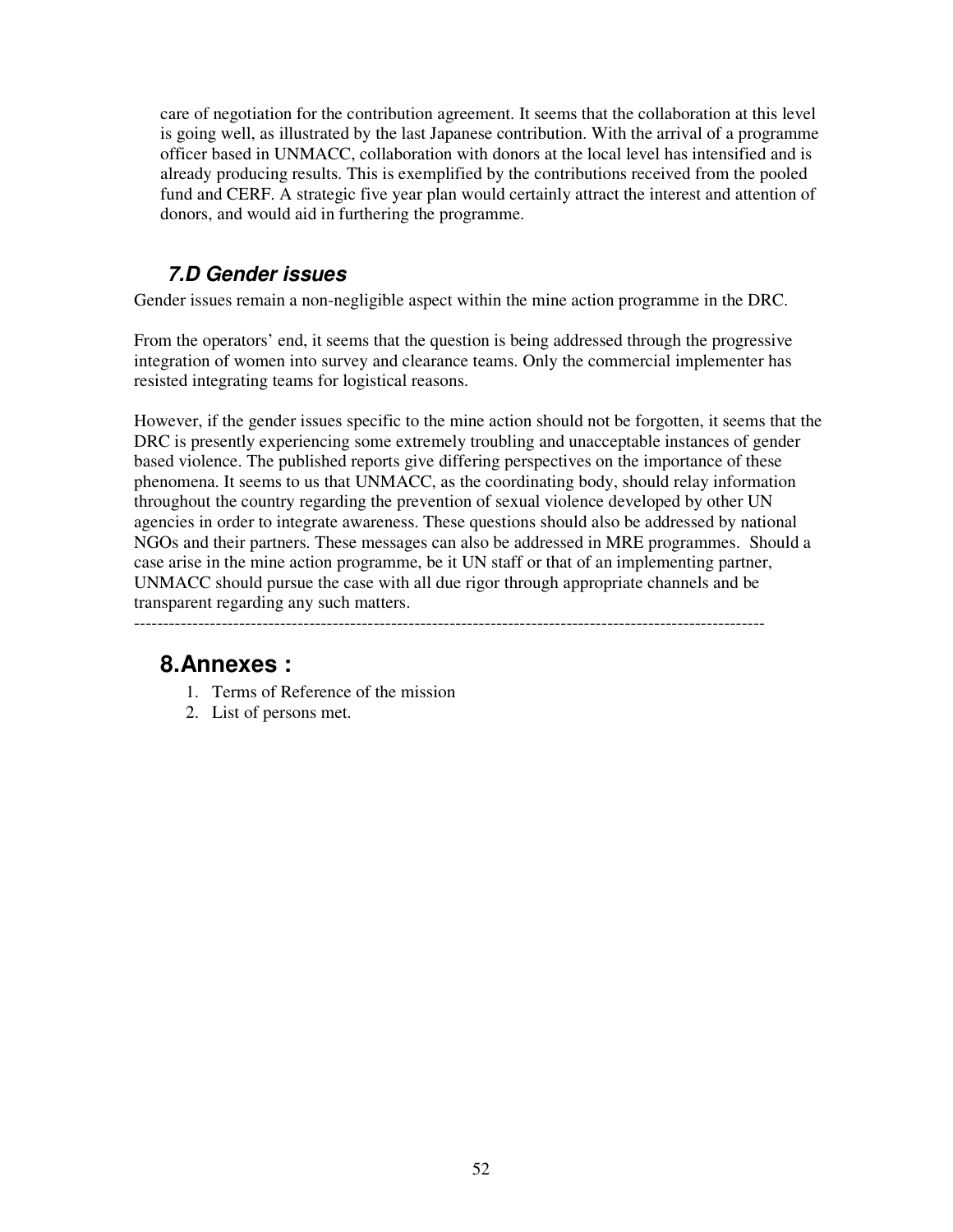#### **TERMS OF REFERENCE EVALUATION OF THE MINE ACTION PROGRAMME IN MONUC-DRC**

#### **Background**

In 2002, the United Nations Mine Action Service (UNMAS) established the Mine Action Coordination Centre (MACC) in the United Nations Mission in the Congo (MONUC) pursuant to Security Council Resolution 1291 (2000). The mine and ERW problem in the Democratic Republic of Congo is ill defined due to challenging logistics and limited funding that have made a countrywide survey difficult to implement. Mine action operations carried out by commercial contractors and international and national non-governmental organizations under the coordination of the MACC face numerous logistical challenges that are exacerbated by heavy annual rains. Continued conflict in the east of the country also presents security concerns and limitations on movement.

In addition to the operational challenges, the evolving political situation in the country and rapid turnover of national counterparts has limited efforts to build capacity for an eventual hand over of responsibility from the UN to the Government of DRC. This context has resulted in a lack of donor funding for mine action activities.

In the past year, a number of these challenges have abated. The election of a national government and inclusion of mine action in the Government's agenda bodes well for the future. Donors have shown increased interest with the UNMAS programme in support of MONUC and the DRC. It is fully funded for 2008, the first time full funding has been secured and so early in the year.

The purpose of this evaluation is to define the future course of the programme in terms of what it does and how it executes those tasks.

#### **Reporting**

The consultant will report to the UNMAS Chief of Programme Management and Oversight.

#### **Duties**

- 7. Analyze the mandate of the MACC in terms of Security Council Resolutions in three categories: fundamental safety and mobility of the Mission; Explicit mandates on mine action contained in Security Council Resolutions 1291 and 1756 and Implicit mandates where mine action may support overall Mission objectives and to what extent the MACC is addressing those requirements,
- 8. Analyze the expectations the Government of the DRC has in the area of mine action and how the MACC is addressing those expectations,
- 9. Analyze the requirements of development, reconstruction and recovery across all sectors in terms of mine action support and to what extent the MACC is addressing those requirements,
- 10. Analyze the expectation of donors in the DRC in the area of mine action and to what extent the MACC is addressing those expectations,
- 11. Analyze the current operational coordination activities of the MACC across the five pillars of mine action and identify ways in which coordination can be strengthened including in the area of gender mainstreaming,
- 12. Analyze the current capacity development activities of the MACC across the five pillars of mine action and identify in which ways capacity development can be strengthened including in the area of gender balance,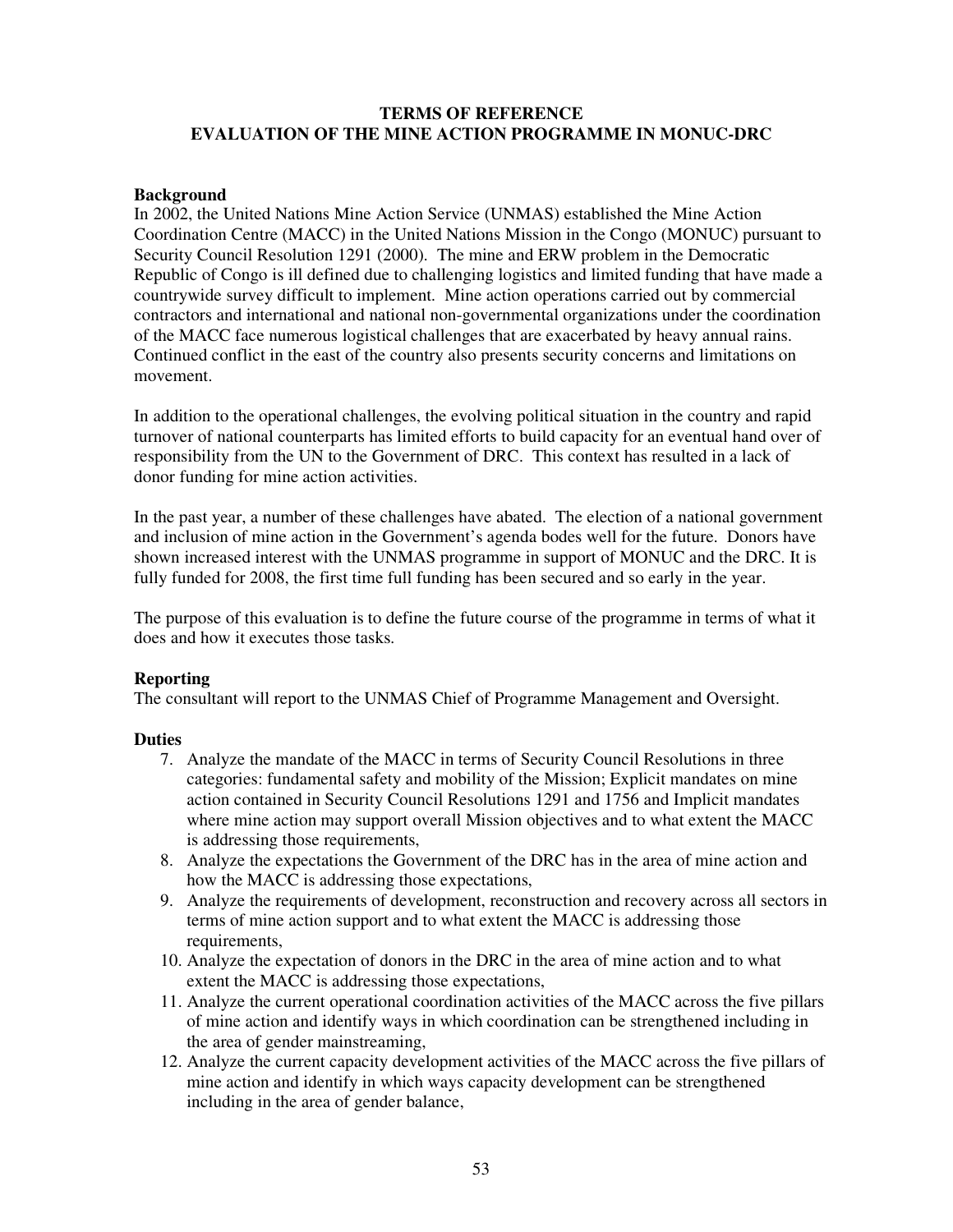- 13. Produce a final report in French with a detailed executive summary in English that enumerates the following:
	- Provide recommendations on where the MACC should increase or strengthen current activities (**Are we doing the right thing?**)
	- Provide recommendations on how the MACC can address omissions in its current activities to cover all outstanding concerns (**What aren't we doing that we should?**)
	- Provide recommendations on how the MACC can improve its current activities (**Are we doing it well?**)

#### Schedule

The consultancy will be broken into three parts:

- 1. Initial consultation with UNMAS and relevant DPKO/DFS components in New York  $(5 \text{ days})$
- 2. Field work in DRC (25 days)
- 3. Report writing and completion from consultants home (5 days)

### **Requirements**

- 1. A Master's level degree or equivalent in international relations, development or related field,
- 2. Five to seven years experience in mine action. Experience in NGO and UN implementation preferred,
- 3. Experience in programme monitoring and evaluation,
- 4. Excellent written and communicative skills in English and French,
- 5. Experience in the region desirable.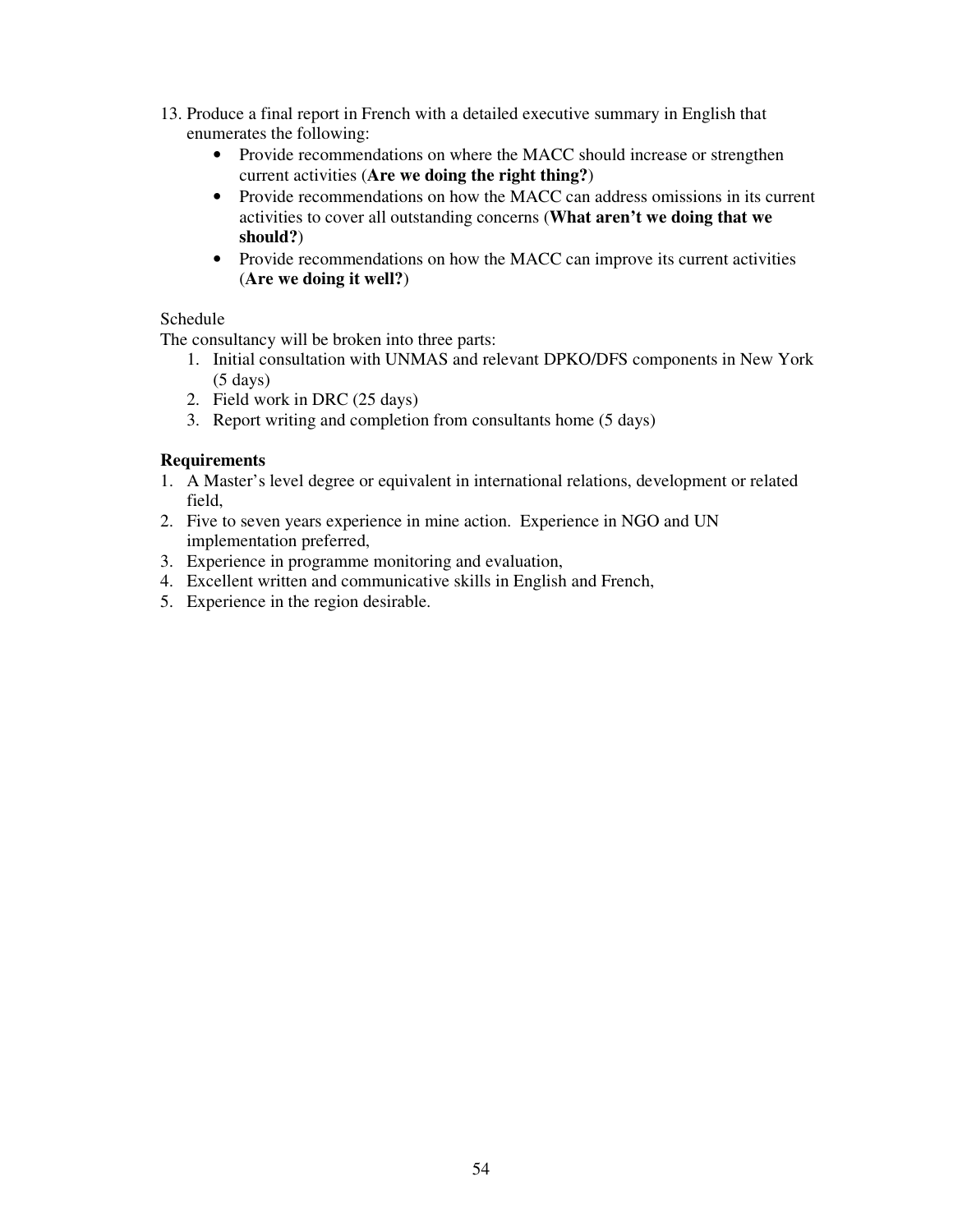### **List of Persons Met**

#### In New York

| Celine Moyroud     | Advisor in Conflict Prevention, BCPR-UNDP                             |
|--------------------|-----------------------------------------------------------------------|
| John Flanagan      | UNMAS, Officer-in-Charge                                              |
| Justin Brady       | <b>UNMAS Planning Officer</b>                                         |
| Laurent            | Programme Specialist and Regional Focal Point Africa Strategic        |
| Rudasingwa         | Planning Unit BCPR-UNDP                                               |
| Lydia Good         | Mine Action Unit BCPR-UNDP                                            |
| Malik              |                                                                       |
| Dechambenoit       | Political Affairs Officer, Africa Division Office of Operations, DPKO |
| Miki Fikuhara      | UNICEF                                                                |
| Muna Khury         | Field Budget and Finance Division, DFS                                |
| Patrick Tillet     | UNMAS Programme Officer                                               |
| Paul Heslop        | Team Leader Mine Action UNOPS                                         |
| Richard Kolodge    | UNMAS Information officer                                             |
| <b>Rick Martin</b> | Field Budget and Finance Division, DFS                                |
| Tania Rzehak       | Portfolio Manager, UNOPS                                              |

### In the Democratic Republic of Congo

| <b>Nom</b>                      | <b>Titre</b>                                                                                                                                                 | <b>Category</b> |
|---------------------------------|--------------------------------------------------------------------------------------------------------------------------------------------------------------|-----------------|
| Ambassador Zulu                 | Member of National Assembly, in charge of the<br>Parliamentarian Coalition for Mine Action                                                                   | Authorities     |
| Cpt. Roger Bokwango<br>Munaembe | Deputy Coordinator to the National Focal Point for<br>mine/ERW action                                                                                        | Authorities     |
| Denis Kalume Numbi              | Minister of Interior, Decentralization and Security                                                                                                          | Authorities     |
| J.D. Oleko                      | Provincial Inspection, National Police                                                                                                                       | Authorities     |
| Maître Néhémie<br>Mwilanya      | Advisor to the Administrative and Judicial College, within<br>the Cabinet of the President                                                                   | Authorities     |
| Maître.Sudi Alimasi<br>Kimputu  | Coordinator to the National Focal Point for mine/ERW<br>action                                                                                               | Authorities     |
| Maurice Malibita                | Reporting Officer to the National Focal Point for mine/ERW<br>action                                                                                         | Authorities     |
| Rhoda Kaswenge                  | Advisor to the College Socio-culturel, within the Cabinet<br>of the President                                                                                | Authorities     |
| Willy Musafiri Masuga           | Director of the National Programme for Rehabilitation of<br>persons with disabilities and focal point for victim<br>assistance within the Ministry of Health | Authorities     |
| Allessandro Mobono              | Operation Officer, Bukavu, UNMACC                                                                                                                            | <b>UNMACC</b>   |
| Antoine Nimbesha                | Chief Operations, UNMACC                                                                                                                                     | <b>UNMACC</b>   |
| Harouna Ouedraogo               | Programme Manager, UNMACC                                                                                                                                    | <b>UNMACC</b>   |
| Langis Langlois                 | Operation Officer, Bunia, UNMACC                                                                                                                             | <b>UNMACC</b>   |
| Madieng Ndiya                   | Roving Operations Officer, UNMACC                                                                                                                            | <b>UNMACC</b>   |
| Micheline Magwamboa             | <b>MRE Officer</b>                                                                                                                                           | <b>UNMACC</b>   |
| Sadjo Kante                     | Programme Officer                                                                                                                                            | <b>UNMACC</b>   |
| Salim Raad                      | Deputy Programme Manager, UNMACC                                                                                                                             | <b>UNMACC</b>   |
| <b>Brian Lewis</b>              | Programme Manager, Mechem                                                                                                                                    | Contractor      |
| Ingeborg Thijn                  | First Secretary, Section Economy and Human Rights,<br>European Commission in the DRC                                                                         | Donor           |
| Nico Vandijck                   | Political Affairs Attache, Belgian Embassy                                                                                                                   | Donor           |